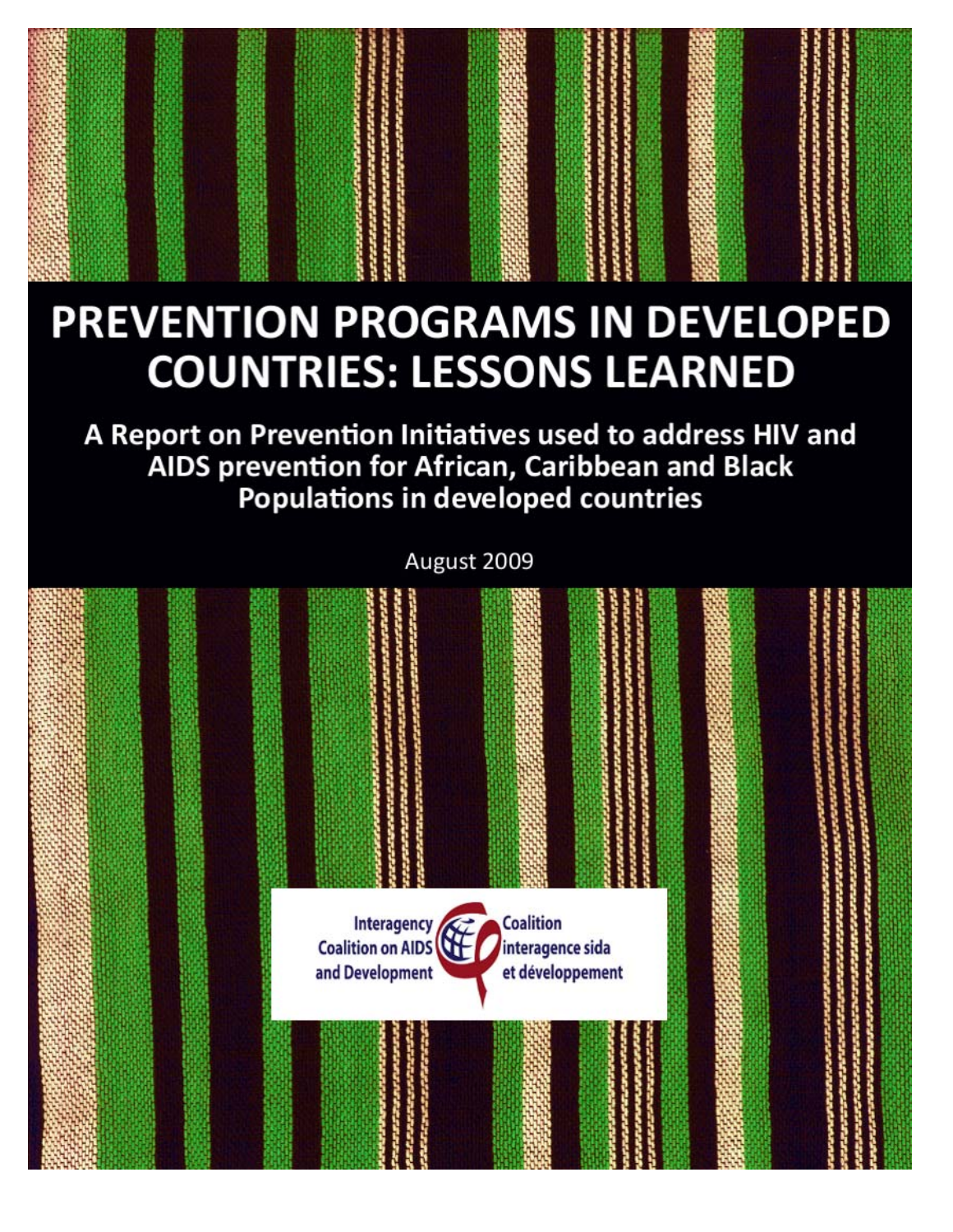## **TABLE OF CONTENTS**

| 2.0                                                             | <b>HIV/AIDS AND AFRICAN AND CARIBBEAN DIASPORA COMMUNITIES</b> |  |  |
|-----------------------------------------------------------------|----------------------------------------------------------------|--|--|
| 2.1<br>2.2<br>2.3<br>2.4<br>2.5                                 |                                                                |  |  |
| 3.0                                                             | HIV/AIDS AMONG AFRICAN AND CARIBBEAN DIASPORA COMMUNITIES      |  |  |
| 3.1<br>3.2<br>3.3<br>3.4<br>3.5                                 |                                                                |  |  |
| 4.0                                                             | HIV/AIDS AND AFRICAN AND CARIBBEAN DIASPORA COMMUNITIES        |  |  |
| 4.1<br>4.2<br>4.3<br>4.4<br>4.5                                 |                                                                |  |  |
| 5.0                                                             |                                                                |  |  |
| 6.0                                                             |                                                                |  |  |
| 7.0                                                             |                                                                |  |  |
|                                                                 |                                                                |  |  |
| APPENDIX B: CANADIAN-BASED HIV PREVENTION PROGRAMS/PROJECTS  44 |                                                                |  |  |
| APPENDIX C: US-BASED HIV PREVENTION PROGRAMS/PROJECTS  49       |                                                                |  |  |
| APPENDIX D: UK-BASED HIV PREVENTION PROGRAMS/PROJECTS 53        |                                                                |  |  |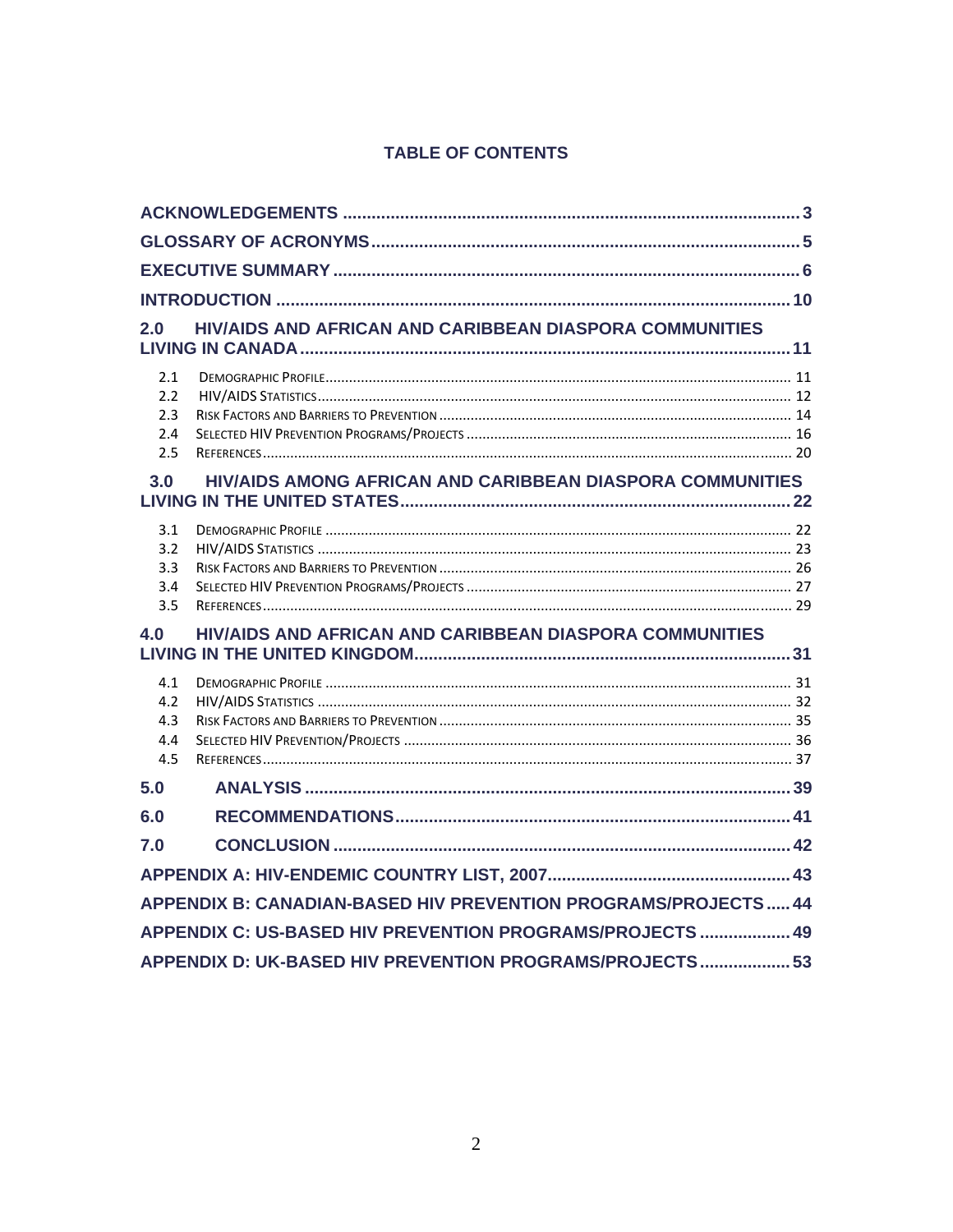## **ACKNOWLEDGEMENTS**

ICAD would like to thank the primary author of this report, Keisa Campbell, and the editor, Angeline Jones, and the following individuals and organizations for their input and support.

## *Canada*

Dionne A. Falconer, DA Falconer & Associates Inc., *Toronto, Ontario*  Winston Husbands, African and Caribbean Council on HIV/AIDS in Ontario (ACCHO), Toronto, Ontario David Lewis-Peart, Black CAP, Toronto, Ontario Kelisha Peart, Black CAP, Toronto, Ontario Shani Robertson, Black CAP, Toronto, Ontario Shannon Thomas Ryan, Black CAP, Toronto, Ontario Michelle Adams, East York East Toronto Family Resources, *Toronto, Ontario* Stachen Frederick, Somerset West Community Health Centre, *Ottawa, Ontario*  Notisha Massaquoi, Women's Health in Women's Hands Community Health Centre, *Toronto, Ontario* Wangari Tharao, Women's Health in Women's Hands Community Health Centre, Toronto, Ontario

## *United States of America*

Abby Charles, The Women's Collective, *Washington, D.C*. Adam Tenner, Metro TeenAIDS, *Washington, D.C.*  Asheber Gebru, Ethiopian Community Development Council, *Arlington, Virginia* Camelia Hison, Planned Parenthood Columbia Williamette Inc., *Portland, Oregon*  Reverend Donald L. Smith, Metropolitan Interdenominational Church, *Nashville, Tennessee*  Frances Connell, Ethiopian Community Development Council, *Arlington, Virginia*  Jeanne Tshibungu, Ethiopian Community Development Council, *Arlington, Virginia* Michael Foster, Office of AIDS, California Department of Health Services, *Sacramento, California* Dr. Rachel Jones, Rutgers College of Nursing, *Newark, New Jersey*  Sub-Saharan African Youth & Family Services of Minnesota, *St. Paul, Minnesota*  Stuart Furtwangler, Lowcountry AIDS Services, *Charleston, South Carolina* Susan Dargon-Hart, Institute for Health and Recovery, *Danvers, Massachusetts*

## *United Kingdom*

Adebisi Alimi, Naz Project London, *London*  Mariama Kamara, National African HIV Prevention Programme, *London* The Ethiopian Community Centre in the UK, *Tottenham*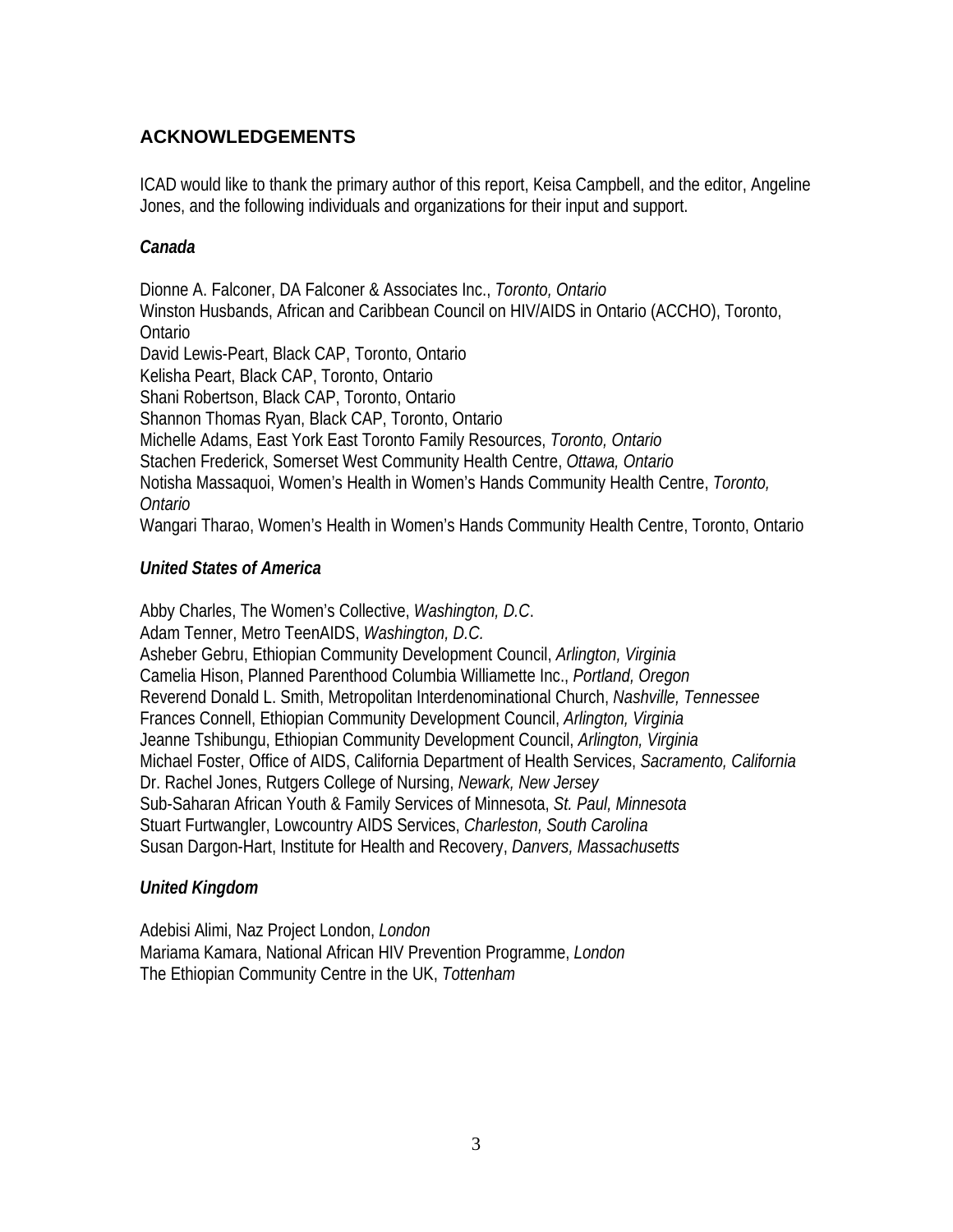*Funding for this publication was provided by the Public Health Agency of Canada (PHAC).The opinions expressed in this publication are those of the authors/researchers and do not necessarily reflect the official views of the Public Health Agency of Canada (PHAC).*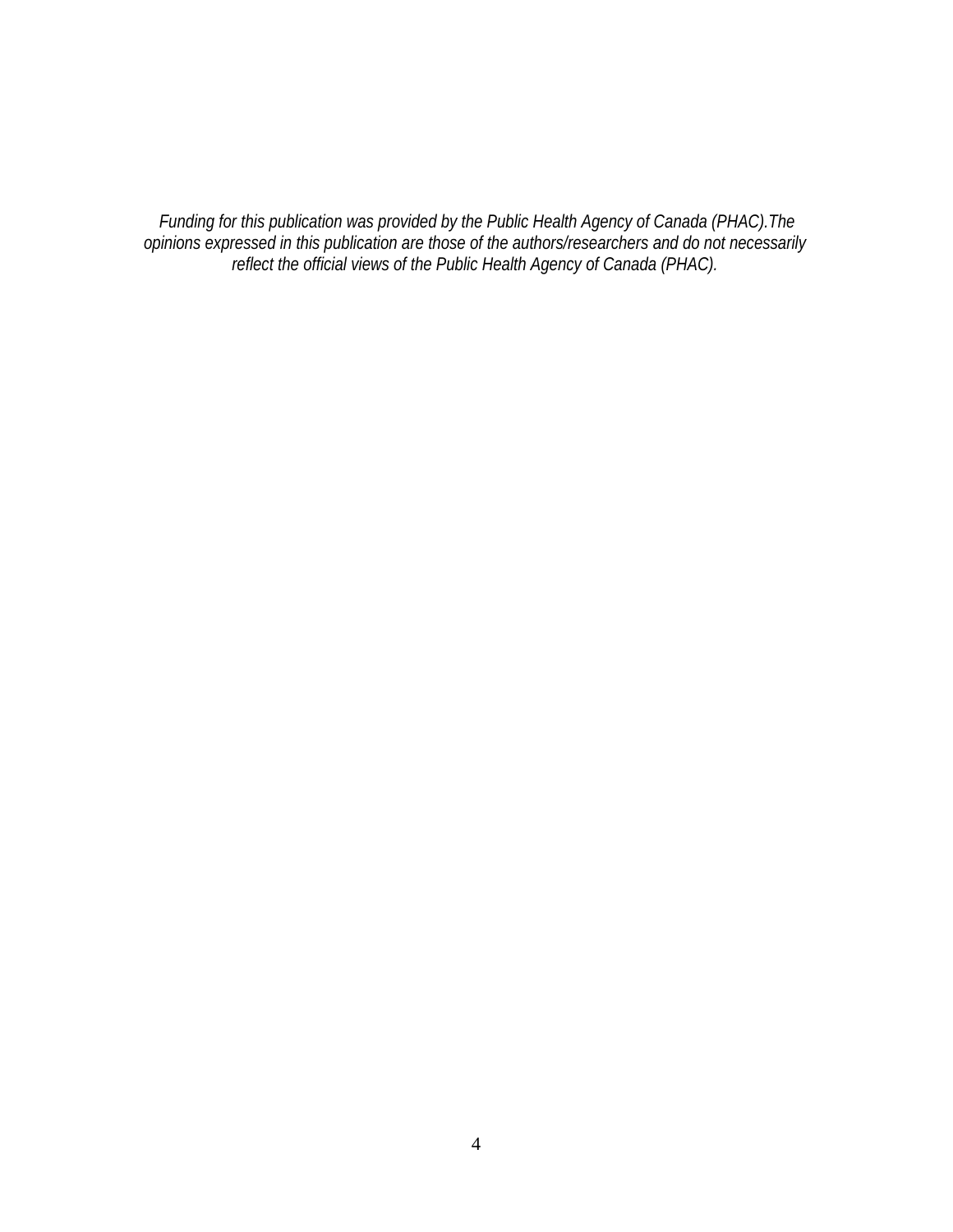## **GLOSSARY OF ACRONYMS**

| <b>General Terms</b>     |                                                                  |
|--------------------------|------------------------------------------------------------------|
| <b>IDU</b>               | Injecting drug use/ people who use injection drugs               |
| <b>MSM</b>               | Men who have sex with men                                        |
| <b>UNAIDS</b>            | The United Nations Joint Programme on HIV/AIDS                   |
| <b>WHO</b>               | World Health Organization                                        |
| Terms Specific to Canada |                                                                  |
| <b>ACAP</b>              | AIDS Community Action Program                                    |
| <b>ACCHO</b>             | African & Caribbean Council on HIV/AIDS in Ontario               |
| <b>AWARE</b>             | Assisting Women with AIDS-related Education                      |
| <b>CHC</b>               | <b>Community Health Centre</b>                                   |
| <b>CIC</b>               | Citizenship and Immigration Canada                               |
| <b>CMA</b>               | Census Metropolitan Area                                         |
| <b>EYET</b>              | East York East Toronto Family Resources                          |
| <b>FGM</b>               | <b>Female Genital Mutilation</b>                                 |
|                          | Terms Specific to the United States of America                   |
| <b>ACS</b>               | <b>American Community Survey</b>                                 |
| <b>ADAPT</b>             | Adopting & Demonstrating the Adaptation of Prevention Techniques |
| <b>AED</b>               | Academy for Educational Development                              |
| <b>APHA</b>              | American Public Health Association                               |
| <b>CBO</b>               | Community-based organization                                     |
| <b>CDC</b>               | Centers for Disease Control and Prevention                       |
| <b>DEBI</b>              | Diffusion of Effective Behavioral Interventions                  |
| <b>DHAP</b>              | Division of HIV/AIDS Prevention                                  |
| <b>ECDC</b>              | <b>Ethiopian Community Development Council</b>                   |
| <b>HNR</b>               | <b>Heightened National Response</b>                              |
| <b>REP</b>               | <b>Replicating Effective Programs</b>                            |
| <b>SAYFSM</b>            | Sub-Saharan African Youth & Family Services of Minnesota         |
| <b>STD</b>               | Sexually Transmitted Disease                                     |
| <b>TA</b>                | <b>Technical Assistance</b>                                      |
|                          | Terms Specific to the United Kingdom                             |
| <b>AHPN</b>              | African HIV Policy Network                                       |
| <b>CHAPS</b>             | Community HIV and AIDS Prevention Strategy                       |
| <b>DH</b>                | Department of Health                                             |
| <b>ECCUK</b>             | The Ethiopian Community Centre in the UK                         |
| <b>GRASP</b>             | Gonococcal Resistance to Antimicrobials Surveillance Programme   |
| <b>GUM</b>               | Genitourinary medicine clinics                                   |
| <b>HBAI</b>              | Households Below Average Income                                  |
| <b>HPA</b>               | <b>Health Protection Agency</b>                                  |
| IP                       | Implementing Partner                                             |
| <b>NAHIP</b>             | National African HIV Prevention Programme                        |
| <b>NHS</b>               | National Health Service                                          |
| <b>ONS</b>               | <b>Office for National Statistics</b>                            |
| <b>PCT</b>               | <b>Primary Care Trust</b>                                        |
| <b>STI</b>               | Sexually Transmitted Infection                                   |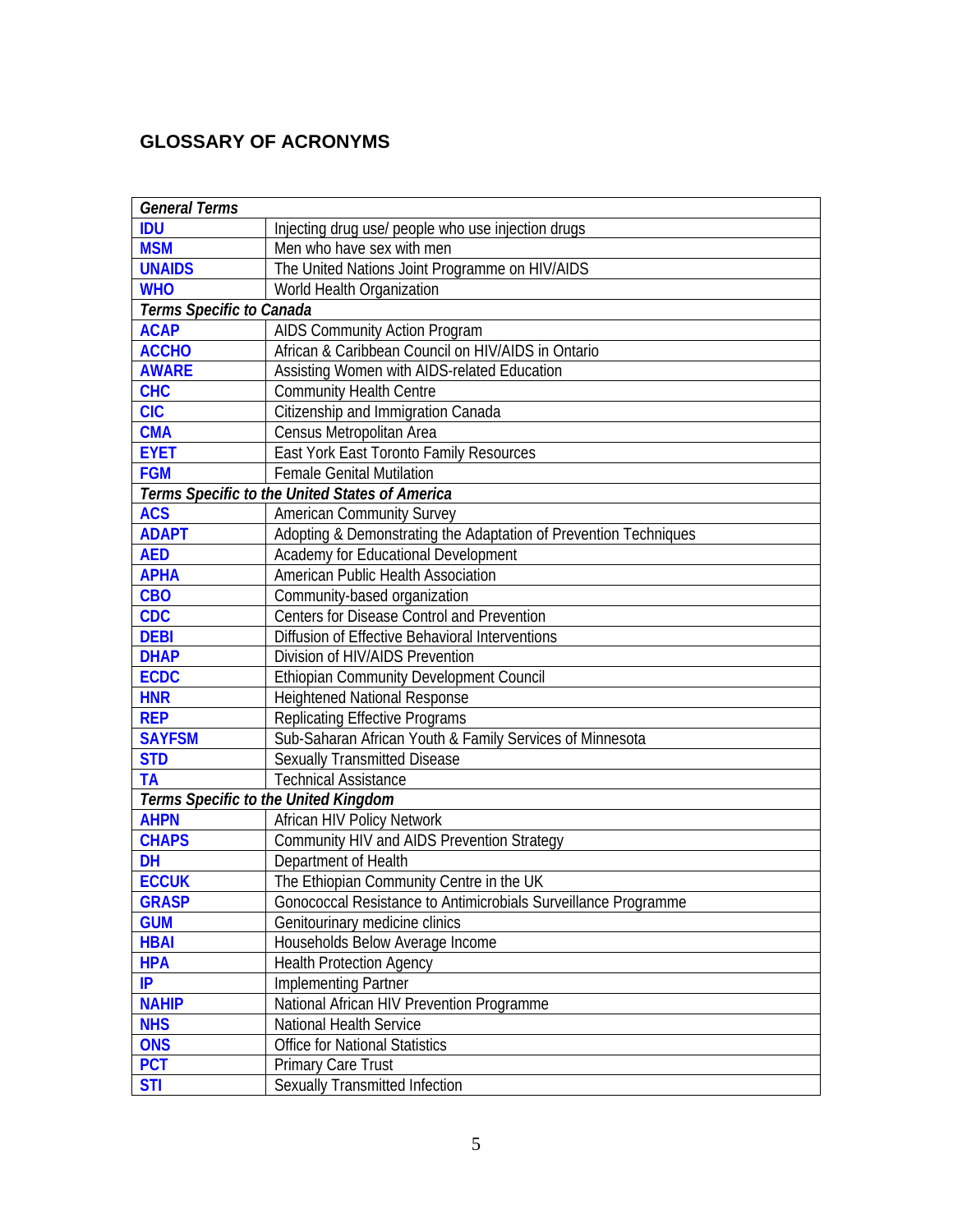## **EXECUTIVE SUMMARY**

## *Key Findings*

## **A. Canada**

According to the 2006 Canada Census<sup>1</sup>, there were an estimated 783,800 Black people in Canada, constituting 2.5% of the total population. Slightly over one-half of the Black population in Canada was foreign-born in 2006, most originating from the Caribbean and Africa. In 2005, 12.2% of the estimated 58,000 people living with HIV in Canada were from a HIV-endemic country (historically Caribbean, South American, Central American and African countries). A HIV-endemic country is defined as having a HIV prevalence rate of 1.0% or greater in adults (ages 15-49) and any one of the following: (a) 50.0% or more of HIV cases are attributed to heterosexual transmission; (b) a male to female ratio of 2:1 or less among prevalent infections; (c) HIV prevalence greater than or equal to 2.0% among women receiving prenatal care.

The Public Health Agency of Canada (PHAC) estimated that 16% of the 2,300 to 4,500 new HIV infections in 2005 were attributed to the HIV-endemic exposure category. Among AIDS diagnoses reported in 2007 (all ages), 9.3% were in Black people, with Black women being the most overrepresented of all female ethnic groups. The *HIV Prevention Guidelines and Manual: A Tool for Service Providers Serving African and African Caribbean Communities Living in Canada* (2006)*,* highlights a number of key factors that affect HIV prevention in African and African Caribbean communities in Canada: HIV-related stigma, discrimination and denial; racism; gender equity issues; sexual violence; heterosexism and homophobia; attitudes towards sex, health and wellbeing; multiple sex partners; immigration; and cultural and personal hygiene practices. The Government of Canada has adopted the *Federal Initiative on HIV/AIDS in Canada,* to address the disproportionate rate of HIV infection among eight key populations that include people from countries where HIV is endemic. At the local level, organizations such as East York East Toronto Family Resources, Somerset West Community Health Centre (CHC), Black Coalition of AIDS Prevention (Black CAP) and the African and Caribbean Council on HIV/AIDS in Ontario (ACCHO) are implementing HIV prevention projects to raise awareness around HIV/AIDS among African and Caribbean communities.

## **B. The United States of America**

The 2004 American Community Survey (ACS)<sup>2</sup> estimated that there were 36.6 million Black people in the U.S., constituting 12.8% of the total population. In 2004, 8% of the Black population was foreign-born, the vast majority of whom originated from Latin America and Africa. While recent data indicates that Black people continue to comprise approximately 12% of the U.S. population, HIV surveillance demonstrate that the African Americans population represented 46% of the people

<sup>1</sup>  $1$  The Census of Population provides the population and dwelling counts not only for Canada but also for each province and territory, and for smaller geographic units such as cities or districts within cities. The census also provides information about Canada's demographic, social and economic characteristics.

 $2$  The American Community Survey (ACS) is a new nationwide survey designed to provide reliable, timely information for local communities on how they are changing.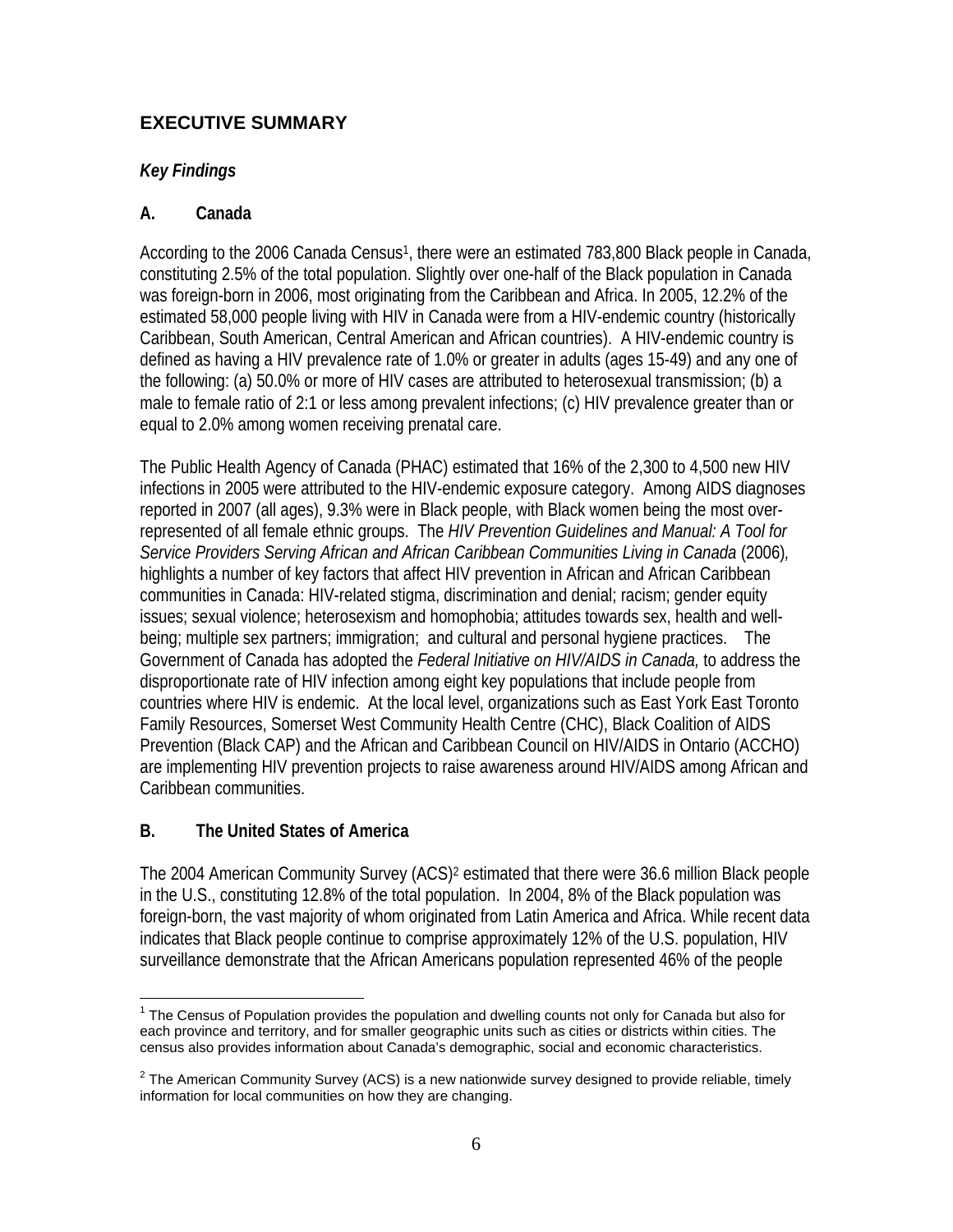living with HIV in 2006. African Americans also accounted for an estimated 45% of new HIV infections in 2006 compared to 35% among Whites. The 2007 rates of AIDS cases were 47.3 per 100,000 in the African American population compared to 5.2 per 100,000 in the White population. Research from Centers for Disease Prevention and Control (CDC)<sup>3</sup> indicate that the African American population as a whole is more likely to experience challenges associated with risk factors for HIV infection such as socioeconomic issues (namely poverty), lack of awareness of HIV serostatus, sexually transmitted diseases, homophobia and sexual risk factors. To respond to the HIV/AIDS epidemic facing African Americans, CDC, in collaboration with public health, African American leaders and communities, developed the *Heightened National Response to the HIV/AIDS Crisis among African Americans* to expand the reach of prevention services; increase opportunities for diagnosing and treating HIV; develop new and effective prevention interventions; and mobilize African American communities around HIV/AIDS issues. At the local level, organizations such as the *Sub-Saharan African Youth & Family Services of Minnesota* (SAYFSM) and the *Ethiopian Community Development Council* (ECDC) provide culturally and linguistically competent HIV/AIDS education to members of the African Diaspora.

## **C. The United Kingdom**

According to the Office for National Statistics (ONS)4 2001 Census, there were an estimated 1,148,738 Black people in the UK, representing 2.0% of the total population. In 2001, 91.5% of the Black population was of African (42.2%) and Caribbean descent (49.3%). The Health Protection Agency (HPA)<sup>5</sup> reports that the prevalence of diagnosed HIV among Black African and Black Caribbean communities in England is estimated to be 3.7% and 0.4% respectively, compared to 0.09% among the White population. In 2007, there were 2,691 new HIV diagnoses among the Black African population, representing 40% of all new diagnoses in the UK. The number of new AIDS cases diagnosed among the Black African population (276) in 2007 has declined from the peak reported in 2003 (550).

 African and Caribbean populations in the UK are more likely to experience challenges associated with risk factors for HIV infection such as low income, immigration and settlement issues, poor housing conditions, social exclusion and limited access to training, skills development and job opportunities. In an effort to respond to HIV and sexual health issues at a national level, the Department of Health (DH)6 in the UK developed the *National Strategy for Sexual Health and HIV*

<sup>&</sup>lt;u>.</u>  $3$  CDC, part of the U.S. Department of Health and Human Services, is the primary federal agency for conducting and supporting public health activities in the U.S.

<sup>&</sup>lt;sup>4</sup> The Office for National Statistics produces independent information to improve understanding of the UK's economy and society.

 $<sup>5</sup>$  The Health Protection Agency is an independent UK organization that was set up by the government in</sup> 2003 to protect the public from threats to their health from infectious diseases and environmental hazards. It does this by providing advice and information to the general public, to health professionals such as doctors and nurses, and to national and local government.

 $^6$  The Department of Health is committed to improving the quality and convenience of care provided by the National Health Service (NHS) and social services. Its work includes setting national standards, shaping the direction of health and social care services and promoting healthier living. NHS refers to the four publicly funded healthcare systems of the United Kingdom (England, Scotland, Wales and Northern Ireland).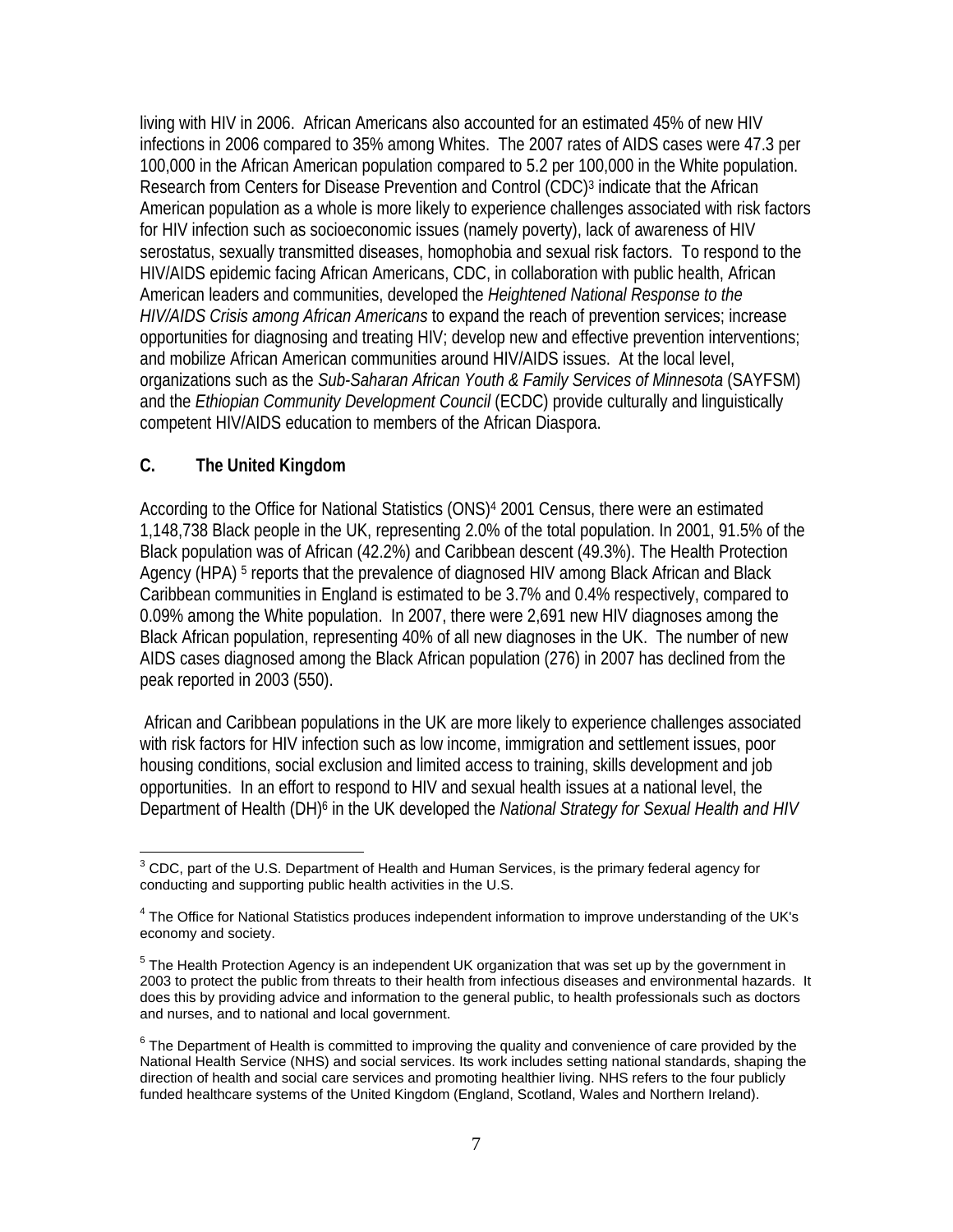in 2001 which details a 10-year plan to address sexual health issues in the UK. Part of the strategy is focused on a nationally coordinated HIV prevention program directed towards African communities, *National African HIV Prevention Programme* (NAHIP). NAHIP works with African-led organizations to identify the HIV health promotion needs of African communities, and supports the implementation of training and national health promotion campaigns through a range of partners across England. Moreover, NAHIP and its partner organizations have developed *The Knowledge, the Will and the Power*, a new plan of action for HIV prevention interventions targeting Africans living in England. At the local level, the *Ethiopian Community Centre in the UK* (ECCUK) provides primary and secondary HIV prevention programmes to African and Caribbean people living in Enfield and Haringey, while *Naz Project London* supports African MSM in East London via peer support groups and a HIV/AIDS information and helpline.

## *Analysis*

Through consultation with the noted community-based organizations from Canada, the USA and the UK, the following strengths and obstacles regarding HIV prevention work with African and Caribbean communities, have emerged:

## Strengths:

- Involving African and Caribbean Diaspora communities in most aspects of HIV prevention to build community action and ownership
- Developing peer-led HIV prevention interventions that utilize African and Caribbean populations to gradually engage community members in discussion around HIV/AIDS
- Offering a range of culturally and linguistically appropriate, faith-based, age, genderspecific HIV services, as well as programs that address other issues of importance to African & Caribbean Diaspora communities
- Partnering with service providers, local business, media etc., interested in addressing HIV/AIDS among African and Caribbean communities

## Obstacles:

- Attitudes, beliefs: HIV-related stigma, fear and discrimination, myths and misinformation about HIV/AIDS, homophobia
- Immigration
- Environmental pressures: poverty, lack of employment, immigration concerns
- Organizational issues: Lack of culturally and linguistically appropriate HIV prevention services, limited funding
- Limited funding for community-based organizations to tackle HIV prevention among African and Caribbean Diaspora communities.

## *Recommendations*

Based on the strengths and obstacles identified in the analysis, the following is a list of recommendations for organizations planning to or currently doing HIV prevention among African and Caribbean Diaspora communities:

- Involve the African and Caribbean community members in all aspects of HIV prevention to build community action and ownership around HIV/AIDS issues.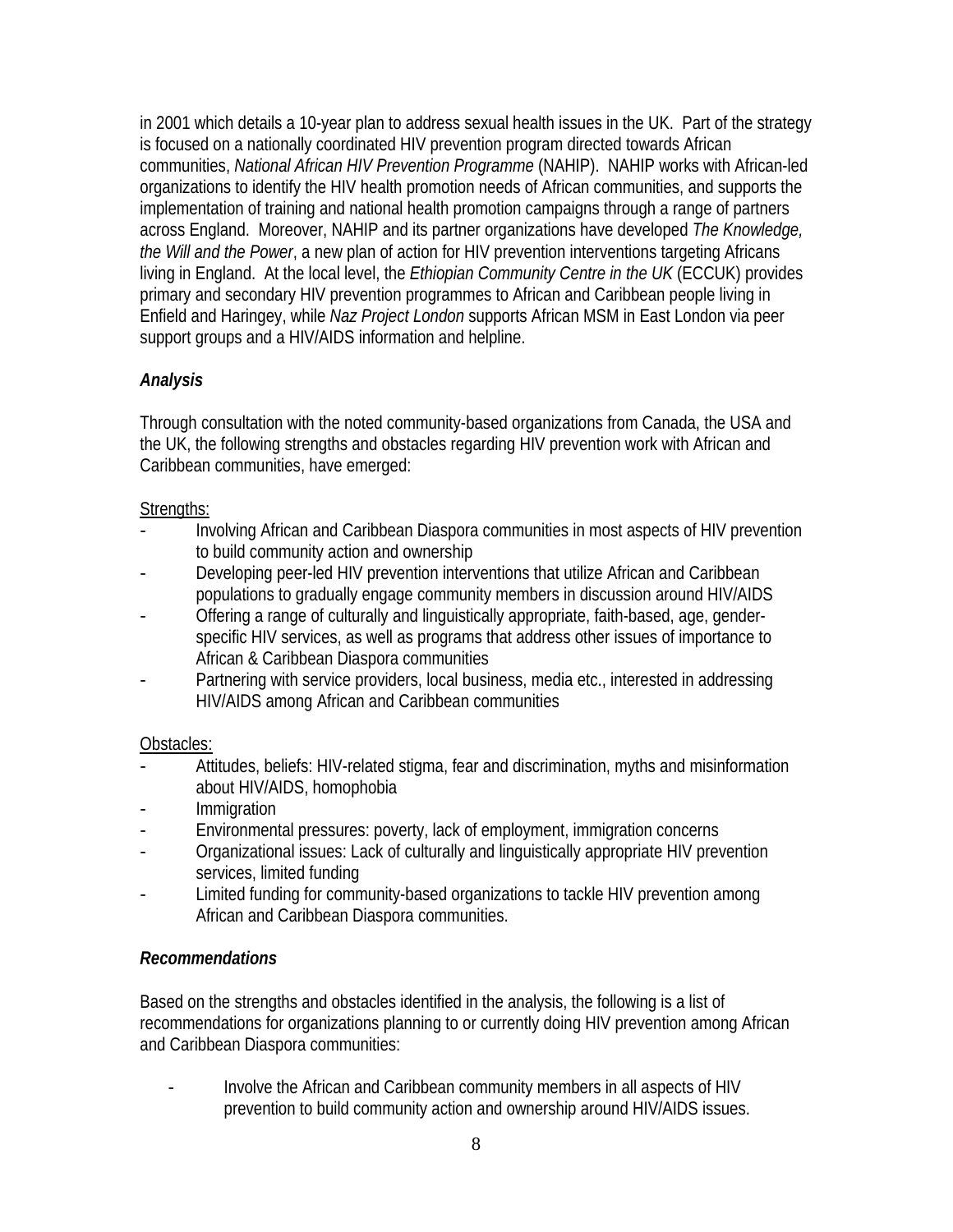Opportunities for community involvement can include: peer education, evaluation, sponsorship, fundraising and sitting on a project advisory panel.

- Develop/adapt and implement peer-led HIV prevention interventions that draw upon African and Caribbean populations to gradually engage community members in discussion about HIV/AIDS issues.
- In collaboration with community members, local and/or national health organizations, develop culturally and linguistically appropriate, faith-based, age and/or gender-specific HIV prevention interventions that respect the current 'stage of change' of community members. Create an environment where participants can gradually discuss myths, stigma, fears and attitudes.
- Offer culturally and linguistically appropriate HIV information, resources and services (HIV testing, referral, media campaigns, service provider training etc.) in a variety of formats (individual, group, web-based), as well as programs that address other issues of importance to African & Caribbean Diaspora communities (transportation, immigration and settlement services).
- Collaborate with other organizations working to develop, implement, evaluate and support HIV prevention among African and Caribbean populations, including small businesses, schools and media who can assist with sponsorship and fundraising.
- Identify and engage local, national and international funding bodies.
- Advocate for a national strategy for HIV/AIDS prevention among African and Caribbean Diaspora communities; for surveillance that tracks HIV/AIDS among African and Caribbean Diaspora populations; and to all levels of government regarding the issues that face African and Caribbean Diaspora communities such as poverty, immigration policy and deportation.

## *Conclusion*

While African and Caribbean Diaspora communities comprise less than 8% of all Black populations in Canada, the USA and the UK, these populations are over-represented in terms of HIV prevalence, incidence and AIDS cases. African and Caribbean communities in these countries are also more likely to experience challenges that place them at higher risk for HIV infection. These challenges are numerous and include socioeconomic issues, HIV-related stigma, discrimination and denial, immigration and migration, racism, sexism, sexual and physical violence, heterosexism and homophobia, sexual risk factors, social exclusion, attitudes towards sex, health and well-being, lack of awareness of HIV serostatus, operationalization of terms like African American, and cultural and personal hygiene practices. Each of these countries has developed a national initiative to address HIV/AIDS that include efforts focused on people from countries where HIV is endemic or native-born Black populations. However, only the UK has created a plan of action specific to African Diaspora populations that identifies obstacles to HIV prevention, and focuses on how to overcome these barriers in order to achieve change.

At the local level, community-based organizations in each of these countries have implemented peer-led HIV prevention interventions that engage community members in informal, non-intrusive settings. These interventions have been largely successful at involving the broader community in HIV prevention, building rapport, and developing culturally and linguistically appropriate tools. In terms of obstacles, these community-based organizations are faced with budget cuts while simultaneously attempting to address stigma, discrimination and fear regarding HIV/AIDS along with systemic issues such as immigration. Given the action plan developed in the UK, it will be important to learn from this resource. In doing so, other African and Caribbean Diaspora communities can create new strategies in reducing HIV transmission and enhanced quality of life for people living with HIV/AIDS.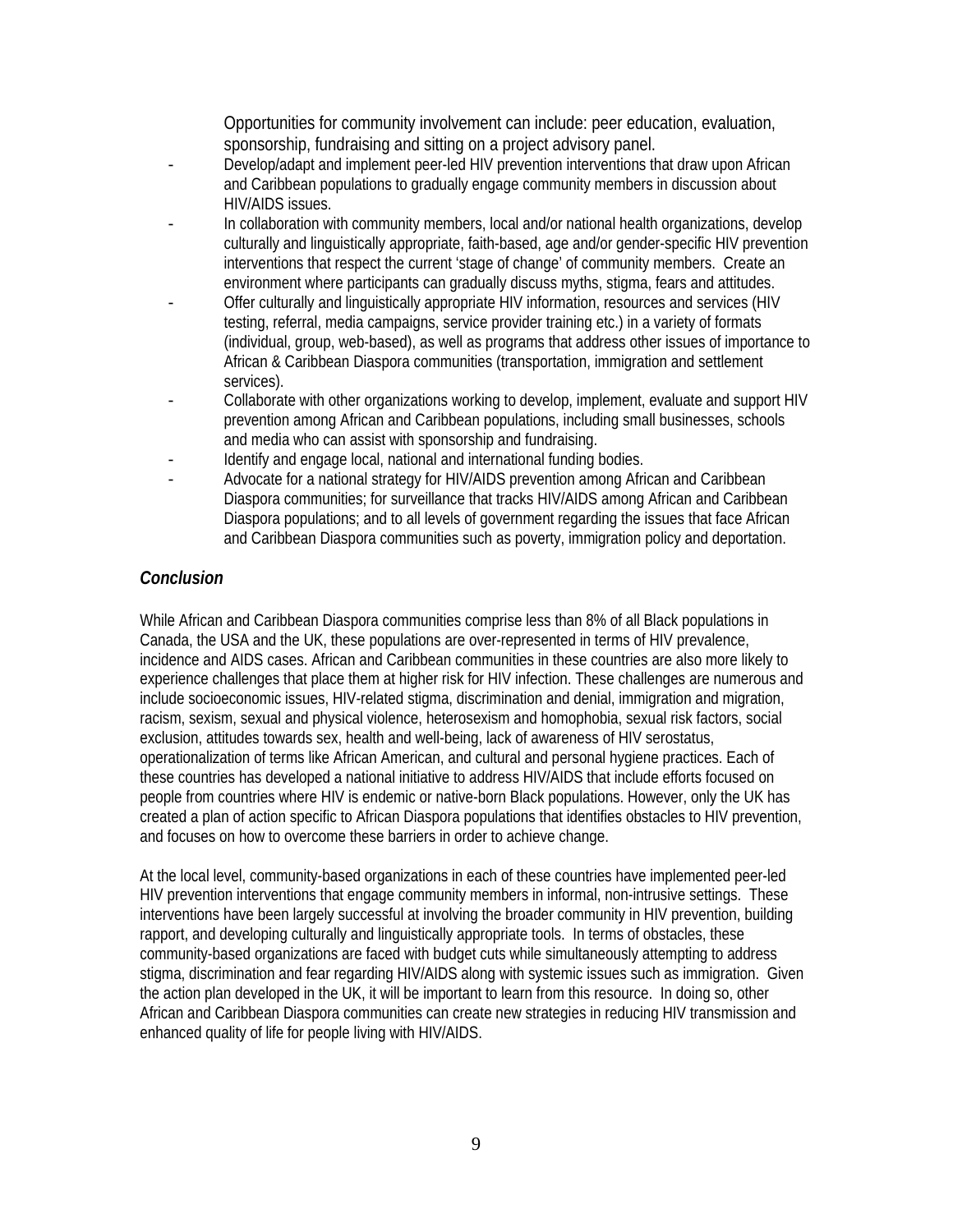## **INTRODUCTION**

According to the World Health Organization (WHO) and UNAIDS, in 2007 there were an estimated 33.2 million (30.6 - 36.1 million) persons living with HIV in 2007 worldwide, 2.5 million (1.8 – 4.1 million) persons newly infected with HIV, and an estimated 2.1 million (1.9 – 2.4 million) deaths of persons with AIDS7. While these statistics provide evidence that HIV transmission knows no boundaries – geographic, socioeconomic, gender, age, etc. – international HIV/AIDS surveillance demonstrates that there are key populations who are most affected by this pandemic. In industrialized countries such as Canada, the United States of America (U.S.) and the United Kingdom (UK), men who have sex with men (MSM), people who use injection drugs (IDUs), women and people who come from countries where HIV is endemic account for a disproportionately high percentage of persons living with HIV (See Appendix A for a list of HIVendemic countries). A HIV-endemic country has a HIV prevalence rate of 1.0% or greater in adults (ages 15-49) and any one of the following: (a) 50.0% or more of HIV cases are attributed to heterosexual transmission; (b) a male to female ratio of 2:1 or less among prevalent infections; (c) HIV prevalence greater than or equal to 2.0% among women receiving prenatal care.

Of particular concern are populations from the African and Caribbean Diaspora, who in each of these three countries are over-represented in HIV prevalence, incidence and newly diagnosed AIDS cases. In short, the HIV/AIDS pandemic is a health crisis for the African and Caribbean Diaspora living in Canada, the USA and the UK, "…at all stages of HIV/AIDS – from infection with HIV to death with AIDS."8

The following report:

- a. Provides a demographic profile of African and Caribbean Diaspora populations living in Canada, the USA and the UK;
- b. Details HIV/AIDS statistics from these countries, comparing national rates to those of African and Caribbean Diaspora populations;
- c. Discusses some of the key risk factors and barriers to prevention that specifically impact African and Caribbean Diaspora communities in Canada, the USA and the UK;
- d. Compares and contrasts selected HIV prevention interventions that focus specifically on African and Caribbean Diaspora populations in each of these countries;
- e. Based on the analysis of these interventions, highlights a series of recommendations for organizations doing HIV prevention work among the African and Caribbean Diaspora.

 $\overline{a}$ 7 World Health Organization. (2009). *AIDS Epidemic Update*. Retrieved on April 24, 2009 from http://data.unaids.org/pub/EPISlides/2007/2007\_epiupdate\_en.pdf

<sup>8</sup> Centers for Disease Prevention & Control. (Revised August 2008). *HIV/AIDS Fact Sheet: African Americans*. Retrieved on March 9, 2009 from http://www.cdc.gov/HIV/topics/aa/resources/factsheets/aa.htm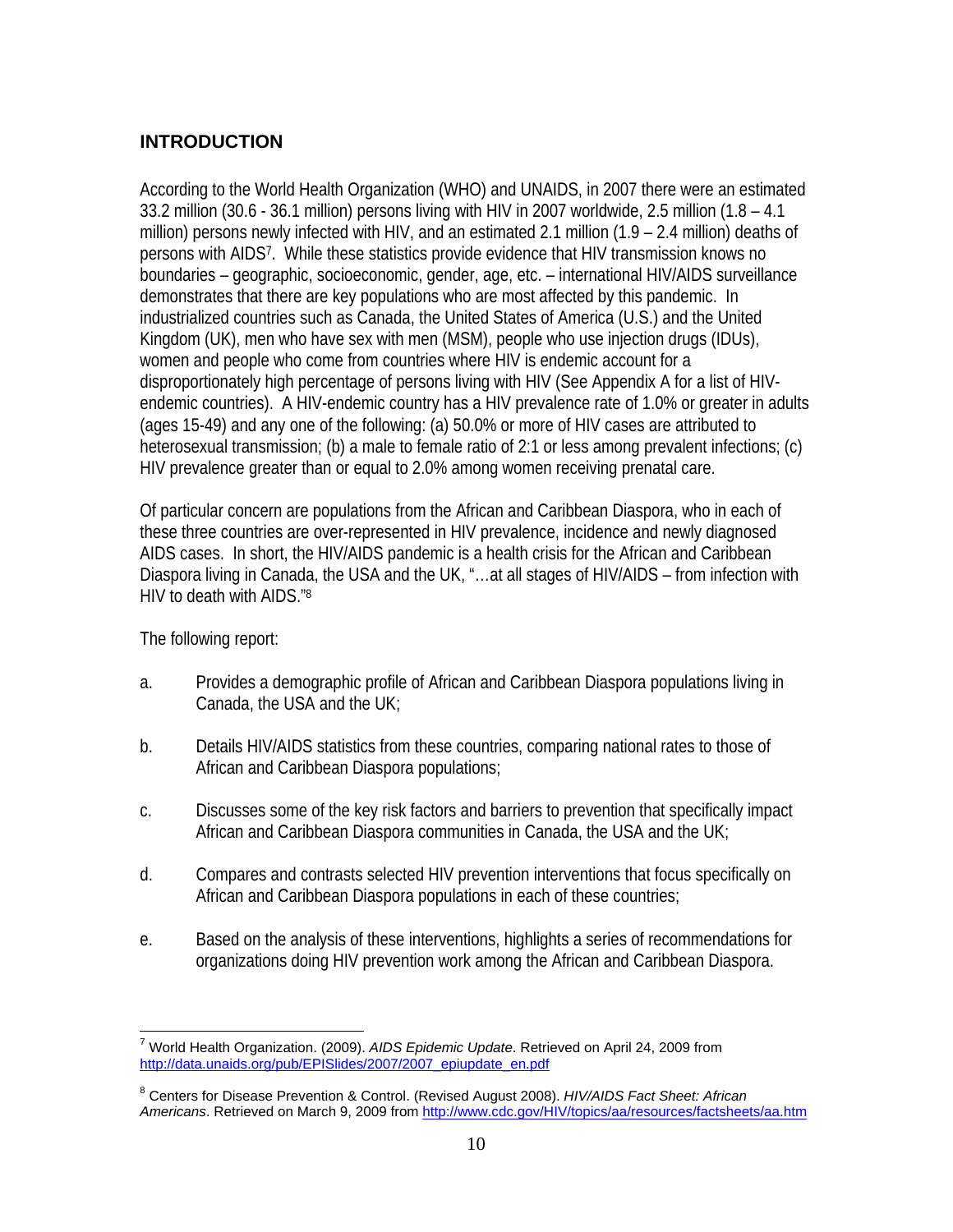## **2.0 HIV/AIDS AND AFRICAN AND CARIBBEAN DIASPORA COMMUNITIES LIVING IN CANADA**

## *2.1 Demographic Profile*

There is much diversity among the Black communities living in Canada. These populations vary in terms of their roots, with some who have been in Canada for generations, while others were born primarily in Africa and the Caribbean. Based on data collected by Statistics Canada, the following profile highlights some of the key demographic characteristics of Canadian-born and foreign-born Black communities including population size, place of residence, age, education, employment and income.

According to the 2006 Census of Canada, Black people were the third largest visible minority group9 in Canada (after South Asian10 and Chinese communities respectively), growing 18.4% from 662,200 individuals in 2001 to an estimated 783,800 in 2006. Black people accounted for 15.5% of the visible minority population (5,068,100) and 2.5% of the total population (31,612,897) in 2006. Approximately over one-half (52.5%) of the Black population was foreignborn, originating primarily from the Caribbean and Africa: Jamaica (25.8%), Haiti (14.9%), Trinidad and Tobago (5.2%), Ethiopia (4.5%), Somalia (4.4%), Ghana (4.4%), Guyana (3.5%), Nigeria (3.3%), Barbados (3.2%) and the Democratic Republic of Congo (3.1%) [9].

Ninety-seven percent of Black people lived in urban areas and 47% of the Black population (310,500) lived in the Toronto census metropolitan area11 (CMA) in 2001 [3]. In Toronto, 57% of the Black population was foreign-born. Montréal, Québec was home to the second largest Black population in Canada (139,000). Fifty-five percent of Black people in Montréal were foreign-born [5].

Children under the age of 15 accounted for nearly 30% of the Black population in 2001, compared with 19% of the total population. In addition, 17% of Black people were aged 15 to 24 years compared with 13% of the overall population. Five percent of Black people were aged 65 years or over as compared to 12% of the Canadian population as a whole [5].

In 2001, foreign-born and Canadian-born Black populations of prime working age (age 25 to 54) were just as likely as all Canadian-born persons aged 25 to 54 to have a university education about one in five [5].

 $\overline{a}$ <sup>9</sup> Visible minorities are defined by the *Employment Equity Act* as "persons, other than Aboriginal peoples, who are non-Caucasian in race or non-White in colour". "Black" is one of the groups which make up the visible minority population, as identified by Employment Equity regulations.

 $10$  South Asian origins are comprised of Bangladeshi, Bengali, East Indian, Goan, Gujarati, Kashmiri, Nepali, Pakistani, Punjabi, Sinhalese, Sri Lankan and Tamil communities.

 $11$  Area consisting of one or more neighbouring municipalities situated around a major urban core. A census metropolitan area must have a total population of at least 100,000 of which 50,000 or more live in the urban core.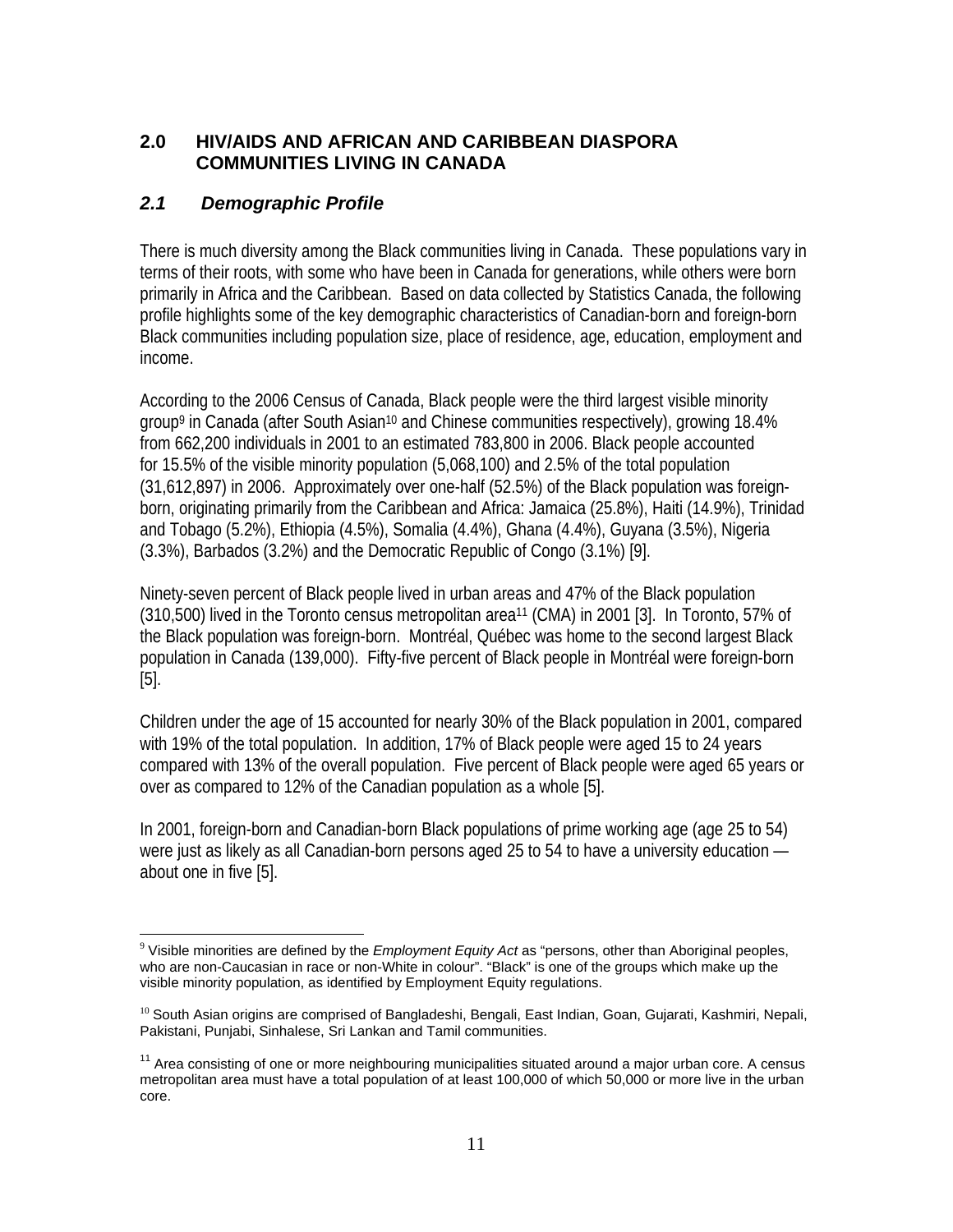In 2001, Canadian-born Black people had a 7.9% unemployment rate compared with 9.6% for the foreign-born Black population [5]. The foreign-born Black population aged 25 to 54 earned less than all foreign-born persons in the same age group (\$28,700 versus \$34,800) in 2001. Agestandardizing<sup>12</sup> the average employment income of the foreign-born Black population increased it to \$29,200 [5].

## *2.2 HIV/AIDS Statistics*

## **HIV Surveillance13**

The Public Health Agency of Canada (PHAC) produced estimates of HIV prevalence to the end of 2005 and HIV incidence in 2005. Based on these estimates, the following summary outlines HIV surveillance data regarding gender, age and transmission category.

## **HIV Prevalence**

An estimated 58,000 people in Canada were living with HIV (including AIDS) at the end of 2005, of which approximately 27% (15,800 persons) were undiagnosed. This represents an increase of about 16% from 2002 (50,000 persons). Women accounted for 20% of people living with HIV in Canada at the end of 2005. There were an estimated 11,800 (10,000 to 13,500) women living with HIV (including AIDS) at the end of 2005, representing a 23% increase from 2002 (9,600) [1]. At the end of 2005, MSM comprised the largest proportion of prevalent infections (51% [29,600]), followed by IDU (17% [9,860]), the heterosexual/non-endemic category (15% [8,620]), the heterosexual/endemic category (12% [7,050]) and less than one percent was attributed to other exposures (400). The largest absolute increase was among MSM (13%) with 3,400 more prevalent infections since 2002. Both the heterosexual/non-endemic and heterosexual/endemic exposure categories increased by 24%, while there was an increase of 11% among the IDU category [1].

## **HIV Incidence**

The number of people in Canada newly infected with HIV in 2005 was estimated to be 2,300 - 4,500 in 2005 compared to 2,100 to 4,000 in 2002. Women accounted for 27% of new infections in Canada in 2005. There were 620 to 1,240 new HIV infections among women in 2005 compared to 490 to 970 (24%) in 2002. Regarding exposure category, a slightly higher proportion of new infections among women were attributed to the heterosexual category in 2005 compared to 2002

 $\overline{1}$  $12$  All employment and unemployment rates are age-standardized. Rates for Canadian-born Blacks age 25 to 54 are age-standardized to the same age distribution as all Canadian-born persons in this age group while rates of foreign-born Blacks are standardized to the age distribution of all foreign-born people.

 $13$  Note from PHAC: Surveillance data understate the magnitude of the HIV epidemic and consequently do not represent the total number of people infected with HIV (prevalence) or the number newly infected each year (incidence). Some of the reasons for this include the fact that surveillance data are subject to delays in reporting, underreporting and changing patterns in HIV testing behaviours (who comes forward for testing). In addition, surveillance data can only tell us about persons who have been tested and diagnosed with HIV or AIDS and not those who remain untested and undiagnosed. Furthermore, because HIV is a chronic infection with a long latent period, many persons who are newly infected in a given year may not be diagnosed until later years.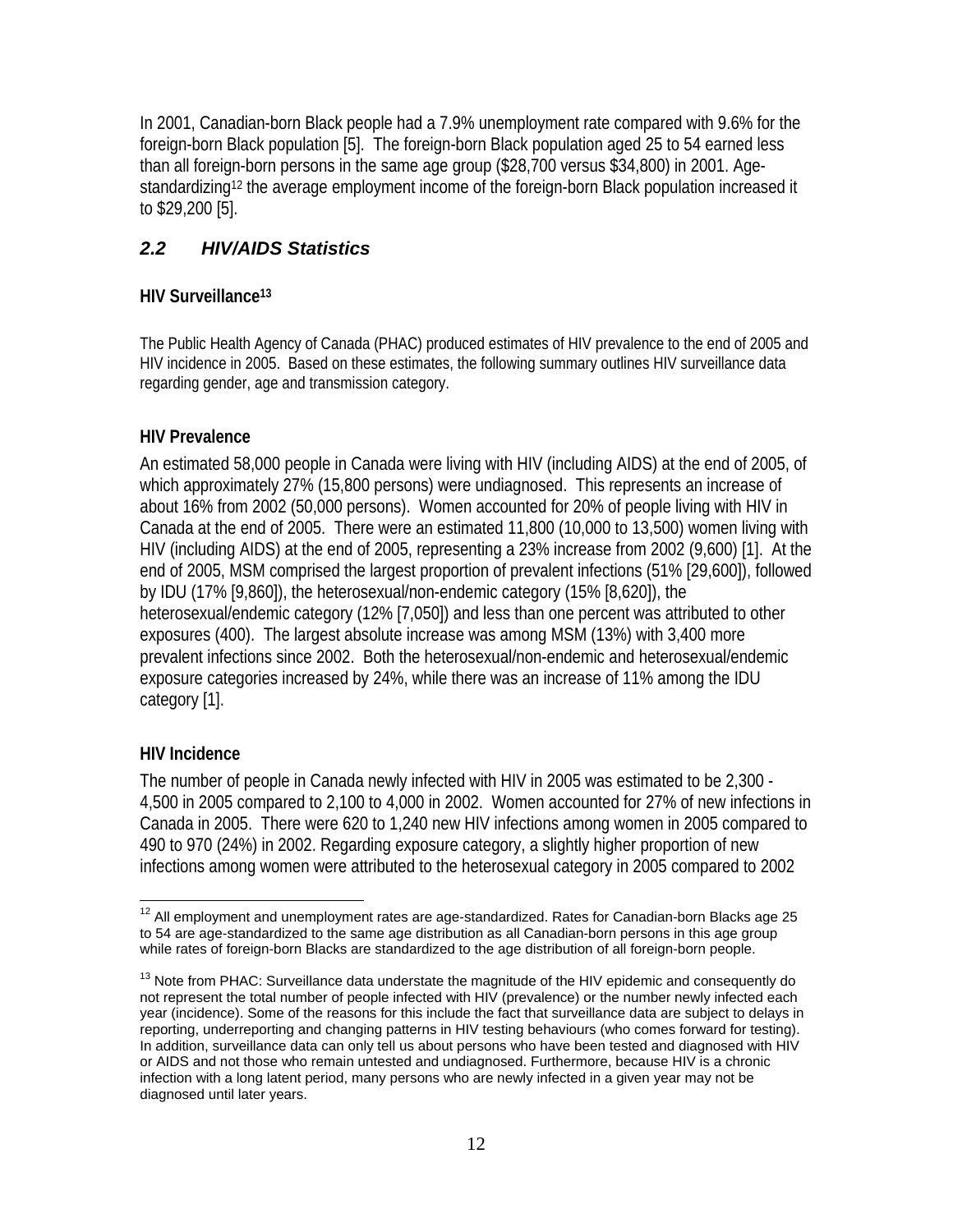(76% versus 74% respectively). The remainder of new infections among women was attributed to IDU [1]. The trend in age distribution since the beginning of the HIV/AIDS epidemic has seen a decreasing proportion of positive tests among younger adults and an increasing proportion among older adults. In 2007, the proportion of adults between 15 and 39 years of age was 55.2% (representing a decrease of 18.3% from previous years) while the proportion among adults 40 years of age and older was 44.8% (representing an increase of 18.3% from previous years) [7]. MSM continue to comprise the largest number of new infections (45%), followed by the heterosexual/non-endemic category (21%) and the heterosexual/endemic category (16%). The 2005 estimated infection rate among individuals from HIV endemic countries was at least 12.6 times higher than other Canadians [1].

### **AIDS Cases14**

1

The number of AIDS diagnoses reported to PHAC has steadily declined over the last 10 years in Canada. The following summary outlines AIDS surveillance data based on gender, age, transmission category and race/ethnicity.

In 2007, 238 AIDS diagnoses were reported, bringing the total number to 20,993 since 1979. In 2007, women accounted for 19.1% of AIDS diagnoses, representing a decrease of 36.6% from the previous year. The proportion 40 years of age and older has accounted for the majority of cases since 2000, and in the year 2007, exceeded 60% of all reported AIDS diagnoses for the first time. The largest proportion of diagnoses among adults in 2007 (35.4%) was attributed to injecting drug use15. Heterosexual contact accounted for 32.3% of cases, while sexual contact between men accounted for another 31.3% of diagnoses [7].

**Race/ethnicity**16: Among diagnoses (all ages) reported in 2007, 66.4% were among the White population, followed by the Aboriginal population (14.0%), persons who reported another race/ethnicity (10.3%), and the Black population (9.3%). AIDS surveillance data for the last 10 years indicate marked ethnic disparities in reported exposure category among adults (Figure 1). "Females are overrepresented among reported AIDS cases in Black Canadians and Aboriginal persons. Between 1979 and 2007, in cases (all ages) with reported Black or Aboriginal ethnic status, 35.2% and 27.2%, respectively, were female. In cases reporting White, Asian/Arab or Latin American ethnic status, on the other hand, 6.1%, 8.2% and 8.0% of cases, respectively, were female." (Public Health Agency of Canada, 2007, p. 11).

<sup>&</sup>lt;sup>14</sup> Note from PHAC: It is important to note the limitations associated with reported AIDS diagnoses. AIDS surveillance data have not been available from the province of Quebec since June 30, 2003, so the counts reported in this report are not representative of the true number of AIDS diagnoses in Canada. Furthermore, the province of Ontario undertook an IT-application change for AIDS case management and reporting in 2005. As a result of this conversion, reported AIDS diagnoses from Ontario for the second half of 2005 and onward do not contain any exposure category or ethnic status data. Caution must be used when interpreting trends over time nationally.

<sup>&</sup>lt;sup>15</sup> In 2007, 57.9% of all AIDS diagnoses in adults reported to PHAC had unreported data or no identified risk for exposure category.

 $16$  Ethnic status data were not provided for 55.0% of all AIDS cases reported to PHAC in 2007.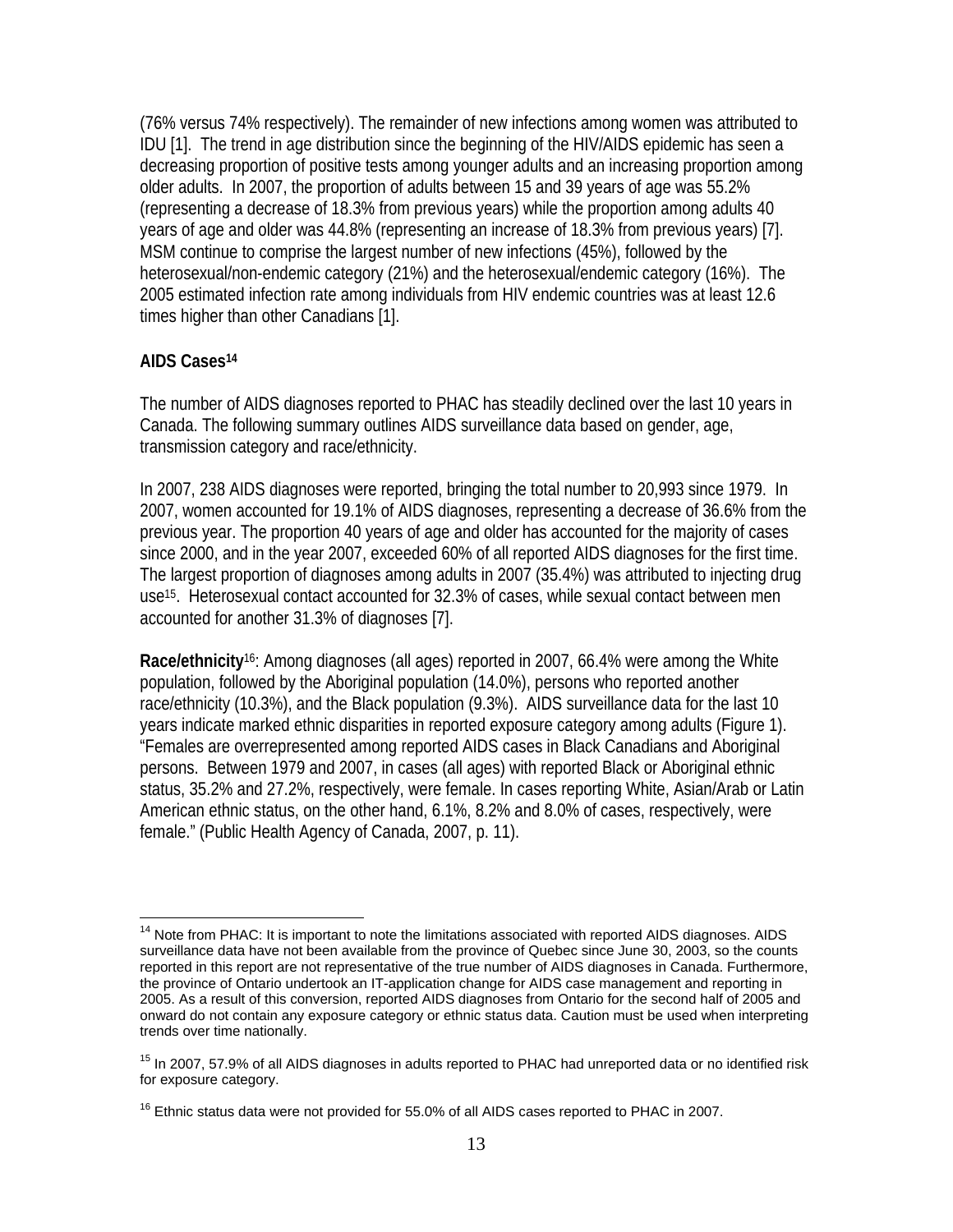**Figure 1: Percentage of AIDS diagnoses in Adults by Selected Ethnic Status and Exposure Category, 1998 to 2007** 



*Source: Public Health Agency of Canada, 2008* 

## *2.3 Risk Factors and Barriers to Prevention*

Due to the diversity within Black communities in Canada, "…individual responses to and acceptance of HIV education, prevention and testing can vary greatly depending on religious affiliations, time of migration, country of origin, attitudes towards sexual diversity and the status of women." (African and Caribbean Council on HIV/AIDS in Ontario, p. 12). This section describes the key factors that affect HIV prevention among African and African Caribbean communities in Canada based on the African and Caribbean Council on HIV/AIDS in Ontario's (ACCHO) manual, *HIV Prevention Guidelines and Manual: A Tool for Service Providers Serving African and African Caribbean Communities Living in Canada*:

- 1. "**HIV-related stigma, discrimination, and denial** often have a negative impact on health including social support networks, employment and/or working conditions, personal health practices, and coping skills." (ACCHO, p. 12-13)
- 2. **Racism:** "For many African and African Caribbean people, racism limits access to information and services and creates barriers to coping and protecting oneself from HIV transmission. Many African and African Caribbean people have experienced racism within Canadian society in general and with healthcare providers and agencies in particular. This is one important reason many are reluctant to seek the assistance of service providers, reveal information during a risk assessment, or seek support, treatment and/or care." (ACCHO, p. 14)
- 3. **Women, Gender and Equity:** "The increasing prevalence of HIV/AIDS in women in Canada is the result of a complex mix of biological factors and social factors. Like many women in Canada, women from African and African Caribbean cultures are often socialized to be subordinate to the men in their lives. This gender imbalance, which is usually supported by religious teachings and socio-cultural norms, often limits women's ability to negotiate safer sex to the point where they will not take an HIV test or ask their partners to use condoms." (ACCHO, p. 14-15)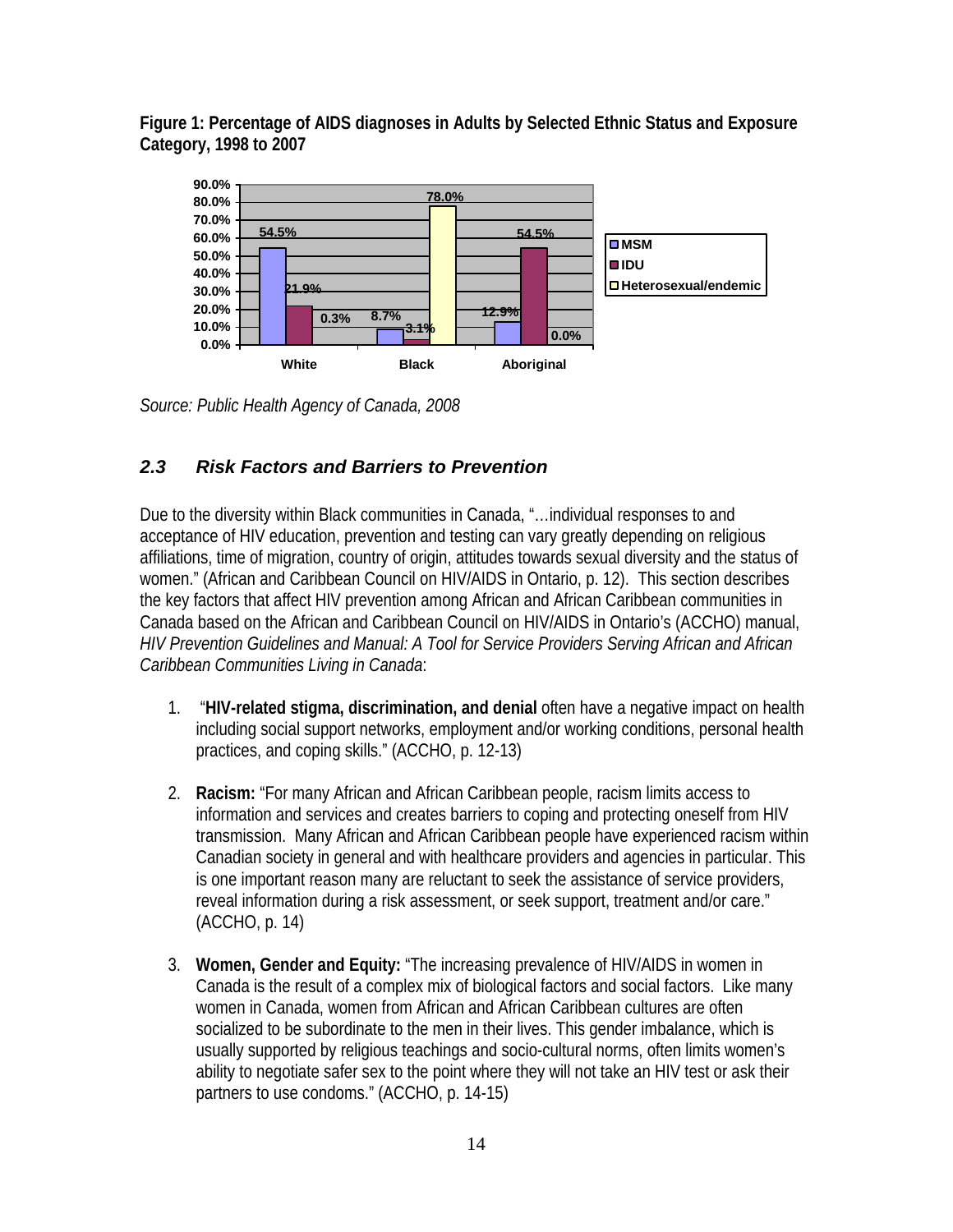- 4. **"Sexual and physical violence** against women and children has a direct impact on the ability of women and children to practice HIV prevention. In many African and African Caribbean cultures, underlying issues of violence are never discussed within the family and/or community. The few girls or women who come forward often face stigma and reprisal from family for speaking out and/or seeking support. Many African women have fled persecution from war-torn countries of Sub-Saharan Africa where they may have been raped and tortured, which may have resulted in physical injury, pregnancy, and exposure to HIV. Their ability to practice HIV prevention may be affected by the aftermath of sexual violence (e.g., depression, loss of value, loss of sense of well-being)." (ACCHO, p. 16)
- 5. **Heterosexism and Homophobia:** "Research has revealed that homophobia has a significant impact on HIV prevention methods (e.g. men and women believing that only gay men are at risk for HIV transmission, men who have sex with men but do not identify as gay believing that they do not need to use HIV prevention methods). Homophobia is often perpetuated within religion and secular organizations, as well as by staff and leadership. As a result, gay, bisexual, and heterosexual men who have sex with men may be targeted for overt or covert hostility, isolated or marginalized. The discrimination or hostility often creates an environment which prevents African and African Caribbean men from discussing HIV prevention methods, particularly if they have sex with other men." (ACCHO, p. 18)
- 6. **Attitudes towards Health and Well-being:** "Choices about health care and HIV prevention may be driven by different perceptions of health and well-being, as well as pragmatism. The experiences that members of the African and African Caribbean community have had with the health care system – both in Canada, abroad, and in their country of origin may also affect whether they perceive service providers and/or their services as trustworthy. It may be difficult for some African and African Caribbean people to accept health promotion messages that appear to challenge their views about the "proper" role of women and men, heterosexism and homophobia, HIV prevention in common-law or marital relationships." (ACCHO, p. 18-19)
- 7. **Attitudes towards Sex: Sex as a Taboo Subject:** "Many African and African Caribbean cultures restrict or prohibit public displays and discussions about sex and sexuality except in the form of playful jests and metaphors used during informal conversation, in music, and when "hanging out" with peers. Sometimes, there is so much secrecy about issues related to reproduction, sexuality, and sexual orientation, that there is denial about sexual involvement even when sexual activity is taking place." (ACCHO, p. 19)
- 8. **Multiple Sex Partners:** "Within African Caribbean culture, 'functional polygamy' is often not openly discussed, although it may be implicitly understood and practiced, and may exist alongside and within the context of marriage and long-term relationships. Many African and African Caribbean men do not choose to use condoms or limit the number of sexual partners to protect themselves or their partners. Instead, they prefer to think that they do not have HIV or other STIs, and they choose partners who they assume are also uninfected." (ACCHO, p.19-20)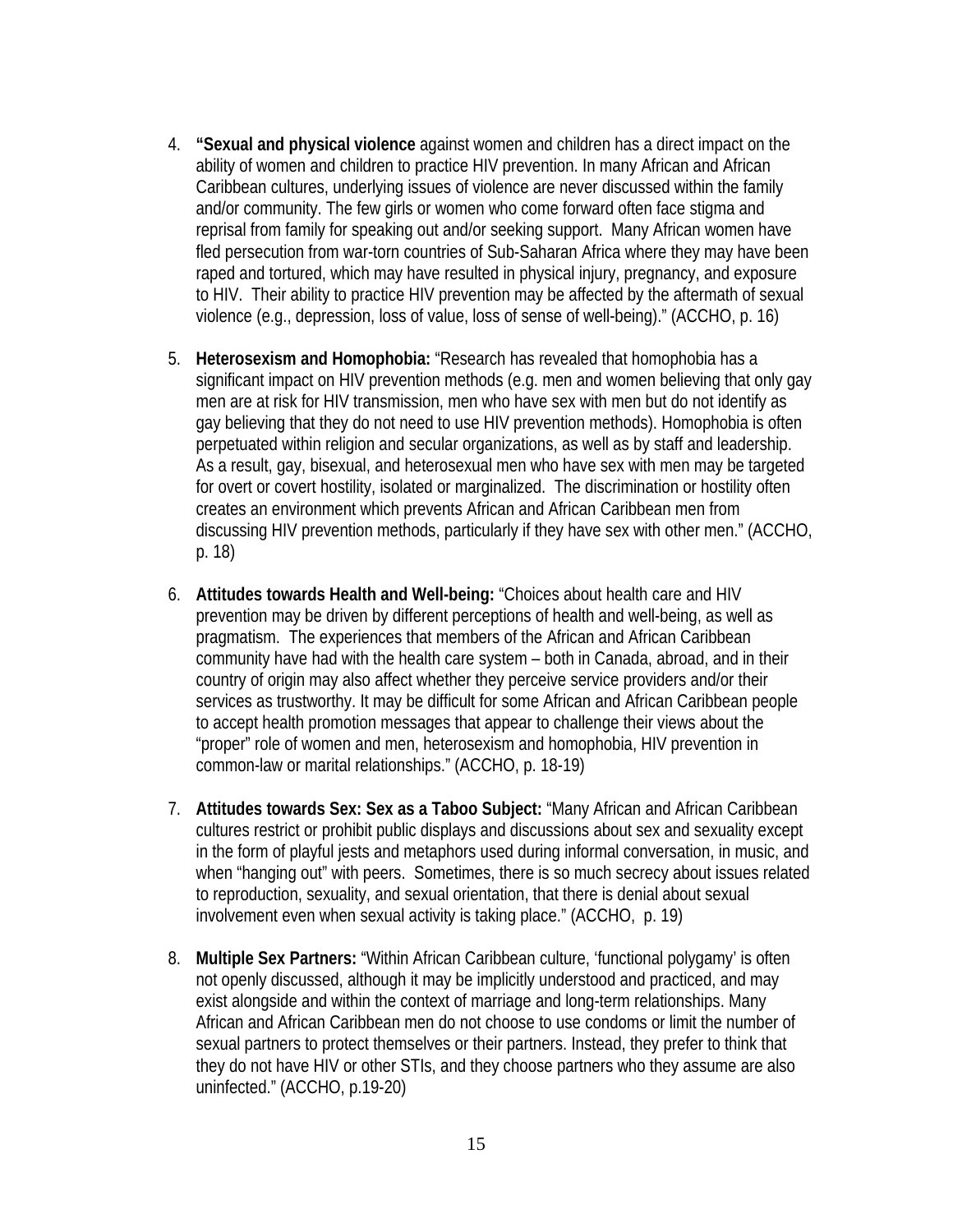9. **Immigration and Migration:** "African and African Caribbean people living in Canada for periods of time and then returning to their country of origin may not consider themselves or members of their "home" community at risk for infection and may underestimate the need to consistently practice HIV prevention. The immigration process itself, where one member of a family to come to Canada first to get established, may contribute to risk of HIV transmission for some people. This means that partners may be apart for a year or more, and may be involved in sexual relationships that could put them at risk. Also, countries in Africa and the Caribbean are often destinations for sexual tourism by both nationals and non-nationals. People may not negotiate safer sex because they perceive tourists and nationals who live abroad as "safe" from HIV infection." (ACCHO, p. 21)

## 10. **Cultural and Personal Hygiene Practices:**

- "**Male circumcision** is a common practice in many African cultures. It is common for one instrument to be used to circumcise many young men, which means the risk of HIV is high due to blood-to-blood contact. Men who have been circumcised within this context should be advised to have an HIV test if they cannot be certain that a new, sterilized knife was used." (ACCHO, p. 22)
- **Female Circumsion:** "Female genital mutilation (FGM) refers to the partial or complete removal of the female external genitalia for reasons other than medical therapeutic purposes. A traditional practitioner usually performs FGM with an instrument and without anaesthetic. The risk for HIV transmission is particularly high if multiple female genital mutilations are being done with the same instrument that is rarely sterilized. The procedure often results in physical trauma to the vaginal lining during sexual intercourse, which increases the risk of the woman acquiring HIV or other STIs. There are many African women who have undergone the FGM procedure who now live in Canada." (ACCHO, p. 22)
	- "**Vaginal Cleansing/Douching** is a method of maintaining personal vaginal hygiene or concealing sexual activities that is common practice among many African Caribbean women. Products used for vaginal cleansing include herbs, soap, or other over-the-counter douching products. These products may cause vaginal dryness, irritation, ulceration, or may remove the natural bacteria that maintain the ph balance of the vaginal lining, thereby allowing harmful bacteria to flourish. All of these factors may increase risk of infection." (ACCHO, p. 23)

## *2.4 Selected HIV Prevention Programs/Projects*

The following section describes Canada's federal initiative to address HIV/AIDS among people from countries where HIV is endemic, and local HIV prevention interventions that are focused specifically on African and Caribbean communities:

Through the *Federal Initiative to Address HIV/AIDS in Canada*, the Government of Canada has committed to developing approaches to address HIV/AIDS among eight key populations: people living with HIV/AIDS, MSM, IDU, Aboriginal peoples, prison inmates, youth at risk, women and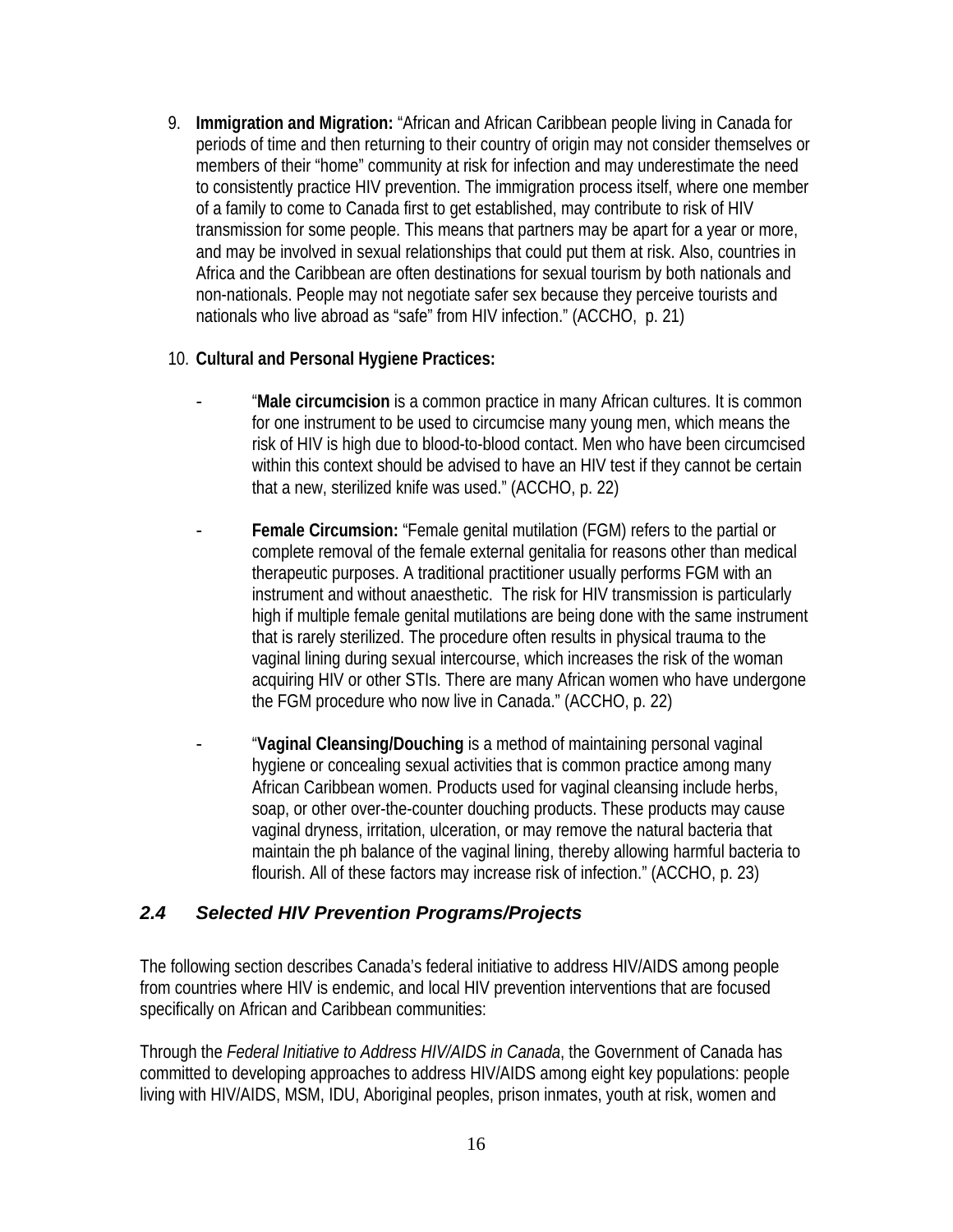people from countries where HIV is endemic. With regards to people from countries where HIIV is endemic, PHAC intends to:

- develop a population-specific HIV/AIDS status report regarding people from countries where HIV is endemic that will include up-to-date information on the population's demographic profile, the state of HIV infections, the factors that increase vulnerability to HIV/AIDS, currently funded research, the lived experience of people affected by HIV/AIDS and an analysis of the response;
- develop *E-Track*, a second-generation HIV surveillance system, to gather more detailed information on HIV-associated risk behaviours, HIV testing and exposure to certain intervention programs among individuals within ethnocultural populations in Canada and particularly among people from countries where HIV is endemic;
- Through its community programming, including the AIDS Community Action Program (ACAP), provide support for community-based organizations to deliver prevention, care and support services to all people living with HIV/AIDS and those vulnerable to HIV infection, including people from countries where HIV is endemic.

A 2005 national environmental scan, *Springboarding a National HIV/AIDS Strategy for Black Canadian, African and Caribbean Communities Project*, identified organizations, research and initiatives focused on addressing HIV/AIDS among Black Canadian, African and Caribbean communities. The following are just a few examples of community-based HIV prevention projects and programs focused on specifically on African and Caribbean Diaspora communities in Canada that were presented in that report:

- East York East Toronto Family Resources' **AWARE (Assisting Women with AIDSrelated Education)** project provides peer-based outreach and support to culturally diverse women in the East York area of Toronto, promoting HIV/AIDS awareness and healthy choices in relation to lifestyle and community action. Peer Outreach Workers deliver information and facilitate workshops regarding women's reproductive health, HIV/AIDS and related topics, as well as providing referrals and information on existing community programs. The core elements of AWARE include: recruitment and training of peer outreach workers, outreach to women where they consistently congregate (i.e., family resource centres), and group workshops in collaboration with other local AIDS service organizations.
- In Ottawa, **Operation Hairspray** is delivered through a partnership between the Somerset West Community Health Centre and Ottawa Public Health. It is an innovative peer-led health promotion initiative, which seeks to engage African and Caribbean hairdressers and barbers as a channel to reach people from countries where HIV is endemic. Phase I of the project focused on: recruiting a project advisory group that is reflective of African and Caribbean populations; recruitment, training and implementation of hairdressers and barbers as peer educators. Phase II of the project is meant to go beyond barber shops and hair salons to engage African and Caribbean restaurant, clothing and grocery store owners from in peer education regarding HIV prevention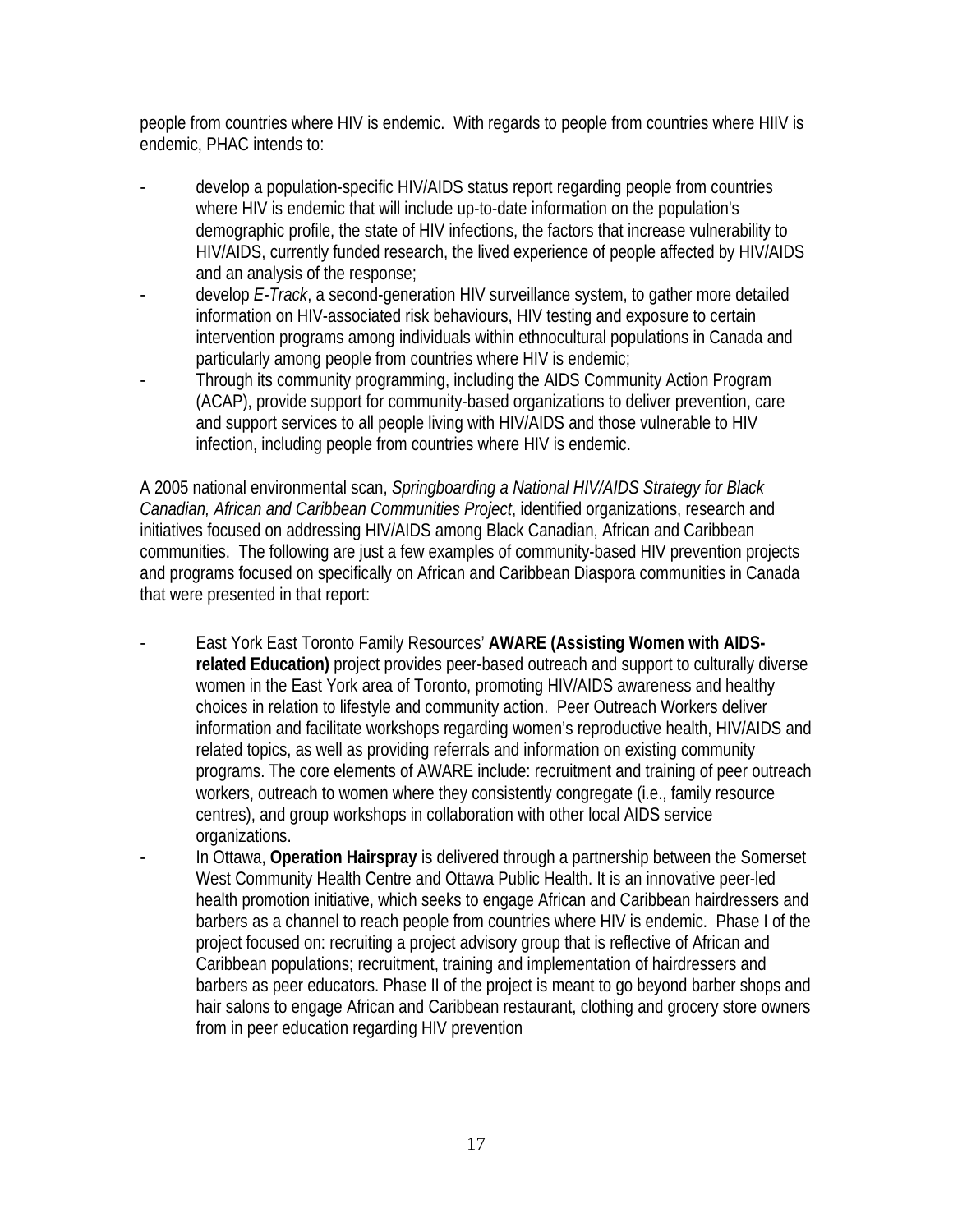Of particular import as well are several projects that are being implemented by the Black Coalition of AIDS Prevention (Black CAP) and the African and Caribbean Council on HIV/AIDS in Ontario (ACCHO) which are both based in Toronto, Ontario.

**Black Coalition of AIDS Prevention (Black CAP)** is an organization that works to reduce HIV/AIDS in Toronto's Black, African and Caribbean communities and enhance the quality of life of Black people living with or affected by HIV/AIDS. The following is a summary of some of their initiatives:

- 1.) **One Night Your Choice**: This initiative consisted of three phases:
	- − Phase One: The creation of a youth committee to affirm the recommendations in a report entitled 'Who Feels It Knows: Challenges of HIV Prevention for Young Black Women in Toronto", completed by Black CAP in 2006, which revealed the issues that young Black women in Toronto were facing within their lives, and how they impacted their ability to practice adequate HIV prevention. The committee then planned a media campaign, the main goal of which was to reveal to young Black women how they are at risk for HIV within their lives through innovative messaging.
	- − Phase 2: After the launch of the media campaign, Black CAP began facilitating women's only sexual health workshops for established youth groups across Toronto. The curriculum included HIV/AIDS, STIs, relationships and homophobia. Youth who have been infected or affected by HIV/AIDS were encouraged to attend these workshops.
	- − Phase 3: Black CAP's research study also identified that women who have sex with women (WSW) required a focused HIV prevention initiative. As such, an advisory committee of service providers and community members are currently in the process of developing tools to educate young Black WSW how they are at risk for HIV. These tools (a postcard and poster) will be launched at 2009 Pride events in Toronto and in the future at other events where Black WSW congregate.
- 2.) **THINK campaign and Get the Low Down resource website:** The main goal of this multimedia campaign was to reveal to young BMSM how they are at risk for HIV within their lives through innovative messaging. The media tools consist of a postcard series on topics such as safe sex in bathhouses, being HIV positive, sexual roles, myths, sex while on vacation and relationships. Each of the postcards links young BMSM to the Get the Low Down website where they can access information about HIV, STIs, condoms, testing, being HIV positive, as well as an online forum where youth can ask questions of experts. The website also includes two resource guides that Black CAP developed for gay, lesbian, bisexual, transgender, queer and questioning Black youth and their parents; Dealing with Being Different.
- 3.) **Many Men, Many Voices (3MV):** Developed by Diffusion of Effective Behavioural Interventions (DEBI) in the United States, 3MV is a group-level intervention program designed to prevent HIV and sexually transmitted diseases among Black men who have sex with men (MSM) who may or may not identify themselves as gay. The intervention addresses factors that influence the behaviour of Black MSM: cultural, social, and religious norms; interactions between HIV and other sexually transmitted diseases; sexual relationship dynamics; and the social influences that racism and homophobia have on HIV risk behaviours. The MSM HIV Prevention Coordinator at Black CAP is the first person in Canada to be trained in the delivery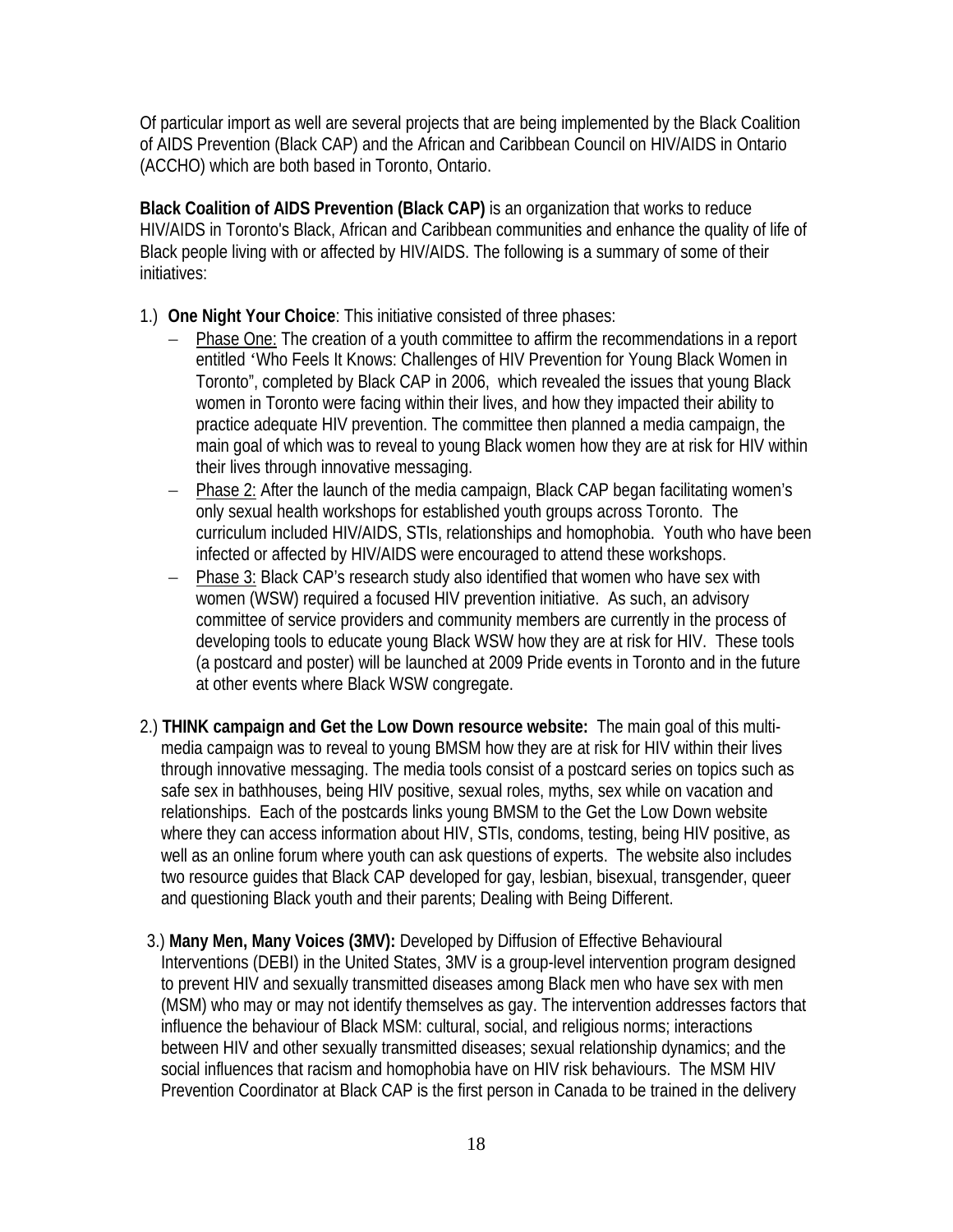of this model and has subsequently re-formatted the intervention to suit the needs of young BMSM in Toronto (i.e., three-day retreat instead of 7 sessions of 2 to 3 hours; inclusion of techniques to impact the core beliefs of Black MSM through hypnosis; participation of adult BMSM as mentors).

4.) **Roots of Risk**: This community level HIV prevention campaign uses a mix of evidenceinformed approaches to provide information and support to Black youth living in Toronto. The Roots of Risk project uses a combination of the POL (popular opinion leader) model, creative social marketing methods, and youth engagement opportunities to deliver prevention education programming to straight, gay, bi, lesbian and trans Black youth at heightened risk for HIV. The Roots of Risk project leverages the social networks of youth in Toronto and uses personal and social relationships to transfer important information related to risk reduction. The project is also focused on the promotion of two Black CAP's previously developed HIV prevention campaigns through popular media.

**The African and Caribbean Council on HIV/AIDS in Ontario (ACCHO)** is made up of organizations and individuals committed to HIV prevention, education, advocacy, research, treatment, care and support for African and Caribbean communities in Ontario. The goal of ACCHO is to reduce the incidence of HIV among African and Caribbean people in Ontario and to improve the quality of life for those infected and affected by HIV/AIDS. ACCHO's goals include:

- − Coordinate strategy development, implementation, revision/renewal, and monitoring and evaluation;
- − Develop and synthesize knowledge and policy, and set priorities to support the implementation of the Strategy and the vision of ACCHO;
- − Support the work of agencies in implementing the Strategy; and
- − Develop and maintain the effectiveness and relevance of ACCHO through initiatives such as organizational development, and ongoing monitoring and evaluation of ACCHO's membership and activities.

*Keep it alive* is an initiative of the ACCHO that was developed by and for African and Caribbean people in Ontario to raise awareness about HIV/AIDS among African and Caribbean communities in Ontario. The campaign encourages adults and youth from Africa and the Caribbean to fight against HIV/AIDS stigma, to know their HIV status by getting tested, and to practice safer sex. The campaign is part of the Strategy on HIV/AIDS for African and Caribbean communities in Ontario. This Strategy is a framework to help African and Caribbean communities and organizations respond to HIV/AIDS. The Strategy is also a guide for communities and governments to work together to prevent the spread of HIV. This initiative includes the following core elements:

− Media Campaign: Launched in 2006, the Keep it Alive campaign targets specific populations within African and Caribbean communities (youth, families, francophone and same sex) through different types of media (print, radio, music and TV). ACCHO invited community members to submit a written or video excerpt of them explaining how they would initiate a conversation about HIV/AIDS with an important person in their life. ACCHO and media organization, Top Drawer Creative, then supported the selected finalists to be the spokesperson for the campaign. The campaign was disseminated across southern Ontario, depicting healthy images of Black people with messaging relevant to each subpopulation.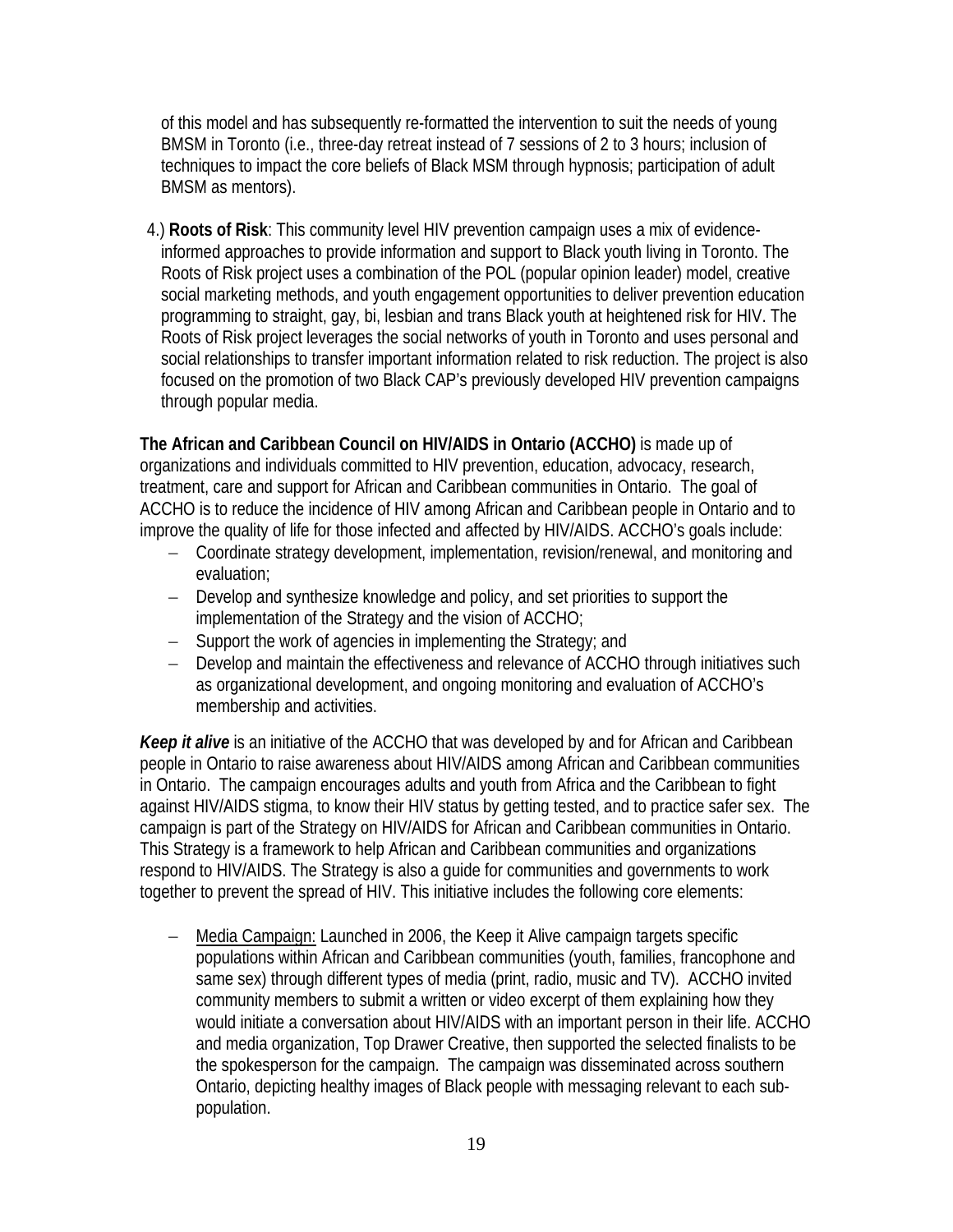- − Website: Each component of the Keep it Alive media campaign led community members to the website, www.preventaids.ca where they could access detailed information about HIV i.e., how it is acquired, prevention and anonymous testing. Furthermore, the website has tools for service providers working with African and Caribbean populations around HIV prevention: HIV Prevention Guidelines and Manual and an educational video.
- − Strategy Workers: The Ontario Ministry of Health and Long-Term Care's AIDS Bureau, funds positions in various organizations that work with African and Caribbean communities across Ontario (i.e., Ottawa, Kitchener, Niagara Region) to support the implementation of the Strategy on HIV/AIDS for African and Caribbean communities in Ontario. Six times per year, ACCHO facilitates joint meetings of these Strategy Workers to share learnings, synchronize their work and discuss challenges.

See Appendix B for detailed project overviews and Section 5 for a summary of the strengths and obstacles of these HIV prevention interventions.

## *2.5 References*

- 1. Boulos D, Yan P, Schanzer D, Remis RS, Archibald CP. (August 2006). *Estimates of HIV prevalence and incidence in Canada, 2005*. Canada Communicable Disease Report, Volume 32, Number 15. Retrieved on April 23, 2009 from http://www.phacaspc.gc.ca/publicat/ccdr-rmtc/06pdf/cdr3215.pdf
- 2. DA Falconer & Associates Inc. (October 2005). *Springboarding a National HIV/AIDS Strategy for Black Canadian, African and Communities Project: Environmental Scan Report* [Electronic version]. Ottawa, ON: Interagency Coalition on AIDS and Development.
- 3. DA Falconer & Associates Inc. (March 2008). *Taking Action on HIV and AIDS in Black Communities in Canada*: A Resource for Moving Ahead [Electronic version]. Ottawa, ON: Interagency Coalition on AIDS and Development.
- 4. James, L. (July 2006). *HIV Prevention Guidelines and Manual: A Tool for Service Providers Serving African and African Caribbean Communities Living in Canada*. Retrieved on April 23, 2009 from http://accho.ca/pdf/hiv\_manual-part\_1\_ENGLISH.pdf
- 5. Milan, A. & K. Tran. (Spring 2004). *Blacks in Canada: A Long History.* Retrieved on March 12, 2009 from http://www.statcan.gc.ca/studies-etudes/11-008/featurecaracteristique/5018918-eng.pdf
- 6. Public Health Agency of Canada. (2008). *HIV and AIDS in Canada: Surveillance Report to December 2007*. Retrieved March 20, 2009 from http://www.phac-aspc.gc.ca/aidssida/publication/survreport/index-eng.php
- 7. Public Health Agency of Canada. (December 2005). *HIV/AIDS Epi Update: HIV in Canada Among Persons from Countries where HIV is Endemic*. Retrieved on March 13, 2009 from http://www.phac-aspc.gc.ca/publicat/epiu-aepi/epi-1205/index-eng.php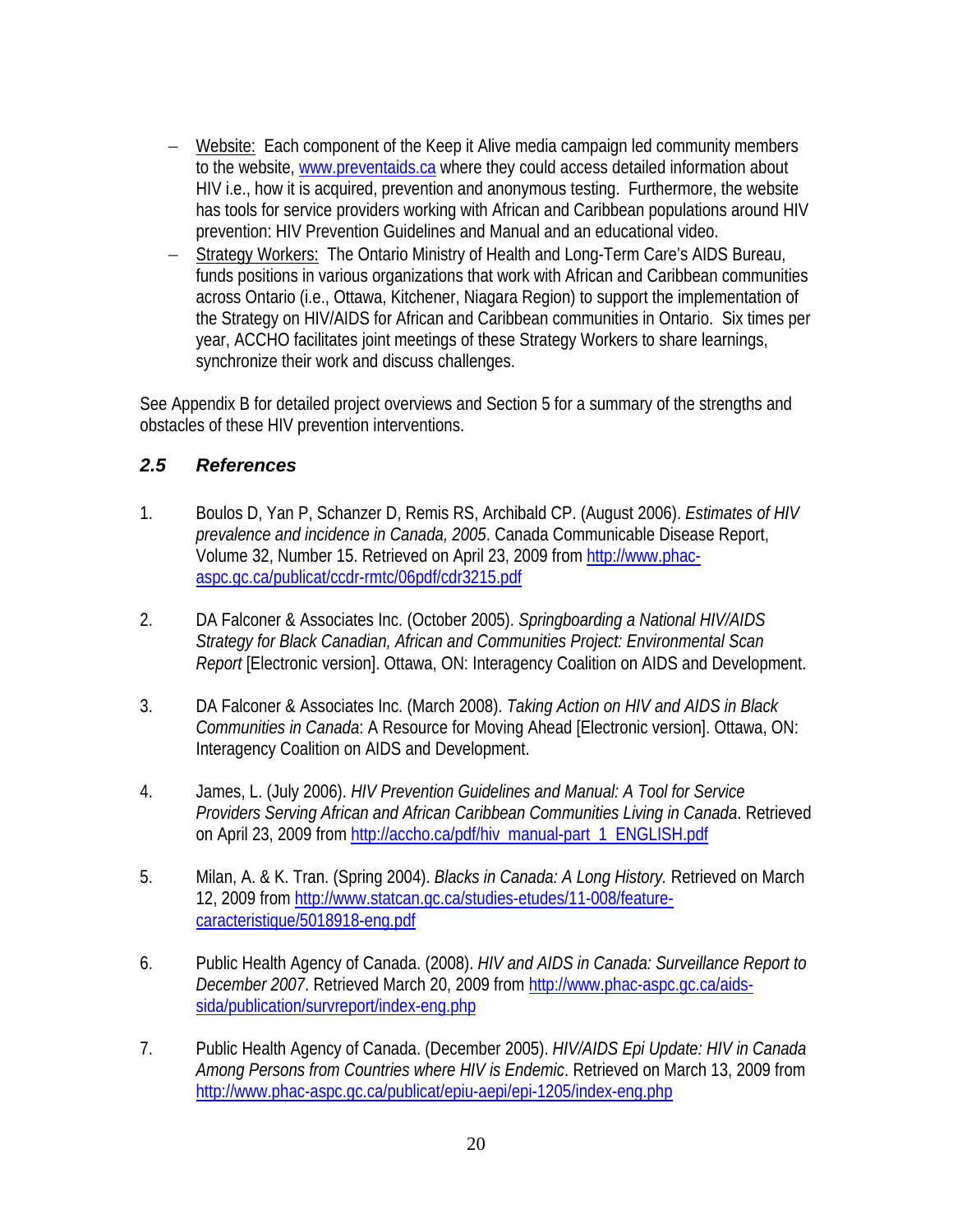- 8. Public Health Agency of Canada. (2007). *HIV/AIDS Epi Updates, November 2007*. Retrieved on May 15, 2009 from http://www.phac-aspc.gc.ca/aidssida/publication/epi/pdf/epi2007\_e.pdf
- 9. Statistics Canada. (2008). *Canada's Ethnocultural Mosaic, 2006 Census*. Retrieved on March 9, 2009 from http://www12.statcan.ca/english/census06/analysis/ethnicorigin/highlights.cfm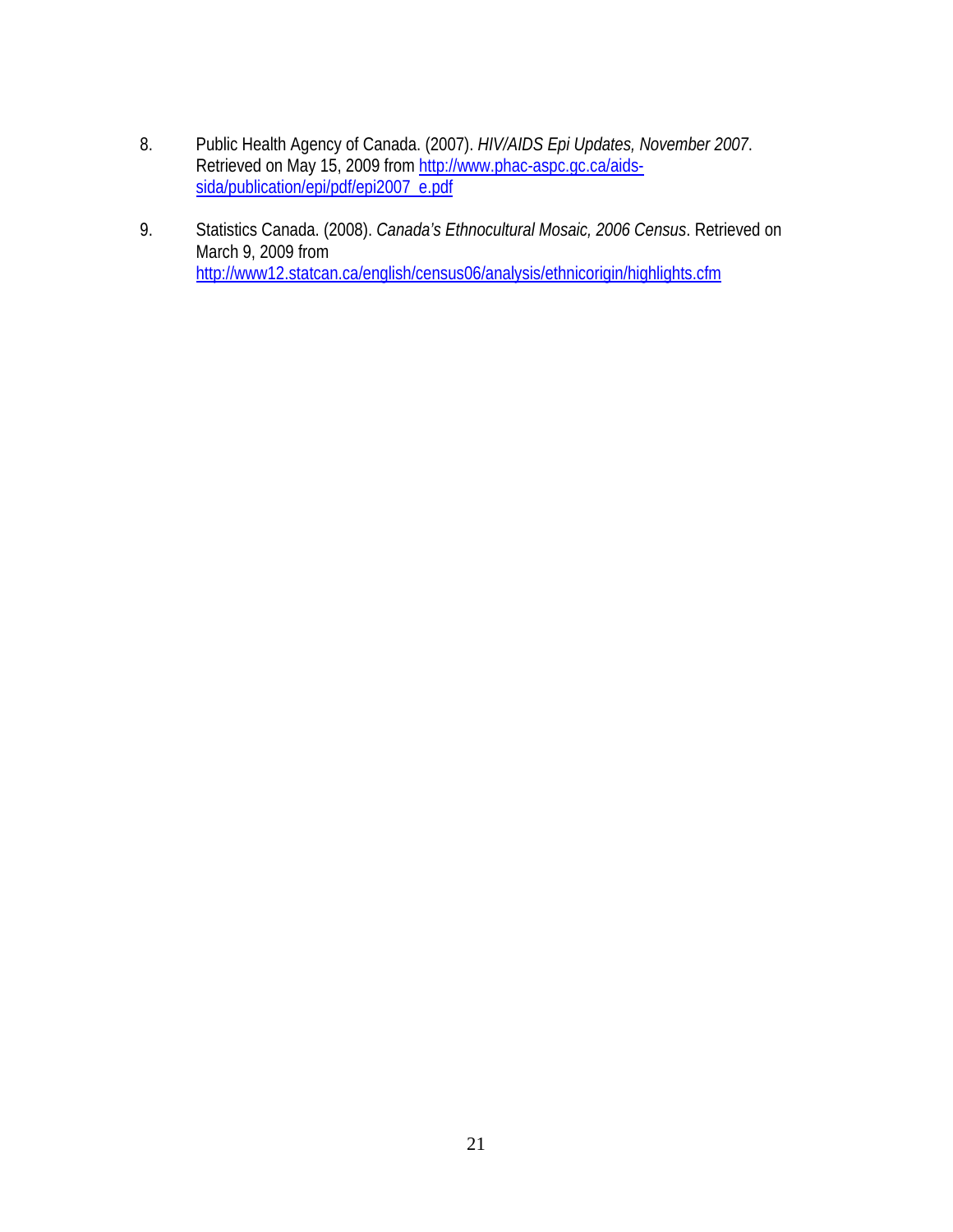## **3.0 HIV/AIDS among African and Caribbean Diaspora Communities Living in the United States**

## *3.1 Demographic Profile*

This section presents a portrait of the native- and foreign-born Black or African American<sup>17</sup> populations in the United States. Information on population size, country of origin, place of residence, age, education and income are based on data from the 2004 American Community Survey (ACS).

In 2004, there were an estimated 36.6 million Black people in the U.S., constituting 12.8% of the total population. The foreign-born Black population was about 2.6 million, or 8% of the total Black population.Ninety-six percent of the foreign-born Black population was from two regions—Latin America (66%) and Africa (30%) [10]. In April 2002, the Population Reference Bureau<sup>18</sup> reported that the largest percentages of foreign-born Black people came from Haiti (18%); Jamaica (15%); the Dominican Republic (7%); Trinidad & Tobago (4%); and Ghana, Guyana, other Caribbean countries, and Nigeria (roughly 3% each) [9].

While Black people resided in every state in 2004, about one of every four Black people lived in three states (New York, Florida, and Georgia). Twenty-five percent of the Black populations in New York, Massachusetts and Minnesota were foreign-born, while 14% or more were foreign-born in Connecticut and New Jersey [10].

In 2004, the Black population had a median age of 31.2 years, about 9 years younger than the median age of the non-Hispanic White population (40.1 years). About 8% of Black people were 65 years and over, compared with about 15% of the non-Hispanic White19 population [10].

Most Black people aged 25 and over (80%) were high school graduates and more than one of every six had a bachelor's degree or more education in 2004. Among the non-Hispanic White population aged 25 and over, about 89% were high school graduates and 30% had a bachelor's degree or more education [10].

In 2004, the unemployment rate among the civilian non-institutional population was 10.4% for the Black or African American population compared to 4.8% for the White population and 4.4% for the Asian population [11].

<sup>1</sup>  $17$  In the American federal government, the category "Black or African American" refers to people having origins in any of the Black racial groups of Africa. It includes people who indicated their race or races as "Black, African American, or Negro," or wrote in entries such as African American, Afro American, Nigerian, or Haitian. The terms "Black" and "African American" are used by the U.S. Census Bureau.

<sup>&</sup>lt;sup>18</sup> The Population Reference Bureau informs people from around the world and in the United States about issues related to population, health, and the environment.

<sup>&</sup>lt;sup>19</sup> The American federal government defines Hispanic or Latino as a person of Mexican, Puerto Rican, Cuban, South or Central American, or other Spanish culture or origin regardless of race. Thus, Hispanics may be any race. The terms "Hispanic" and "Latino" are used by the U.S. Census Bureau.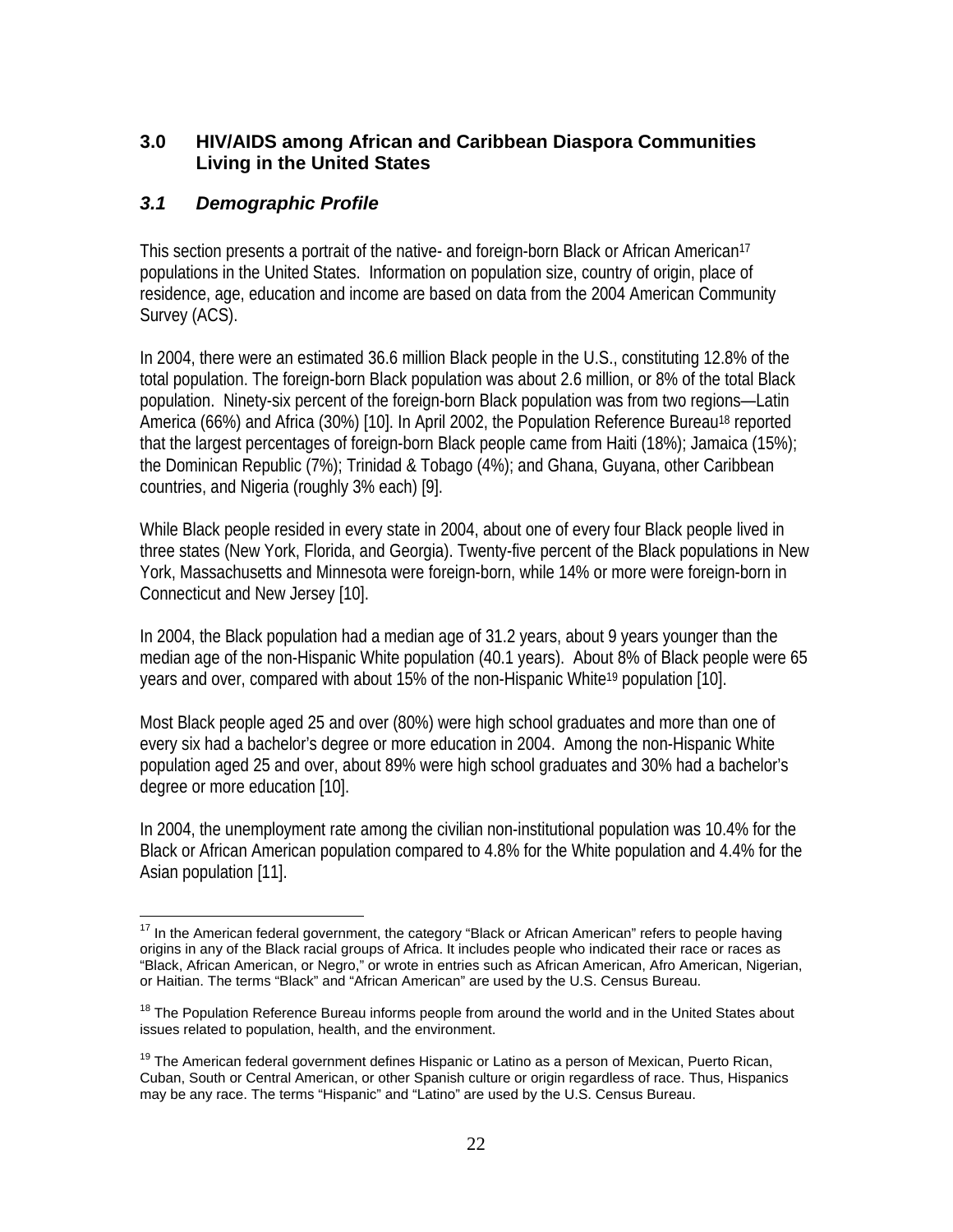The median income of Black households (\$30,200) in the 12 months prior to being surveyed was lower than non-Hispanic Whites (\$48,800). About 1 of every 4 Black people lived below the poverty level, compared with about 1 of every 10 non-Hispanic Whites [10].

## *3.2 HIV/AIDS Statistics*

## **HIV Surveillance**

Due to technological advances in HIV surveillance, the Centers for Disease Control and Prevention (CDC) published new estimates of HIV prevalence and incidence in October 2008 [7]. CDC's analysis of this new data reveals that African Americans are among the populations most heavily impacted by HIV infection. The following data summarizes HIV surveillance focusing on gender, age, transmission category and race/ethnicity.

## **HIV Prevalence**

According to CDC, an estimated 1,106,400 people (adults and adolescents) in the U.S. were living with HIV infection at the end of 2006, representing an increase of 11% from 2003. Approximately 21% or one in five people living with HIV in 2006 were unaware of their infection. The majority of people of living with HIV in the U.S. continue to be men. In 2006, men comprised three quarters of the people living with HIV (828,000 persons) and women made up one quarter (278,400 persons). Seventy percent of people living with HIV in 2006 were between the ages of 25 and 49 (770,000 persons), 25% were age 50 and over (280,000 persons), and 5% were between the ages of 13 and 24 (56,000 persons). Forty-eight percent (532,000 persons) of all people living with HIV in the U.S. in 2006 were MSM. People infected through high-risk heterosexual contact accounted for 28% of all people living with HIV (305,700 persons). Thirteen percent of men (104,000 persons) and 72% of women (201,700 persons) living with HIV were infected through high-risk heterosexual contact. People infected through injection drug use accounted for 19% of all people living with HIV (204,600). Sixteen percent of men (131,500 persons) and 26% of women (73,100 persons) living with HIV were infected through injection drug use [7].

**Race/ethnicity:** HIV disproportionately impacts racial/ethnic communities in the U.S. Black people represented nearly half (46% or 510,100 persons) of all people living with HIV in the U.S. in 2006. Whites made up more than one-third of all people living with HIV (35%, or 382,600 persons), while Asian/Pacific Islanders made up approximately 1% and American Indian/Alaska Natives made up less than 1% [7]. Overall, the HIV prevalence rate was greatest among African Americans (1,715 per 100,000 population), Hispanics/Latinos (585 per 100,000) and Whites (224 per 100,000). The prevalence for African American men (2,388 per 100,000) was six times as high as the rate for White men (395 per 100,000). African American women are also severely affected: the prevalence rate for Black women (1,122 per 100,000) was 18 times the rate for White women (63 per 100,000) (Figure 2).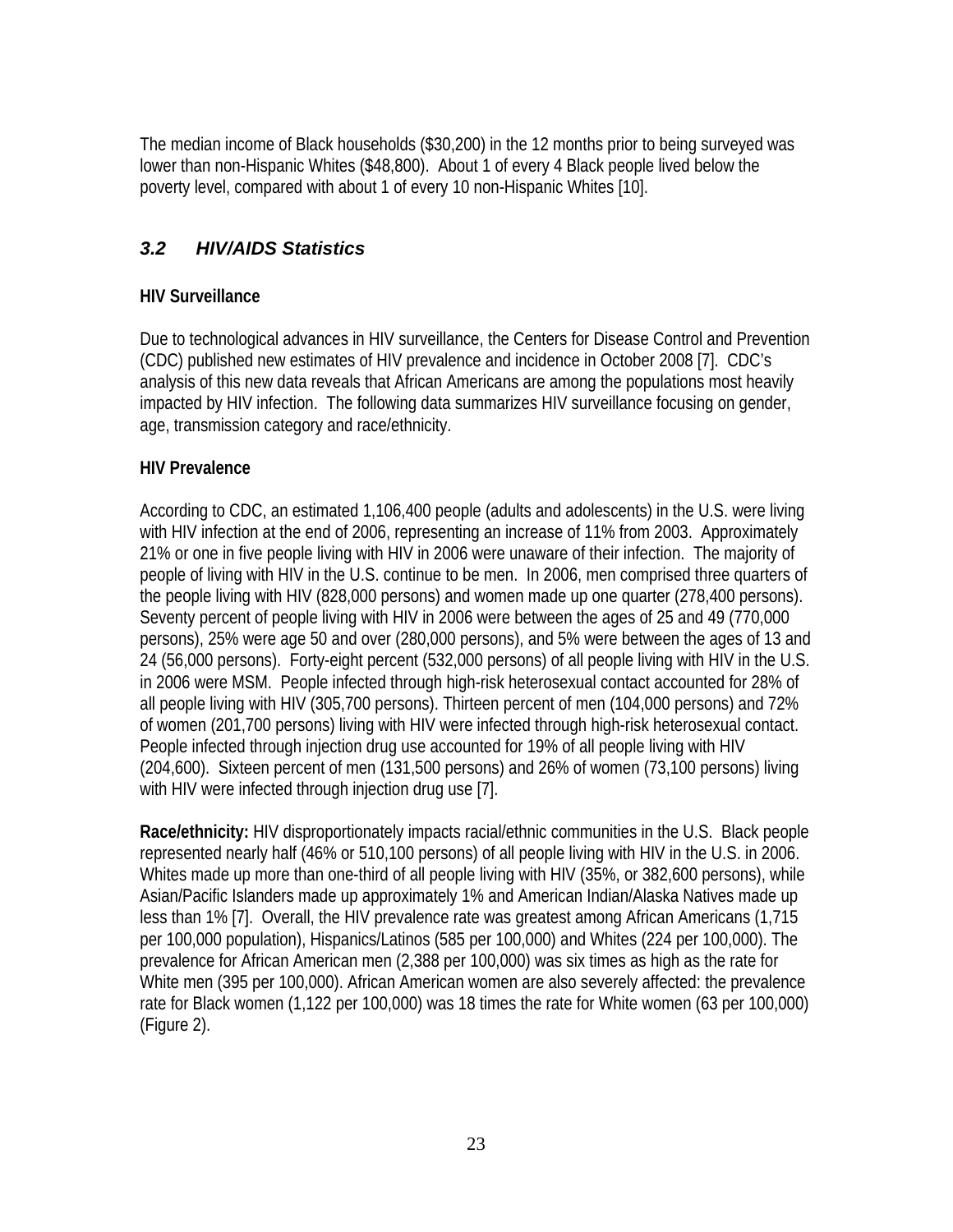**Figure 2: Estimated HIV Prevalence (per 100,000 population) by Race, Ethnicity and Gender,2006** 



*Source: Centers for Disease Control and Prevention, October 2008.*

## **HIV Incidence**

According to CDC, the estimated number of new HIV infections among adults and adolescents in the 50 states and the District of Columbia in 2006 was 56,300 at a rate of 22.8 per 100,000 population [5].In 2006, males accounted for an estimated 73% (41,400 persons) of new HIV infections, and females accounted for an estimated 27% (15,000 persons). The rate of new HIV infections was estimated at 34.3 per 100,000 among males and 11.9 per 100,000 among females. In 2006, persons aged 13–29 accounted for an estimated 34% (19,200 persons) of new HIV infections followed by persons aged 30–39 (17,400 [31%]), aged 40–49 (13,900 [25%]), and persons aged 50 years and older (5,800 [10%]). Although the largest number of new HIV infections occurred in persons aged 13–29 years, the highest rate of new infections was that for persons aged 30–39 years (42.6 per 100,000). Over half of the new HIV infections in 2006 (28,700 [53%]) were among MSM. Persons infected through high-risk heterosexual contact accounted for 31% (16,800 persons) of new HIV infections, IDUs accounted for 12% (6,600 persons), and MSM who were also IDUs accounted for 4% (2,100) [6].

**Race/ethnicity:** In 2006, African Americans accounted for an estimated 45% (24,900) of new HIV infections, followed by Whites (35% [19,600]), Hispanics/Latinos (17% [9,700] Asians/Pacific Islanders (2% [1,200]) and American Indians/Alaska Natives (1% [290]). By race/ethnicity, the highest rate of new HIV infections was that for African Americans (83.7 per 100,000) followed by Hispanics/Latinos (29.3 per 100,000), American Indians/Alaska Natives (14.6 per 100,000), Whites (11.5 per 100,000) and Asians/Pacific Islanders (10.3 per 100,000) (Figure 3). By race/ethnicity and gender, the highest rates were those for African American males (115.7 per 100,000) and females (55.7 per 100,000) [6].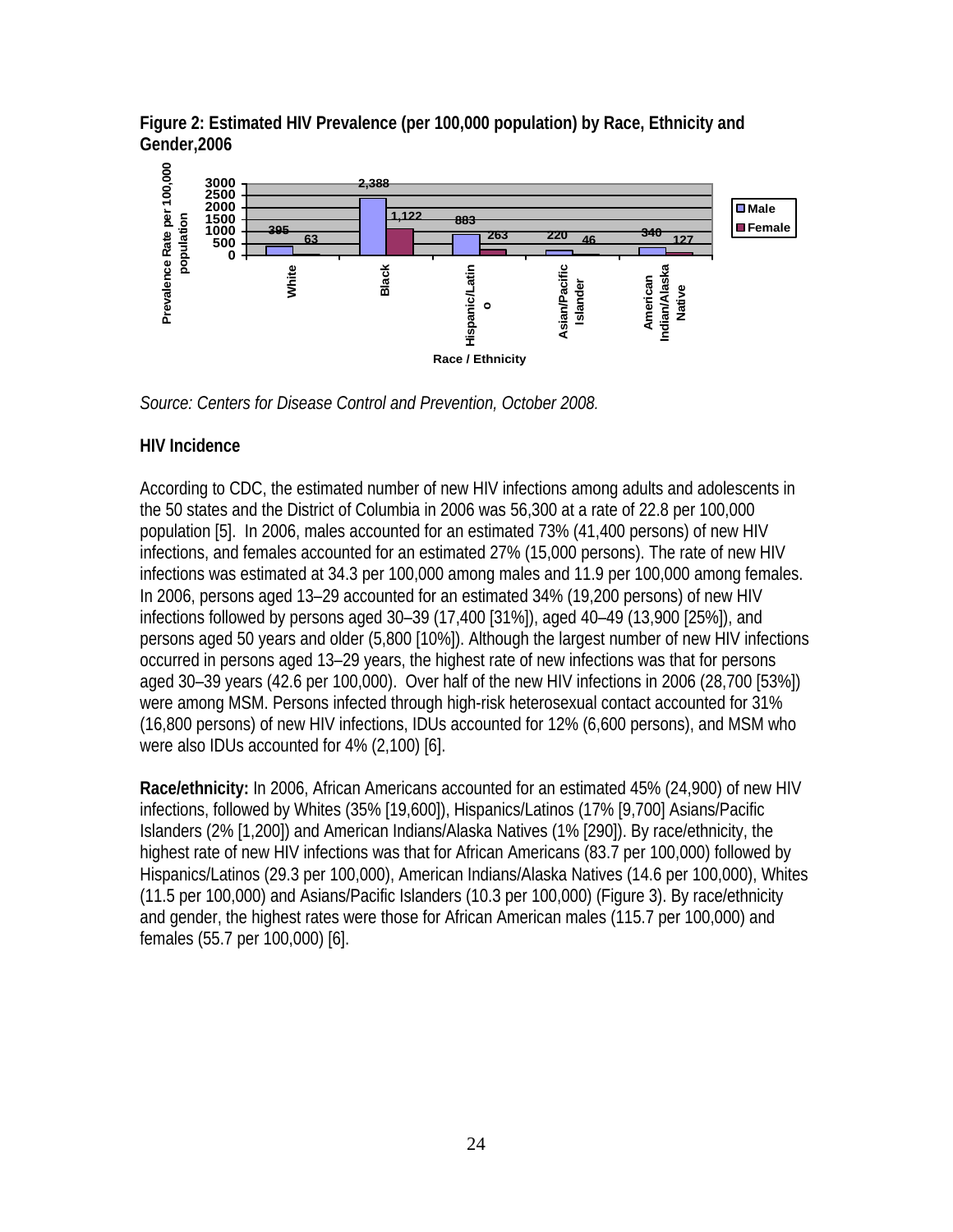

## **Figure 3: Estimated Rates of New Infections by Race/Ethnicity, 2006**

*Source: Centers for Disease Control and Prevention, August 2008.* 

## **AIDS Cases**

From 2003 to 2007, the estimated numbers of newly diagnosed AIDS cases have decreased in the United States. The following section outlines AIDS surveillance data based on gender, age, transmission category and race/ethnicity.

In 2007, the estimated rate of AIDS cases in the United States was 11.9 per 100,000 population. From 2003 through 2007, the estimated numbers of newly diagnosed AIDS cases decreased from 40,054 to 37,041. Males accounted for 73% (21.6 per 100,000) of all AIDS cases diagnosed in 2007 among adults and adolescents, while women accounted for 27% (7.5 per 100,000). During the same period, among children, the estimated number of newly diagnosed AIDS cases decreased 62% (less than 13 years of age).

Throughout the 2003 to 2007 period, the number of newly diagnosed AIDS cases:

- decreased among persons between 30 to 44 years
- remained stable among persons aged 45–49 and persons aged 65 years and over
- increased among the 13 to 29 years, and 50 to 64 years.

In 2007, the largest number of new AIDS cases occurred among persons aged 40–44 years, who accounted for 19% of all AIDS cases diagnosed during that year in the 50 states and the District of Columbia.

From 2003 through 2007, among male adults and adolescents, the estimated number of newly diagnosed AIDS cases decreased among IDUs and MSM who were also IDUs. The numbers of males exposed through male-to-male sexual contact and high-risk heterosexual contact remained stable. Among female adults and adolescents, the estimated number of new AIDS cases decreased among IDUs and remained stable among females exposed through high-risk heterosexual contact [5].

**Race/ethnicity:** From 2003 through 2007, the estimated number of newly diagnosed AIDS cases decreased among African Americans, American Indians/Alaska Natives, and Whites, remained stable among Hispanics/Latinos, and increased among Asians and Native Hawaiians/other Pacific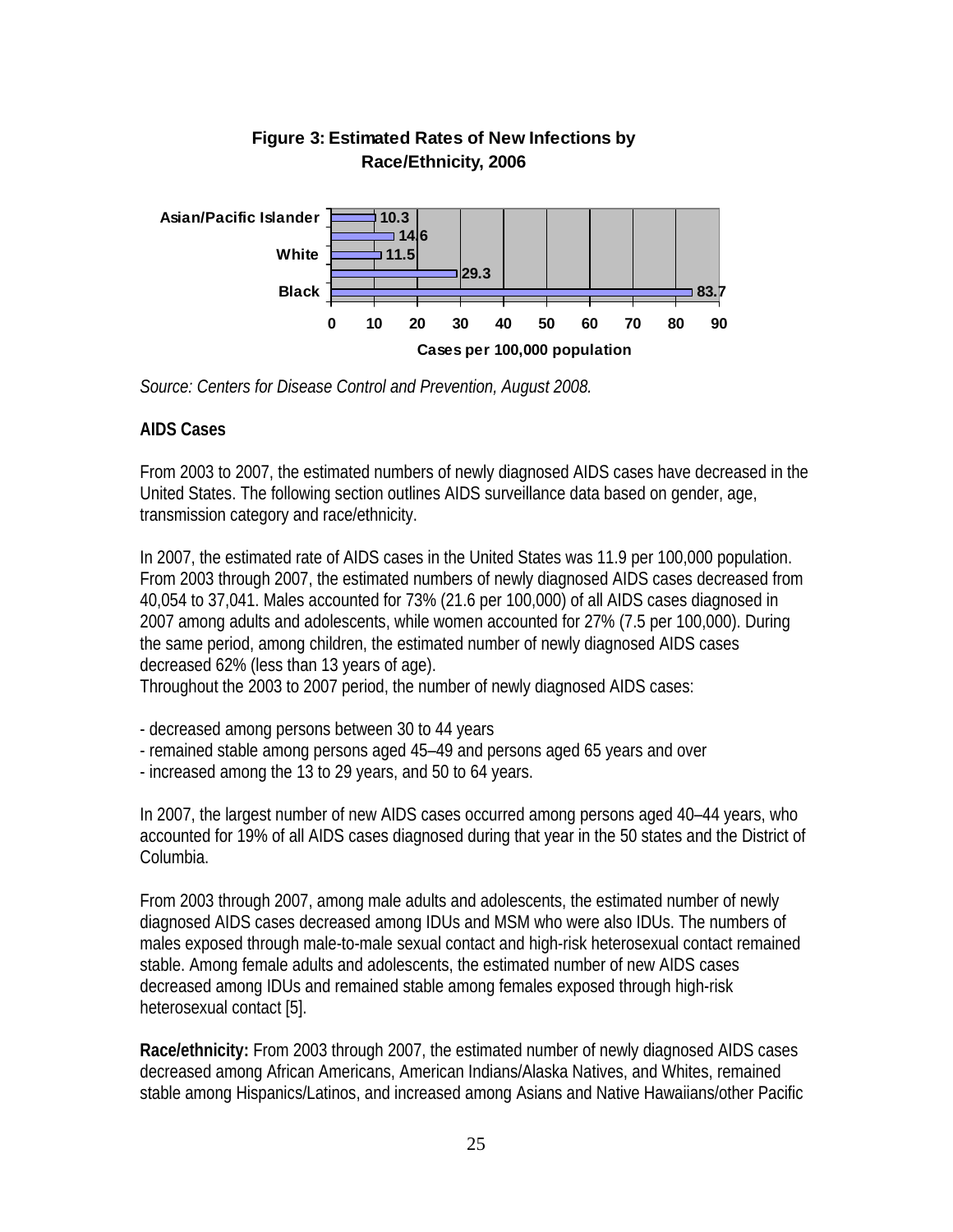Islanders. In 2007, rates of AIDS cases were 47.3 per 100,000 in the African American population, followed by 18.3 per 100,000 in the Native Hawaiian/other Pacific Islander population, 15.2 per 100,000 in the Hispanic/Latino population, 6.9 per 100,000 in the American Indian/Alaska Native population, 5.2 per 100,000 in the White population, and 3.6 per 100,000 in the Asian population [5].

## *3.3 Risk Factors and Barriers to Prevention*

According to CDC, the African American population as a whole is more likely to experience challenges associated with risk factors for HIV infection that include the following:

- 1. "**Socioeconomic issues** and other social and structural influences affect the rates of HIV infection among Blacks. In 1999, nearly 1 in 4 Blacks were living in poverty. Studies have found an association between higher AIDS incidence and lower income. The socioeconomic problems associated with poverty, including limited access to high-quality health care, housing, and HIV prevention education, may directly or indirectly increase the risk factors for HIV infection." (CDC, *HIV/AIDS among African Americans*, p. 3)
- 2. **Gender:** "Black women are most likely to be infected with HIV as a result of sex with men who are infected with HIV. They may not be aware of their male partners' possible risk factors for HIV infection, such as unprotected sex with multiple partners, bisexuality, or injection drug use." (CDC, *HIV/AIDS among Women*, p. 3). Furthermore, lack of HIV knowledge, lower perception of risk, drug or alcohol use, different interpretations of safer sex and relationship dynamics may contribute to the disproportionate number of Black women who are affected by HIV infection (*HIV/AIDS among Women,* p. 2-3). A woman is significantly more likely than a man to contract HIV infection during vaginal intercourse. (CDC, *HIV/AIDS among Women*, p.4).
- 3. **Sexual Risk Factors:** Sexual contact is the main risk factor for Black men. Male-to-male sexual contact was the primary risk factor for 48% of Black men with HIV/AIDS at the end of 2005, and high-risk heterosexual contact was the primary risk factor for 22% of Black men." (CDC, *HIV/AIDS among African Americans*, p. 3)
- 4. **Lack of Awareness of HIV Serostatus:** "Not knowing one's HIV serostatus is risky for Black men and women. In a recent study of MSM in 5 cities participating in CDC's National HIV Behavioral Surveillance System, 46% of the Black MSM were HIV-positive, compared with 21% of the White MSM and 17% of the Hispanic MSM. The study also showed that of participating Black MSM who tested positive for HIV, 67% were unaware of their infection; of participating Hispanic MSM who tested positive for HIV, 48% were unaware of their infection; and of participating White MSM who tested positive for HIV, 18% were unaware of their infection." (CDC, *HIV/AIDS among African Americans*, p. 3)
- 5. **Sexually Transmitted Diseases:** "The highest rates of sexually transmitted diseases (STDs) are those for Blacks. In 2005, Blacks were about 18 times as likely as Whites to have gonorrhoea and about 5 times as likely to have syphilis. Partly because of physical changes caused by STDs, including genital lesions that can serve as an entry point for HIV, the presence of certain STDs can increase one's chances of contracting HIV infection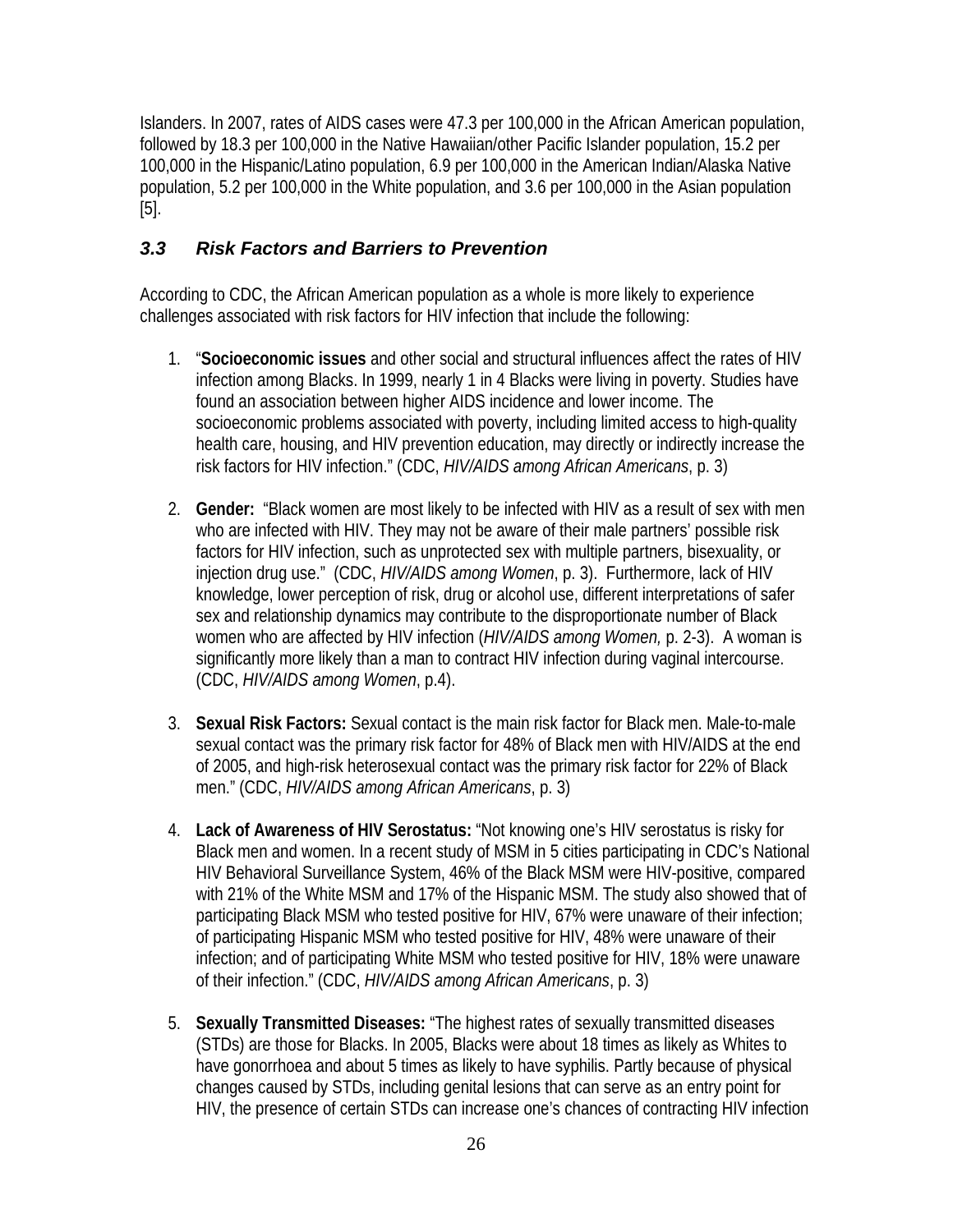3- to 5-fold. Similarly, a person who has both HIV infection and certain STDs has a greater chance of spreading HIV to others." (CDC, *HIV/AIDS among African Americans*, p. 3)

- 6. "**Homophobia** and stigma can cause some Black MSM to identify themselves as heterosexual or not to disclose their sexual orientation. Indeed, Black MSM are more likely than other MSM not to identify themselves as gay. The absence of self-identification or the absence of disclosure presents challenges to prevention programs. However, data suggest that these men are not at greater risk for HIV infection than are Black MSM who identify themselves as gay. The findings of these studies do not mean that Black MSM who do not identify themselves as gay or who do not disclose their sexual orientation do not engage in risky behaviours, but the findings do suggest that these men are not engaging in higher levels of risky behaviour than are other Black MSM." (CDC, *HIV/AIDS among African Americans* p. 3)
- 7. **Substance Use:** "Injection drug use is the second leading cause of HIV infection both for Black men and women. In addition to being at risk from sharing needles, casual and chronic substance users are more likely to engage in high-risk behaviours, such as unprotected sex, when they are under the influence of drugs or alcohol. (CDC, *HIV/AIDS among African Americans*, p. 3)
- 8. **Operationalization' of the term African American:** According to researchers presenting at the 128<sup>th</sup> annual meeting of the American Public Health Association (APHA), "Culture can influence the ways in which a person seeks and uses health care. It provides the context by which an individual evaluates his or her symptoms, chooses a health care professional, and selects a health care setting. We have largely ignored the impact of culture on the health status of U.S. born and foreign-born Blacks. We have operationalized the term Black or African American in a way that obscures cultural differences among people of African descent living in the U.S. While we know that people of African descent living in the U.S. are composed of many different ethnic backgrounds (e.g., persons from the Caribbean and African countries), we have not systematically examined these differences using national data. Therefore, foreign born and U.S. Blacks appear to use different criteria when seeking and using health care." (Bryant, 2000).

## *3.4 Selected HIV Prevention Programs/Projects*

This section describes CDC's national response to HIV/AIDS within the African American population and local projects aimed at HIV prevention among African-born communities:

In response to the HIV/AIDS epidemic facing the Black population in the U.S., CDC joined ranks with public health, African American leaders and communities to develop the *Heightened National Response to the HIV/AIDS Crisis among African Americans* (2008) with the following objectives:

- expanding the reach of prevention services through helping communities to implement effective programs for women, youth and Black MSM;
- increasing opportunities for diagnosing and treating HIV through launching the HIV Testing Initiative (\$35 million to health departments to increase HIV testing primarily for African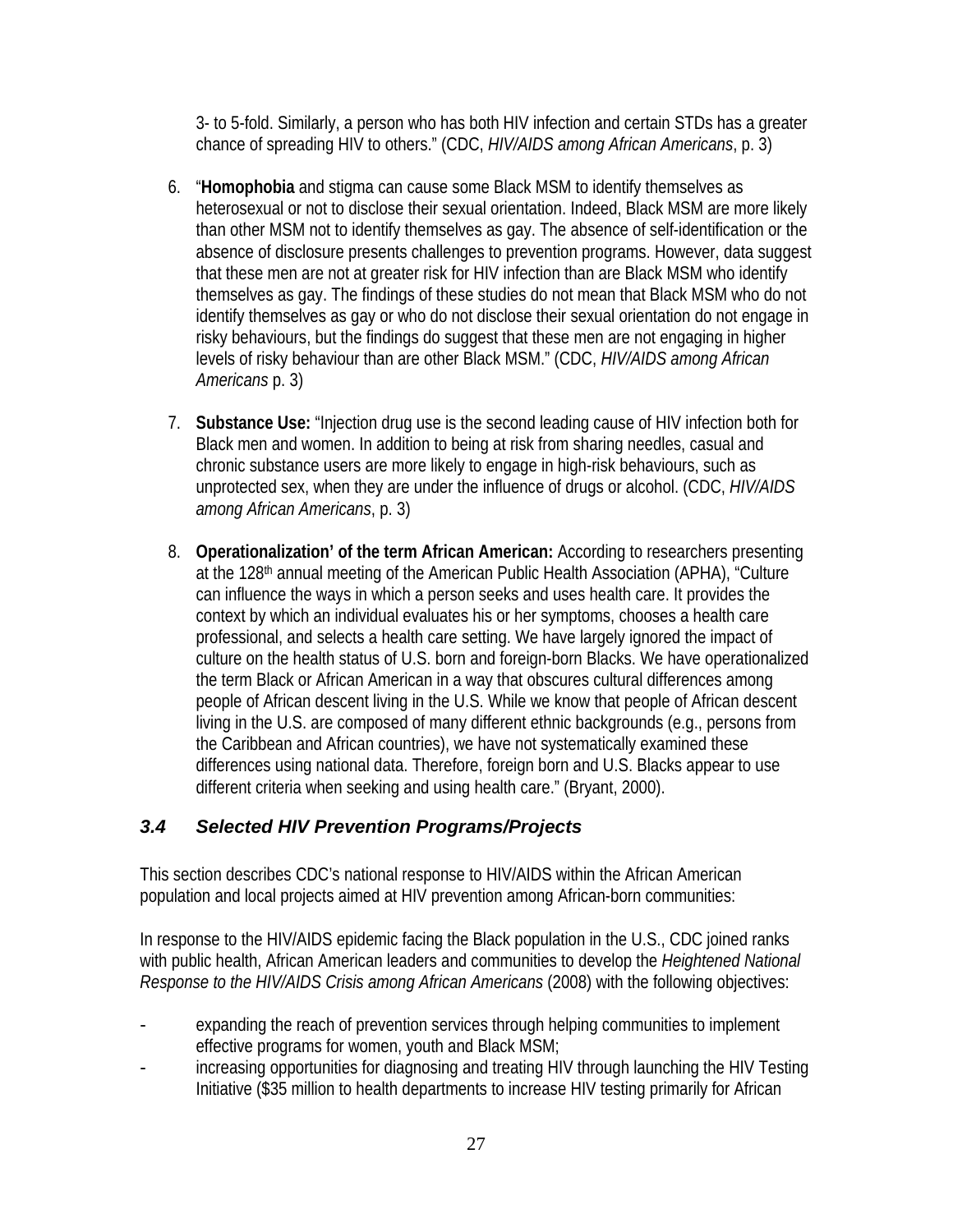Americans unaware of their HIV status); and piloting the 'Take Charge. Take the Test' campaign to increase HIV testing for African American women at risk for HIV;

- developing new, effective prevention interventions: CDC held a research consultation to address intervention strategies for HIV/AIDS prevention with African Americans In 2007. Also, CDC has research projects underway for: African American women, Heterosexual Black men, Black gay and bisexual men and incarcerated individuals (i.e., *Brothers y Hermanos*, *Women's Study*);
- mobilizing African American communities to ACT! Against AIDS: Awareness: This is a project to break the silence around HIV/AIDS among friends, family, and co-workers via awareness raising, communication and testing [2].

Furthermore, CDC also;

- disseminates scientifically-based HIV prevention interventions targeted or adapted for subgroups of the African American population;
- supports research to create new interventions for African Americans and to test interventions that have proven successful with other populations for use with African Americans; and
- funds agencies through ADAPT (Adopting and Demonstrating the Adaptation of Prevention Techniques) to adapt and evaluate effective interventions for use in communities of color [2].

For example, **The Women's Collective** in Washington, D.C. combined a CDC intervention, *SISTA* (Sisters Informing Sisters on Topics about AIDS), with their own unique curriculum that incorporates the needs and issues of intergenerational African American women – to develop the *SisterAct Institute*. The SisterAct Institute engages urban, at-risk African American women ages 12+ in cross generational HIV/AIDS prevention education sessions. The sessions establish and/or increase effective communication about women's sexual health within the African American community. A number of topics are addressed including age, gender, culture, and language, particularly as they relate to HIV/AIDS prevention in order to decrease the risks for HIV disease overall. They also provide women with the opportunity to know their serostatus. To summarize, The SisterAct Institute educates and empowers, promotes intergenerational African American women's perspectives and solutions, encourages women to speak of their experience across the life-span of sexuality, and reaches women where they are.

With regards to the foreign-born Black population in the U.S., it appears that there are a limited number of HIV prevention programs that focus solely on African and Caribbean Diaspora communities. Examples of these programs include the following:

The Ethiopian Community Development Council worked with a CDC technical adviser to adapt an evidence-based HIV prevention intervention, **Real AIDS Prevention Project (RAPP)** – a community mobilization program designed to reduce risk for HIV and unintended pregnancy among heterosexually active women (and their male partners) in high risk communities by increasing condom use – for African-born populations in Arlington, VA. RAPP is based on the trans-theoretical model of behaviour change, which states that people move through a series of stages in the process of changing their behaviour. The program is supported by theories of social learning and diffusion of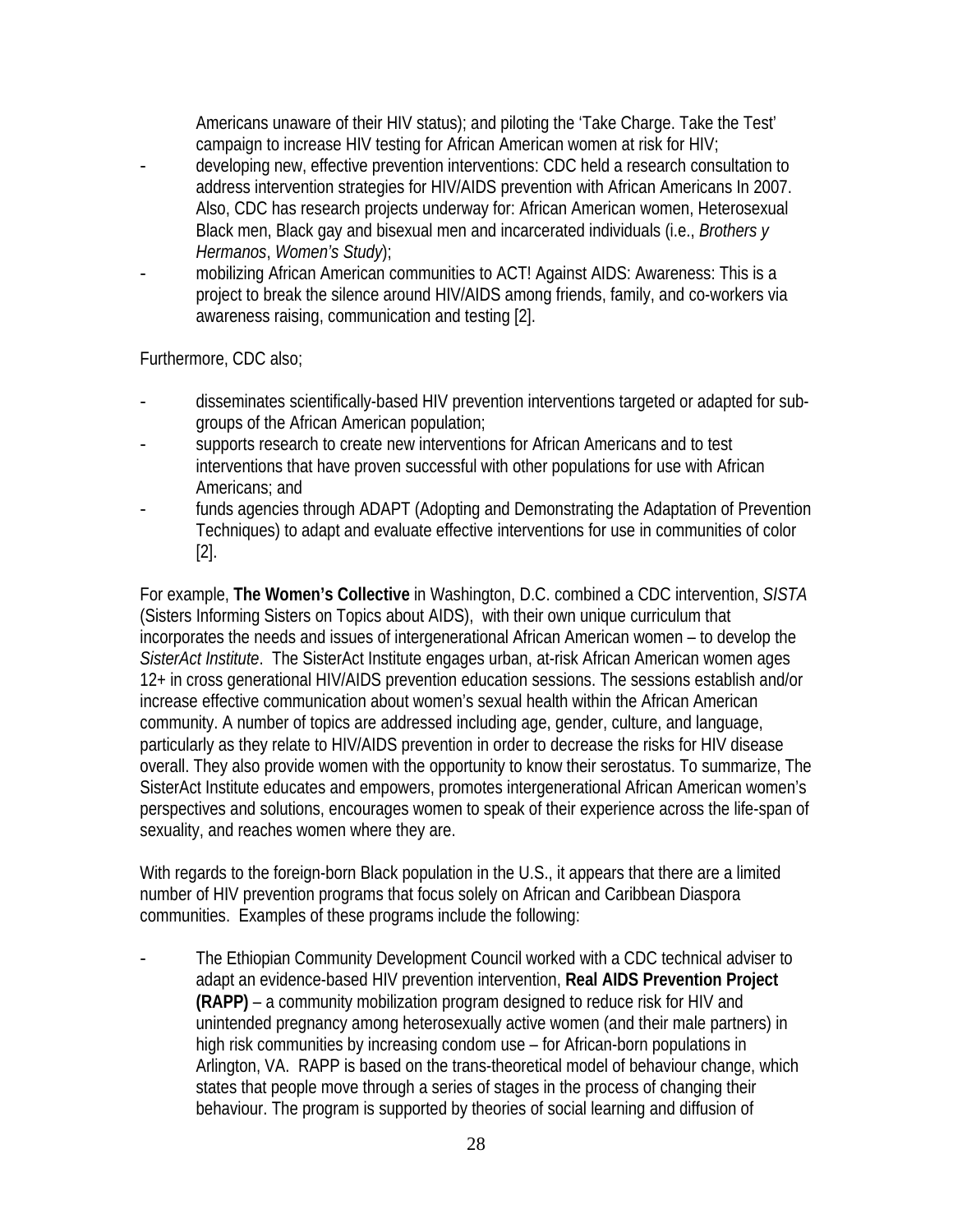innovation, which suggest that people are more likely to adopt new behaviours that have already been accepted by others who are similar to them and whom they respect. The RAPP intervention relies on a set of peer-led integrated activities which include outreach (engaging community members in one-on-one discussion to deliver information and resources regarding HIV prevention), small groups ('safe sex parties' for organized community groups) and community mobilization (recruitment of local businesses to support the project's activities).

- **Sub-Saharan African Youth & Family Services of Minnesota (SAYFSM)** provides culturally and linguistically appropriate HIV/AIDS education, health and social services to African populations in St. Paul. SAYFSM's Education and Outreach Service informs African communities about HIV prevention, presenting at community events, churches, and schools. SAYFSM also develops culturally and linguistically appropriate HIV-educational materials and provides free HIV counselling, testing, and referral (including case management and care advocacy services). To meet the needs of refugees, SAYFSM provides orientation to new arrivals from Africa in partnership with three of Minnesota's volunteer resettlement agencies. Furthermore, SAYFSM facilitates a spiritual and emotional HIV support group and women's self-sufficiency program.

See Appendix C for detailed project overviews and Section 5 for a summary of the strengths and obstacles of these HIV prevention interventions.

## *3.5 References*

- 1. Bryant, Sharon A. (2000). *Utilizing Health Care: A Comparison of U.S. Born Blacks and Foreign Born Blacks*. Retrieved on March 19, 2009 from http://apha.confex.com/apha/128am/techprogram/paper\_8193.htm
- 2. Centers for Disease Prevention & Control. (June 2008). *Heightened National Response to the HIV/AIDS Crisis among African Americans*. Retrieved on March 16, 2008 from http://www.cdc.gov/hiv/topics/aa/cdc.htm
- 3. Centers for Disease Prevention & Control. (Revised August 2008). *HIV/AIDS among Women*. Retrieved on April 23, 2009 from http://www.cdc.gov/hiv/topics/women/resources/factsheets/pdf/women.pdf
- 4. Centers for Disease Prevention & Control. (Revised August 2008). *HIV/AIDS Fact Sheet: African Americans*. Retrieved on March 9, 2009 from http://www.cdc.gov/HIV/topics/aa/resources/factsheets/aa.htm
- 5. Centers for Disease Prevention and Control. (January 2009). *HIV/AIDS Surveillance Report, 2007*. Retrieved on April 23, 2009 from http://www.cdc.gov/hiv/topics/surveillance/resources/reports/2007report/pdf/2007Surveillan ceReport.pdf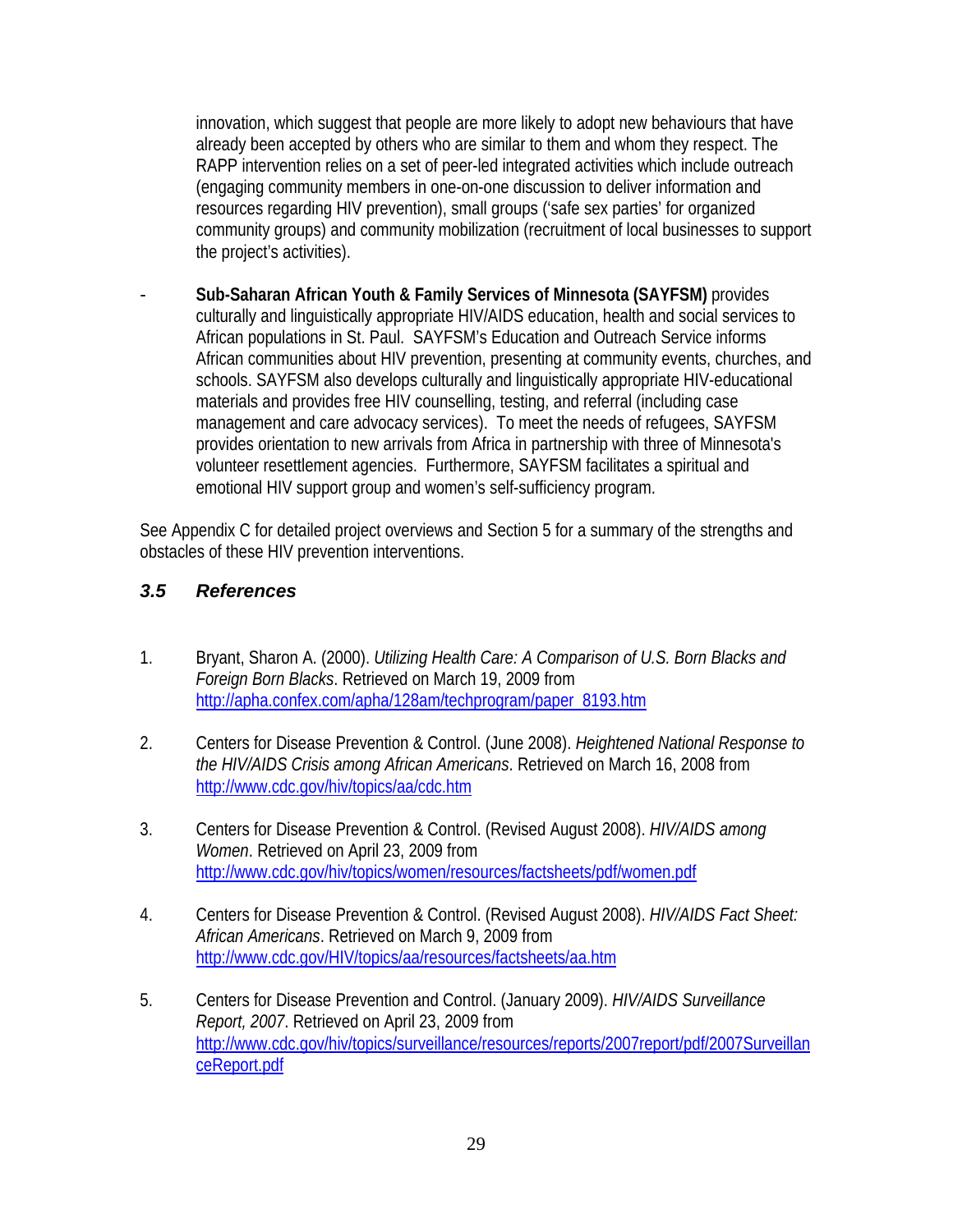- 6. Centers for Disease Prevention & Control. (August 2008). *New Estimates of U.S. HIV Incidence*. Retrieved on April 23, 2009 from http://www.cdc.gov/hiv/topics/surveillance/resources/factsheets/pdf/incidence.pdf
- 7. Centers for Disease Prevention & Control. (October 2008). *New Estimates of U.S. HIV Prevalence,* 2006. Retrieved on April 23, 2009 from http://www.cdc.gov/hiv/topics/surveillance/resources/factsheets/pdf/prevalence.pdf
- 8. Centers for Disease Prevention & Control. (2008, December 19). *2008 Compendium of Evidence-based HIV Prevention Interventions*. Retrieved on March 20, 2009 from http://www.cdc.gov/hiv/topics/research/prs/evidence-based-interventions.htm
- 9. Population Reference Bureau. (2002). *Foreign-born make up growing segment of U.S. Black Population*. Retrieved on March 9, 2009 from http://www.prb.org/Articles/2002/ForeignBornMakeUpGrowingSegmentofUSBlackPopulatio n.aspx
- 10. U.S. Census Bureau. (February 2007). *The American Community Blacks: 2004*. Retrieved on March 19, 2009 from http://www.census.gov/prod/2007pubs/acs-04.pdf
- 11. United States Department of Labor, Bureau of Labor Statistics. (2004). *Household Data Annual Averages: Employment Status of the Civilian Noninstitutional Population by Sex, Age and Race*. Retrieved on May 14, 2009 from ftp://ftp.bls.gov/pub/special.requests/lf/aa2004/pdf/cpsaat5.pdf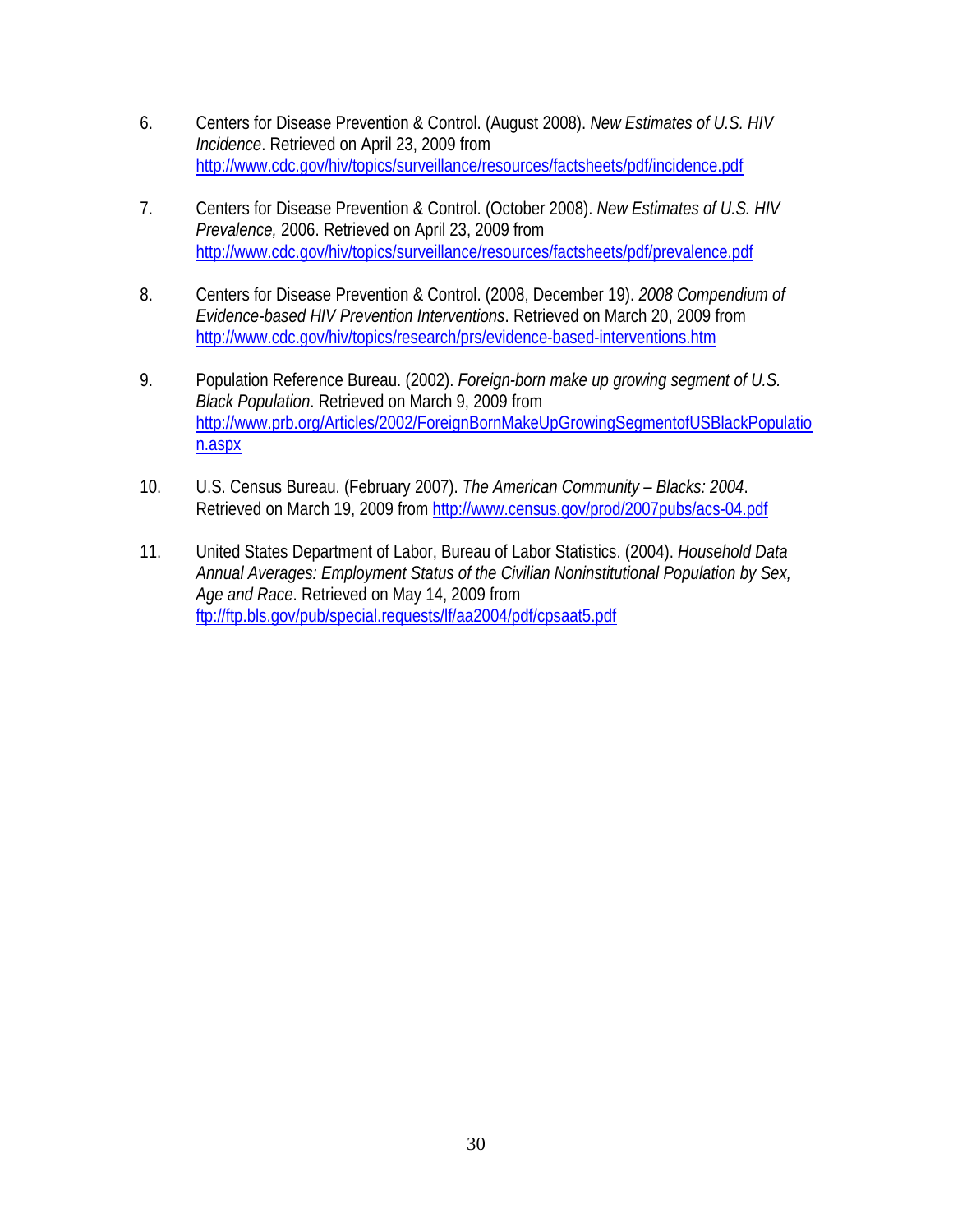## **4.0 HIV/AIDS and African and Caribbean Diaspora Communities Living in the United Kingdom**

## *4.1 Demographic Profile*

Over ninety percent of the Black people living in the UK are of African or Caribbean descent. This section describes some of the key social demographic characteristics of African and Caribbean communities living in the UK based on 2001 data from the Office of National Statistics (ONS).

According to the ONS 2001 Census, there were an estimated 1,148,738 Black people in the UK, representing 2.0% of the total population. In 2001, 42.2% of the Black population was of African descent and 49.3% was of Caribbean descent. Overall, the Black African and Black Caribbean populations accounted for 1.8% of the total population in the UK [7]. Among the Black African population, Nigerian (Yoruba and Ibo) and Ghanaian (Ashanti, Fanti, Ga and Ewe) communities formed the two largest populations. Significant numbers of Black African people have arrived from Somalia, Uganda, Ethiopia, Zimbabwe and the Democratic Republic of Congo in recent years, seeking asylum [6].

Around three quarters (78%) of the Black African population and 61% of the Black Caribbean population live in London. Black African people comprise more than 10% of the population of Southwark, Newham, Lambeth and Hackney. There are also large Somali communities in London and Manchester, and Cardiff has the oldest and largest British-born Somali population in the UK [6].

Minority ethic groups in the UK have a younger age structure than the White population. Among the Black African community, 30% were under the age of 16, over 60% were 16 to 64 years and 2% were aged 65 years and over. In 2001/02, about 20% of the Black Caribbean community was under age 16, over 60% were 16 to 64 years and 9% were aged 65 or over. This compared with 19% under the age of 16, over 60% between 16 to 64 years and 16% aged 65 or over among the White population [7].

In 2001/02, people from some minority ethnic groups in the UK were more likely to have degrees (or equivalent) than White people. Those most likely to have degrees were Chinese, Indian, Black African and 'Other Asian'20 communities. Black Caribbean men were the least likely to have degrees [7].

In 2001/02, men and women from minority ethnic groups had higher unemployment rates than White people. Young Black African men, Pakistani, Black Caribbean, and those belonging to the Mixed<sup>21</sup> group also had the highest rates of unemployment ranging from 25% to 31%. The comparable unemployment rate for young White men was 12%. Although the Black African

 $\overline{a}$ <sup>20</sup> Other Asians fall under the ethnic group of Asian or Asian British (Indian, Pakistani, Bangladeshi, Other Asian background, All Asian groups).

<sup>&</sup>lt;sup>21</sup> Mixed refers to persons who self-identify as White and Black Caribbean, White and Black African, White and Asian or other mixed background.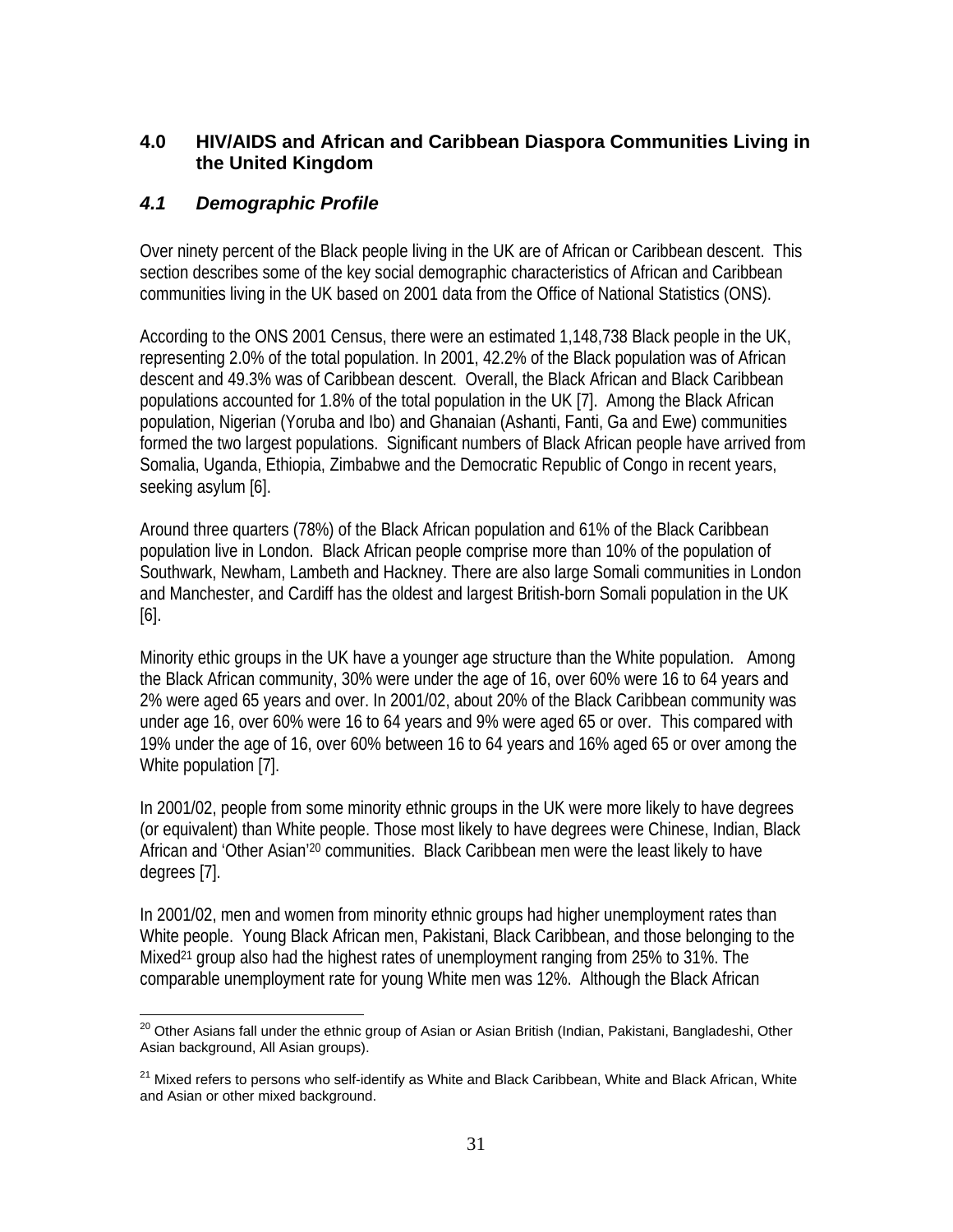population is often highly qualified academically, they experienced high levels of unemployment. In 2001/2, around one in seven Black African men was unemployed (15%) compared with 5% of White British men [7].

People from minority ethnic groups were more likely than White people to live in low-income households<sup>22</sup> in 2000/01. A substantial proportion (49%) of Black Non-Caribbean households also lived on low incomes after housing costs<sup>23</sup> had been deducted. However, the risk of low-income for this group was much less pronounced in comparison with other ethnic groups if income before housing costs is used [7].

## *4.2 HIV/AIDS Statistics*

## **HIV Surveillance**

The Health Protection Agency's (HPA) 2008 report on HIV in the UK recommended that HIV interventions be strengthened in order to better meet the needs of populations with high risk HIV acquisition such as the Black African heterosexual population. Based on HPA data, the following section describes HIV surveillance in the UK regarding gender, age, transmission category and race/ethnicity.

## **HIV Prevalence**

According to the HPA, there were an estimated 77,400 people living with HIV in the UK at the end of 2007, equivalent to 127 persons per 100,000 population. Among the 73,300 persons aged 15 to 59 years living with HIV, 28% were unaware of their infection. The majority of people living with HIV in the UK are men. Among men, the rate of persons living with HIV was 170 per 100,000 compared to 84 per 100,000 for women in 2007. The estimated number of adults (15 to 59 years) living with diagnosed HIV in the UK in 2007 was 22,950 among MSM, followed by heterosexual women born in Africa (13,250), heterosexual men born in Africa (6,300), heterosexual women born elsewhere (including the UK) (4,600), heterosexual men born elsewhere (including the UK) (3,750), IDU men (1,200) and IDU women (550) [1]. The majority of Black African and Black Caribbean populations diagnosed with HIV were reported as acquiring their infection heterosexually. Among men, the estimated number of new HIV diagnoses acquired through sex between men was 5% among the Black African population, 51% among the Black Caribbean population, and 84% among the White population. A number of studies, however, have consistently reported a higher prevalence of HIV among Black and ethnic minority men who have sex with men [2].

**Race/ethnicity:** In England the diagnosed prevalence of HIV was 3.7% among the Black African population, nearly 10 times higher than among the Black Caribbean population (0.4%) and over 40 times that among the White population (0.09%) (See Table 1). It was estimated that of all Black African people living with HIV in the UK in 2006, 36% of men and 23% of women had not been diagnosed with HIV and were thus unaware of their infection [2].

 $\overline{a}$  $^{22}$  Low-income household is defined as having less than 60% of the median equivalized disposable income.

 $^{23}$  Income before & after housing costs: These 2 measures are used in the Households Below Average Income (HBAI) data & each has imperfections as a guide to differences in, & changes to, living standards.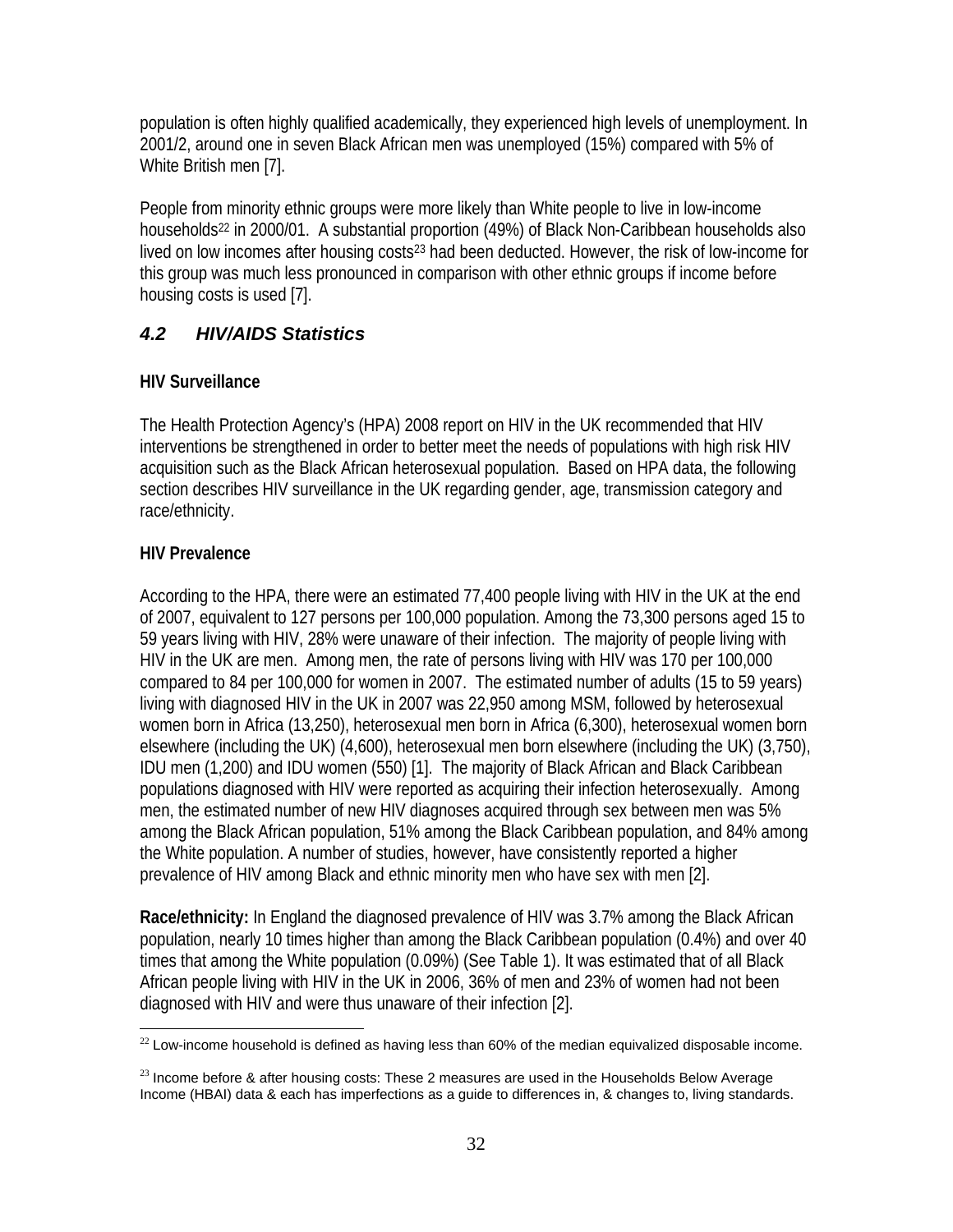|                                                                  | <b>Black African</b> | <b>Black Caribbean</b> | White      |
|------------------------------------------------------------------|----------------------|------------------------|------------|
| Number of individuals aged 15<br>to 59 living with diagnosed HIV | 18.719               | 1.538                  | 24,368     |
| Population aged 15 to 59 (2006<br>estimates)                     | 500,600              | 395,800                | 27,058,700 |
| Percentage aged 15 to 59 living<br>with diagnosed HIV            | 3.7%                 | $0.4\%$                | $0.09\%$   |

## **Table 1: Percentage of Ethnic Groups Living with Diagnosed HIV in England, 2007**

*Source: Health Protection Agency, November 2008.* 

## **HIV Incidence**

The estimated number of new HIV infections among the adult populations in the UK in 2007 was 7,734, equivalent to 16 new diagnoses per 100,000 men and 9 per 100,000 women. In 2007, men accounted for an estimated 63% (4,887 persons) of new HIV infections and females accounted for an estimated 37% (2,846 persons), representing a continuation of the high levels seen in the previous four years [1].

The number of new HIV diagnoses in young people (aged 16 to 24) in the UK remains relatively low compared to older age groups. In 2007, 702 young people were diagnosed with HIV, representing 11% of all new HIV diagnoses (10 per 100,000). Nearly all young people diagnosed with HIV in 2007 were infected through either heterosexual contact (48%), of which the largest group were Black-African people who have probably been infected abroad; or sex between men (48%), of whom the majority were White and have probably been infected in the UK. Young MSM remain the group of young people most at risk of acquiring HIV in the UK [3].

After adjusting for missing information, over half (55% [4,260 persons]) of new HIV infections in 2007 were acquired through heterosexual contact (1,690 men and 2,570 women), representing a decline from a peak of approximately 4,850 persons in 2004 [1]. After adjusting for missing information, 41% (3,160) of new infections in 2007 were acquired through sex between men, representing an increase from previous years. The estimated numbers of diagnoses of HIV infection acquired through injecting drug use (180 in 2007) and mother-to-child transmission (110 in 2007) have remained low over the past five years. The majority (63%) of children diagnosed in the UK in 2007 were born abroad and infected through mother-to-child transmission [1].

**Race/ethnicity:** Of all new HIV diagnoses where ethnicity was reported in 2007, 35% (2,691 persons) was among the Black African population and three percent (189 persons) was among the Black Caribbean population. Of the HIV diagnoses in 2007, the majority of the Black African (94%) and Black Caribbean (70%) populations reported heterosexual contact as their probable route of infection. The Black African population, in particular, accounted for 69% of all new diagnoses among heterosexuals, of whom two-thirds were women [2]. Among the Black African population, the number of HIV diagnoses reported in 2007 represents a continuing decline since the peak of 3,976 diagnoses reported in 2003 [2].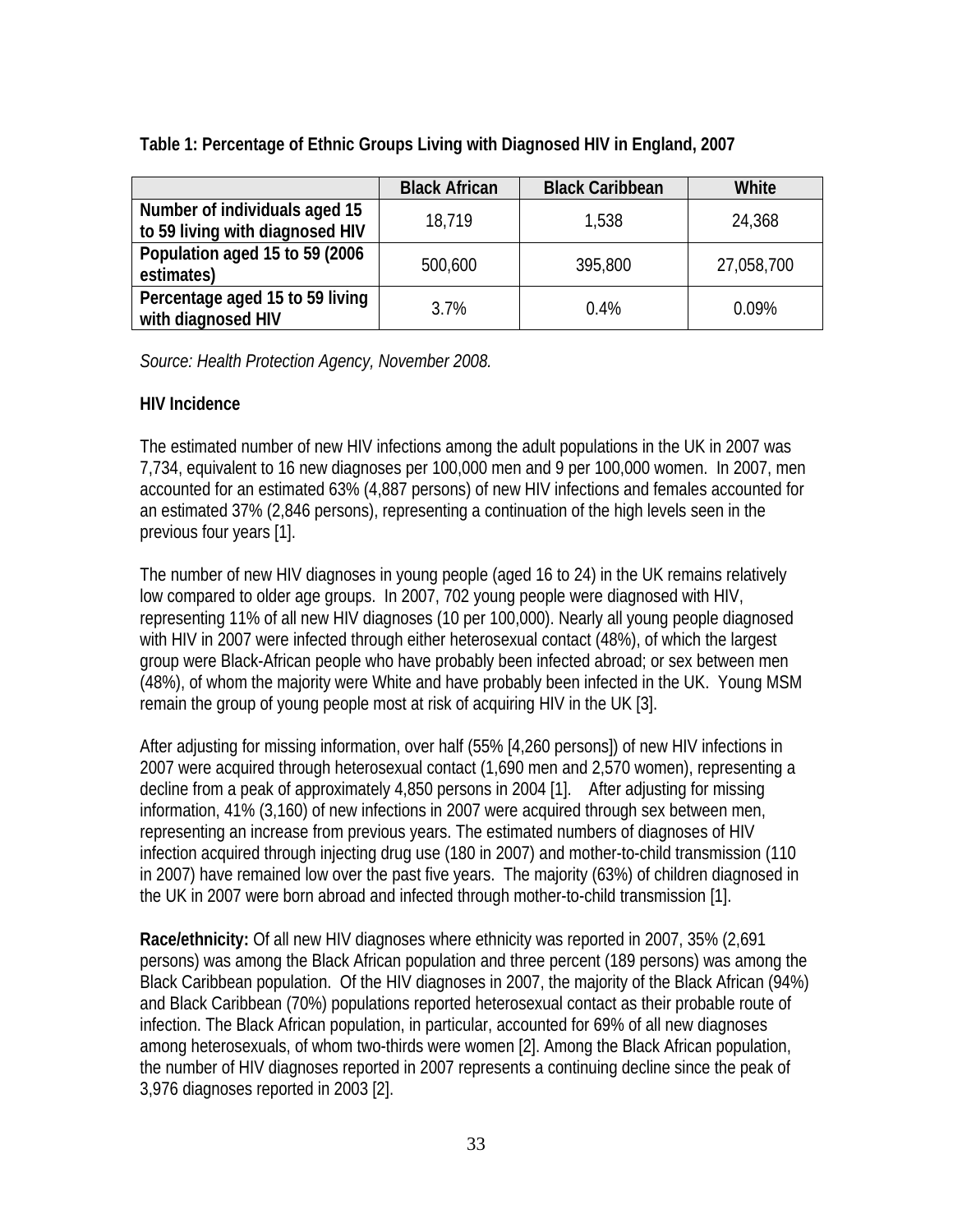## **AIDS Cases**

AIDS is diagnosed when an HIV-infected person's immune system becomes severely compromised (measured by CD4 cell count) and/or the person becomes ill with an opportunistic infection. As part of the HPA's Centre for Infections HIV and STI Department, the CD4 Surveillance Scheme monitors national trends in immunosuppression of HIV-infected adults (aged 15 and above). To estimate the proportion of patients at high risk of opportunistic infection each year (average CD4 counts each year below 200 cells/mm3), the average of all CD4 counts each patient had per year was calculated, and patients with an average CD4 count less than 200 cells/mm3 were considered to be at high risk in that year. Overall, in the UK, the proportion of HIVinfected adults at risk of opportunistic infection each year decreased further in 2007 from previous years. This section is based on counts reported to the CD4 Surveillance Scheme that are linked to records of HIV-infected adults held in the HIV diagnosis database [4]:

- "Importantly, since 2000, the median CD4 count at HIV diagnosis of women detected through antenatal screening has been consistently higher than among other women (even after adjusting for age at diagnosis) and heterosexual men. This indicates that the recommendation of testing during pregnancy provides an opportunity for women to be diagnosed earlier in the course of their infection reducing their risk of developing opportunistic infections and potential early death. However, it is worth noting that the median CD4 count of women diagnosed via antenatal screening remains lower than that of men who have sex with men due to the relatively large number of women from abroad who are likely to have acquired their infection some years prior to arrival in the UK." (HPA, 2008, p. 16)
- "For counts linked in 2007, 16% (1,600) of male heterosexuals had average counts per year less than 200 cells/mm3, compared to 16% (200) of injecting drug users, 11% (1,900) female heterosexuals, and 6% (1,500) of MSM. Overall, there was a gradual increase in the median CD4 cell counts of newly diagnosed MSM, heterosexual women, and heterosexual men between 1998 and 2007. These data indicate that individuals are increasingly being diagnosed earlier in the course of infection." (HPA, 2008, p. 15)
- "In the UK in 2007, an estimated 31% of adults (aged 15 or more) were diagnosed late and 8% had AIDS at the time of HIV diagnosis. The proportion of adults diagnosed late was lowest among MSM (19% with a low CD4 count and 6% with AIDS) and increased through heterosexual women (36% and 10%), IDUs (30% and 13%) and heterosexual men (42% and 14%) respectively. Late diagnosis also increased with age." (HPA, 2008, p. 18)

**Race/ethnicity:** The number of new AIDS cases diagnosed among the Black African population (276) in 2007 has declined from the peak reported in 2003 (550). However, "for Black African and Caribbean communities, HIV continues to cause serious illness and death due to late diagnosis. The proportion of Black African and Caribbean adults (aged 15 and over) diagnosed late has fallen slowly in the last 10 years from 50% in 1998 to 41% in 2007. Black African and Caribbean adults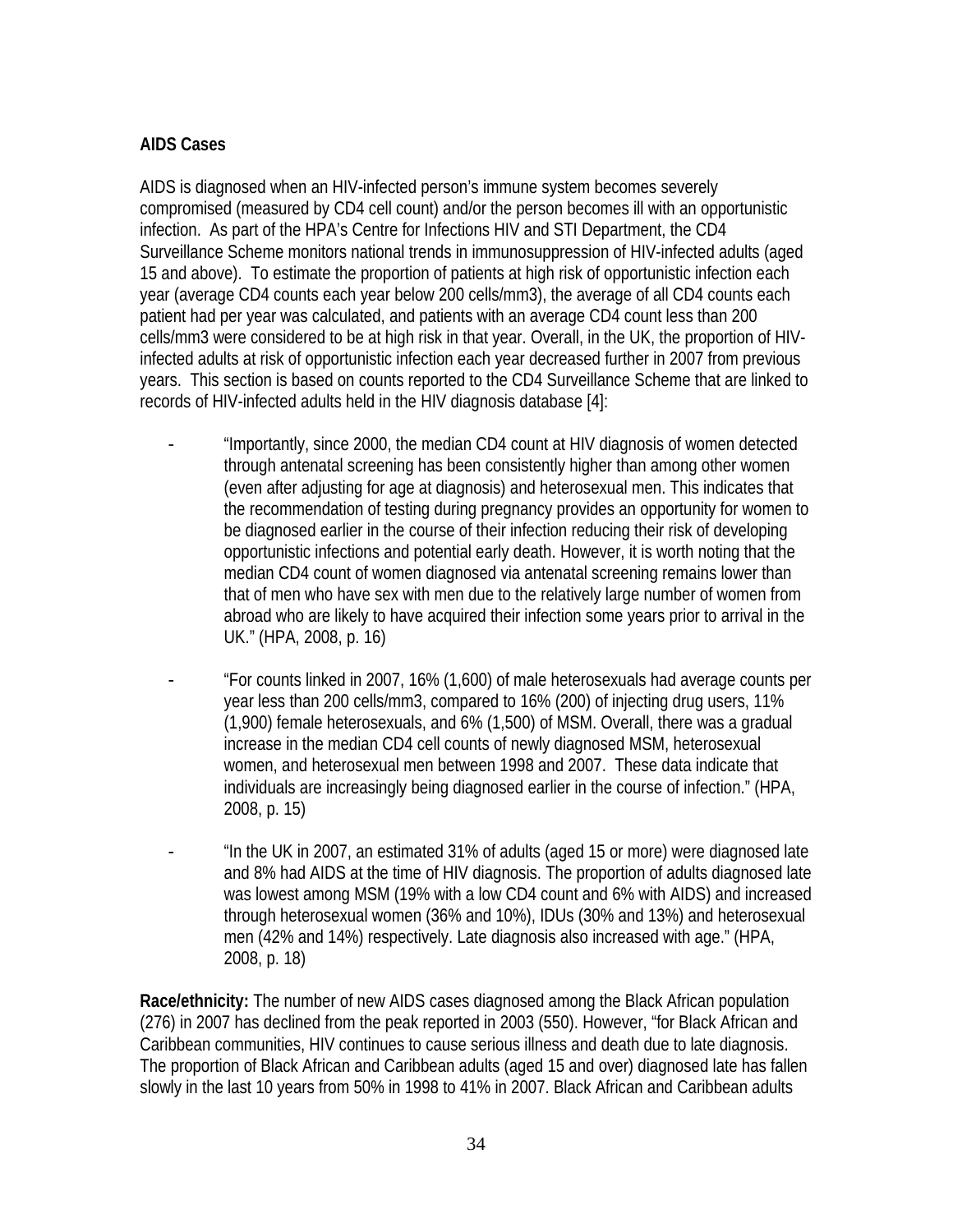diagnosed late were ten times more likely to die within a year of their HIV diagnosis than those with higher CD4 counts (4.5% compared to 0.48%)." (HPA, 2008, p. 20).

## *4.3 Risk Factors and Barriers to Prevention*

The web-based article, *African Communities residing in the UK and HIV*, highlights some of the ongoing challenges that HIV-positive (and negative) African communities face such as poverty, immigration status, poor living conditions, and limited access to training, skills and job opportunities [6]. These difficulties, along with the following factors, present barriers to HIV prevention and treatment:

- 1. "Difficulties in meeting these **basic needs** clearly lead to reduced quality of life. They have significant and ongoing difficulties associated with anxiety and depression, their ability to sleep, their self-confidence and their personal relationships."<sup>24</sup>
- 2. "Despite a relatively long history of the epidemic in sub-Saharan Africa, **HIV remains significantly stigmatised** among African communities in the UK and globally. The disclosure of an HIV-positive identity often leads to the withdrawal of vital community support. Thus, African people with HIV in the UK are less able to disclose to and draw support from their family and expatriate communities. Sigma Research found that 15% of African people living with HIV had not disclosed their status to their partners and only a third of respondents had disclosed their HIV status to their children or their families."25
- 3. "**Social exclusion** is undoubtedly exacerbated by factors associated with migration. It is likely that a significant proportion of African people with HIV in the UK are (or have been in the past) refugees or asylum seekers, a group already significantly socially excluded. Exclusion associated with being HIV positive may be significantly compounded by preexisting social exclusion and social need associated with being an African refugee or asylum seeker."26
- 4. "**The policy of dispersing asylum seekers** away from large urban environments often means that those living with HIV are moved away from specialist HIV treatment and care centres as well as being moved to a setting where support and contact within expatriate groups is unlikely. Home Office<sup>27</sup> changes to immigration policy and the 2005 decision by the Law Lords28 also mean that a person with HIV who is on treatment will be unlikely to be

 $\overline{a}$ 24 NAM. (2009). *African Communities residing in the UK and HIV*. Retrieved on March 19, 2009 from http://www.aidsmap.com/cms1008878.asp

 $25$  Ibid.

 $26$  Ibid.

 $27$  The Home Office is the lead government department for immigration and passports, drugs policy, counterterrorism and police in the UK.

<sup>&</sup>lt;sup>28</sup> The Law Lords are full-time judges who carry out the judicial work of the House of Lords: the highest court of appeal in the UK.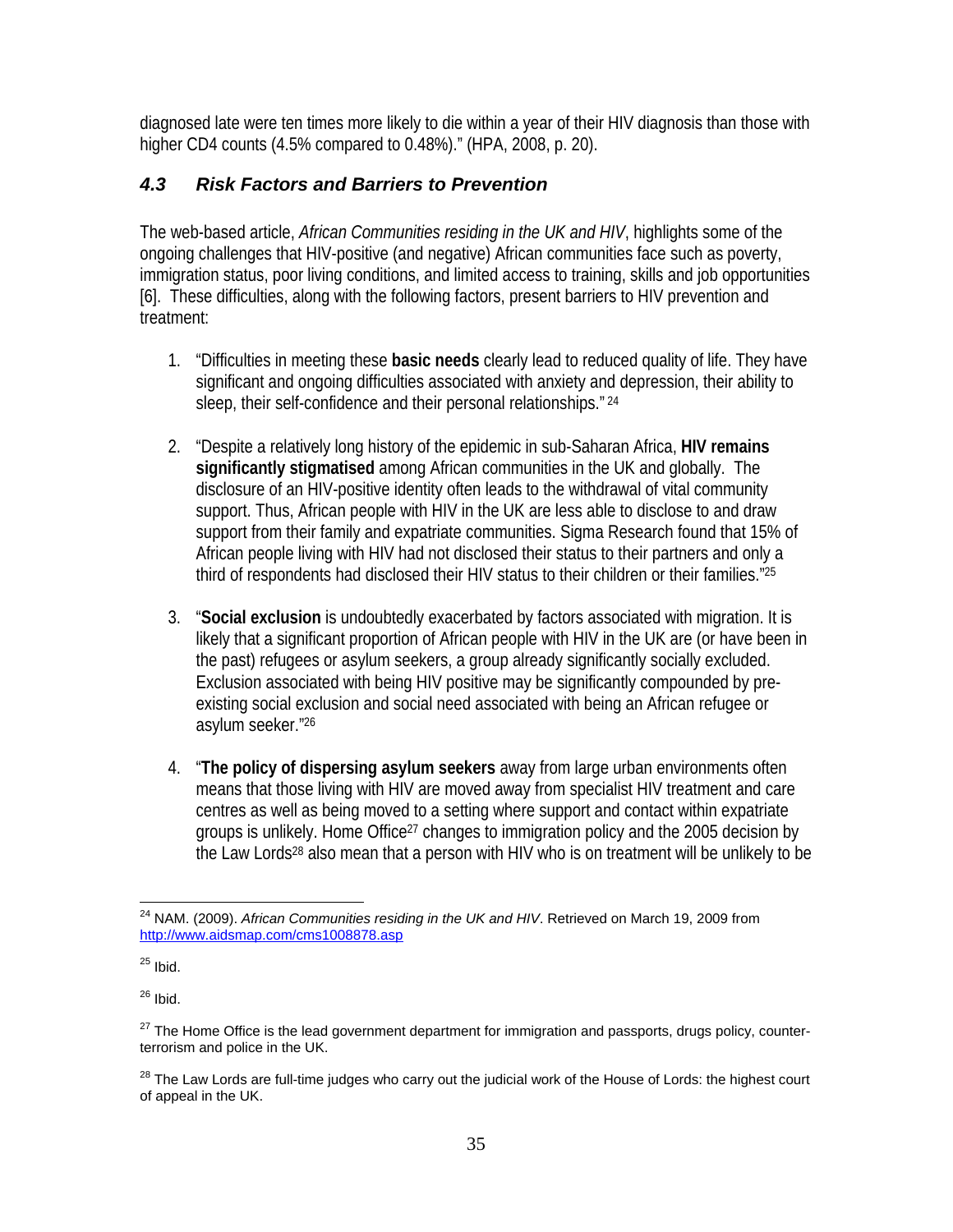granted leave to remain on medical grounds under humanitarian protection provisions. If that person is granted discretionary leave to remain it will only be for three years."<sup>29</sup>

5. "In addition to this, changes made to the **provision of National Health Service (NHS) services for overseas visitors** impose strict limitations on access to hospital care for non-residents and those whose asylum applications have failed. Broadly speaking, this means that while short-term visitors, including students, and failed asylum seekers will be allowed to access HIV testing and other STI screening, long-term treatment for infection will not be provided unless it is paid for privately or via the Accident and Emergency Department."30

Overall, this article maintains that the current social, legal and policy environment in the UK is not geared towards maximizing the health of HIV+ African peoples [6].

## *4.4 Selected HIV Prevention/Projects*

The following section describes the UK's national strategy to address HIV highlighting the National African HIV Prevention Programme (NAHIP) and community-based HIV prevention projects aimed at African and/or Caribbean populations.

In 2001, the Department of Health (DH) published *The National Strategy for Sexual Health and HIV*, which detailed a 10-year plan to address sexual health issues and modernize sexual health services in the UK. The key objectives of the strategy were to:

- reduce transmission of HIV and STIs;
- reduce prevalence of undiagnosed HIV and STIs;
- reduce unintended pregnancy rates;
- improve health and social care for people living with HIV;
- reduce the stigma associated with HIV and STIs [5].

One of the strategy's major commitments is geared towards supporting the DH-funded NAHIP. NAHIP, managed by the African HIV Policy Network (AHPN)<sup>31</sup>, works largely with African-led organisations to identify the HIV health promotion needs of African communities, and support the implementation of work through a range of partners across England [5]. In 2004, a number of organizations (including NAHIP and AHPN) and individuals with expertise in health promotion and HIV prevention work with African communities collaborated on *Doing it well* – an evidence-based good practice guide for choosing and implementing community-based HIV prevention interventions with African communities in the UK [9].

 $\overline{a}$ <sup>29</sup> NAM. (2009). *African Communities residing in the UK and HIV*. Retrieved on March 19, 2009 from http://www.aidsmap.com/cms1008878.asp

 $30$  Ibid.

<sup>&</sup>lt;sup>31</sup> The AHPN is an alliance of African community-based organizations and their supporters working for fair policies for people living with HIV/AIDS in the UK, providing training, support, research and information. The AHPN is the only African organization in the UK whose work is dedicated to policy, advocacy and representation at national level. Its major focus is on HIV and the sexual health of Africans in the UK.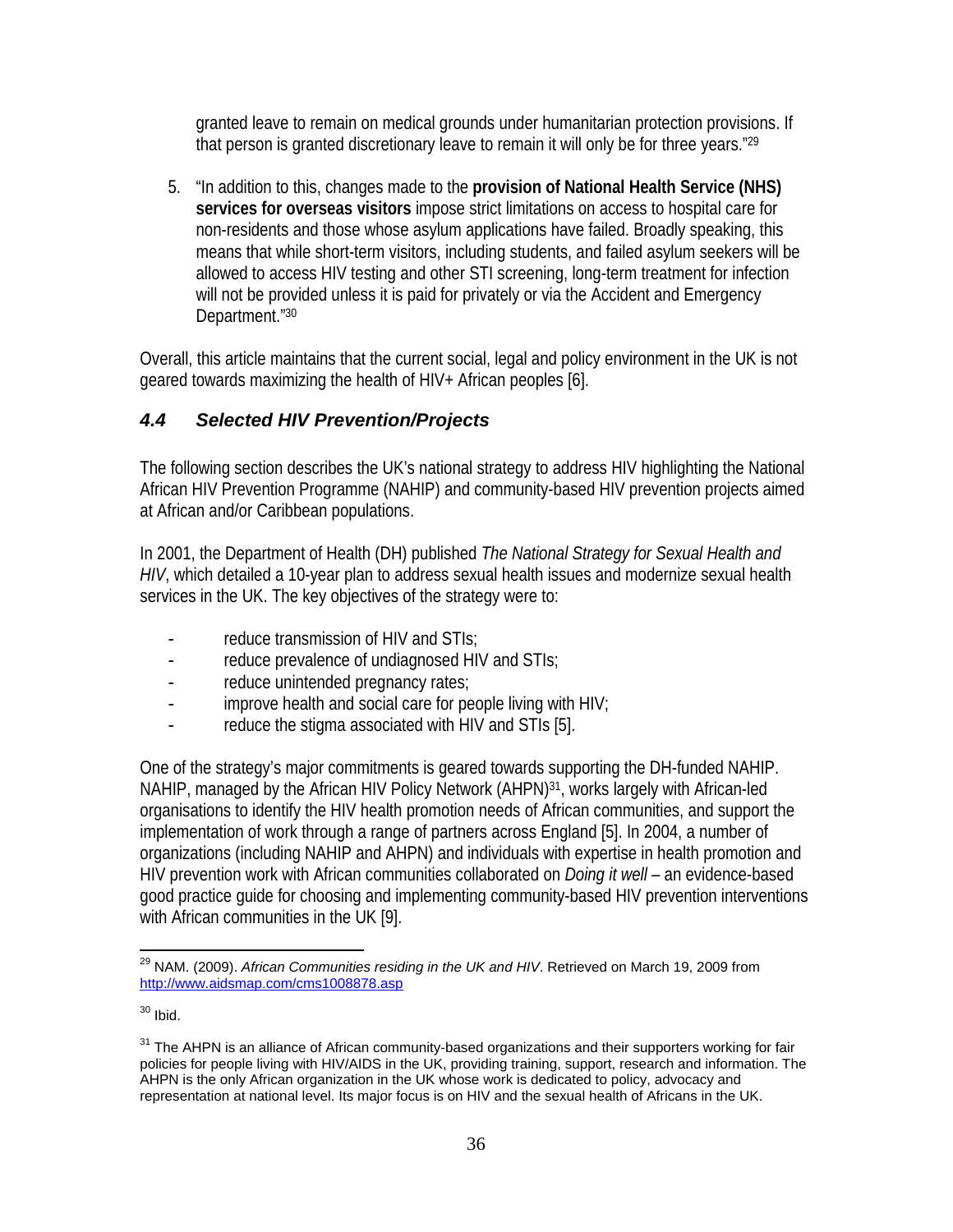*The Knowledge, the Will and the Power* – a new plan of action for sexual HIV prevention interventions targeting Africans living in England developed by NAHIP partner organizations and Sigma Research, identifies obstacles to HIV prevention and focuses on how to overcome them in order to achieve change. NAHIP also works through national health promotion campaigns such as the African HIV testing campaign to encourage earlier testing, and through provision of local training and technical support for work with African communities [4]. Most recently, NAHIP, in consultation with its Implementing Partners (IP)<sup>32</sup>, has developed a series of web-based online videos, *Kobana's Stories*, which raise awareness of how HIV and sexually transmitted infections (STIs) can impact Black African families. Viewers watch as character Kobana discusses HIV and STI related issues with his wife, son, daughter and mistress [8].

The following are other community-based examples of HIV prevention projects conducted by NAHIP Implementing Partners:

- The Ethiopian Community Centre in the UK's (ECCUK) **Pan African and Caribbean Sexual Health Project (PACSH)** provides Primary and Secondary HIV prevention programmes to African and Caribbean populations living in Enfield and Haringey. The Primary HIV Prevention Programme provides condom information, resource distribution and promotes HIV awareness and testing. PACSH raises awareness around HIV and HIV testing through workshops and seminars that focus on gender, MSM, youth, faith groups, francophone communities and countries where HIV is emerging as issues. The Secondary HIV Prevention Programme is aimed at empowering persons living with HIV to stay well and prevent HIV transmission as well as addressing other issues such as immigration, housing, welfare benefits, debt, education, training and business start-up. This programme includes a community support and services for newly diagnosed pregnant women. See Appendix C for detailed project overview.
- **The Monya Project** (African MSM Sexual Health Project) aims to support African MSM to face the challenges that HIV, homophobia, immigration etc. can present. The core elements of the Monya Project include: outreach (to distribute information and resources at Black gay clubs in East London), a peer support group (to discuss topics such as relationships, compromise), social activities and an HIV/AIDS helpline

See Appendix D for detailed project overviews and Section 5 for a summary of the strengths and obstacles of these HIV prevention interventions.

## *4.5 References*

 $\overline{a}$ <sup>32</sup> Implementing Partners (IP) work in partnership to help identify needs and implement work on behalf of NAHIP. IP partners are established service providers and community based organizations.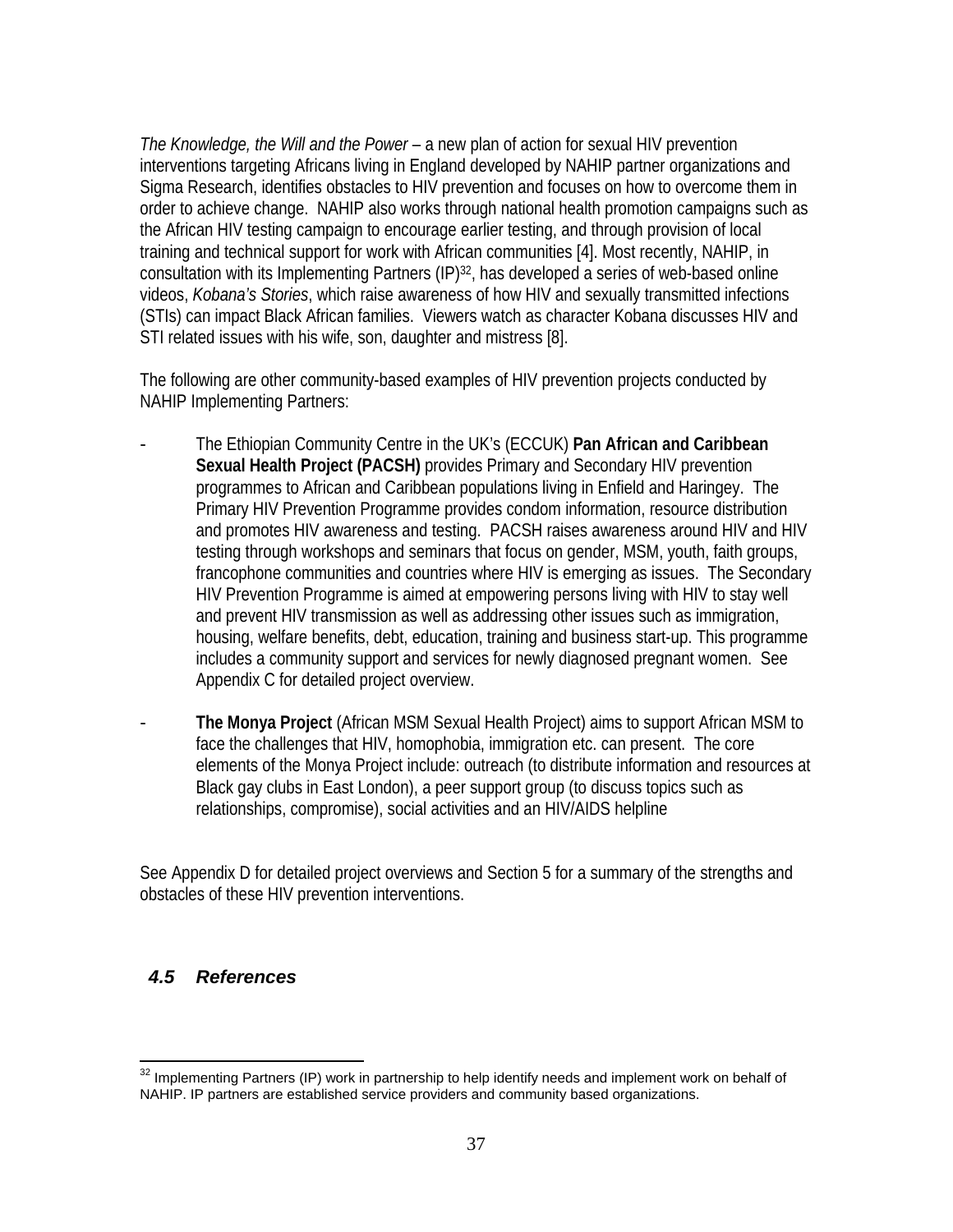- 1. Health Protection Agency. (December 2008). *HIV in the United Kingdom: 2008 Report*. Retrieved on March 19, 2009 from http://www.hpa.org.uk/web/HPAwebFile/HPAweb\_C/1227515298354
- 2. Health Protection Agency. (November 2008). *Sexually transmitted infections in Black African and Black Caribbean Communities in the UK: 2008 Report*. Retrieved on March 19, 2009 from http://www.hpa.org.uk/web/HPAweb&HPAwebStandard/HPAweb\_C/1225441605082
- 3. Health Protection Agency. (November 2008). *Sexually transmitted infections in Young People in the UK: 2008 Report*. Retrieved on April 24, 2009 from http://www.hpa.org.uk/web/HPAwebFile/HPAweb\_C/1216022461534
- 4. Health Protection Agency. (2008). *Monitoring Immunosuppression in HIV-infected Adults: Annual Report*. Retrieved on May 14, 2009 from http://www.hpa.org.uk/web/HPAwebFile/HPAweb\_C/1203084352418
- 5. Medical Foundation for AIDS and Sexual Health. (July 2008). *Progress and Priorities working together for high quality sexual health: Review of the National Strategy for Sexual Health and HIV*. Retrieved on March 19, 2009 from http://www.dh.gov.uk/en/Publichealth/Healthimprovement/Sexualhealth/Sexualhealthgener alinformation/DH\_4002168
- 6. National AIDS Manual. (2009). *African Communities residing in the UK and HIV*. Retrieved on March 19, 2009 from http://www.aidsmap.com/cms1008878.asp
- 7. Office for National Statistics. (2003). *Census April 2001: Ethnic Group/Origin*. Retrieved on March 19, 2009 from http://www.statistics.gov.uk/CCI/nscl.asp?ID=7488
- 8. Partners of the National African HIV Prevention Programme. (March 2008). *The Knowledge, the Will and the Power*. Retrieved on March 20, 2009 from http://www.nahip.org.uk/newsandevents/?page\_id=179
- 9. Pulle, S., Lubega. S., Davidson, O. & Chinouya, M. (2004). *Doing It Well: A Good Practice Guide for Choosing and Implementing Community-based HIV Prevention Interventions with African Communities in England*. Retrieved on March 20, 2009 from http://www.nahip.org.uk/training/index.php?page\_id=71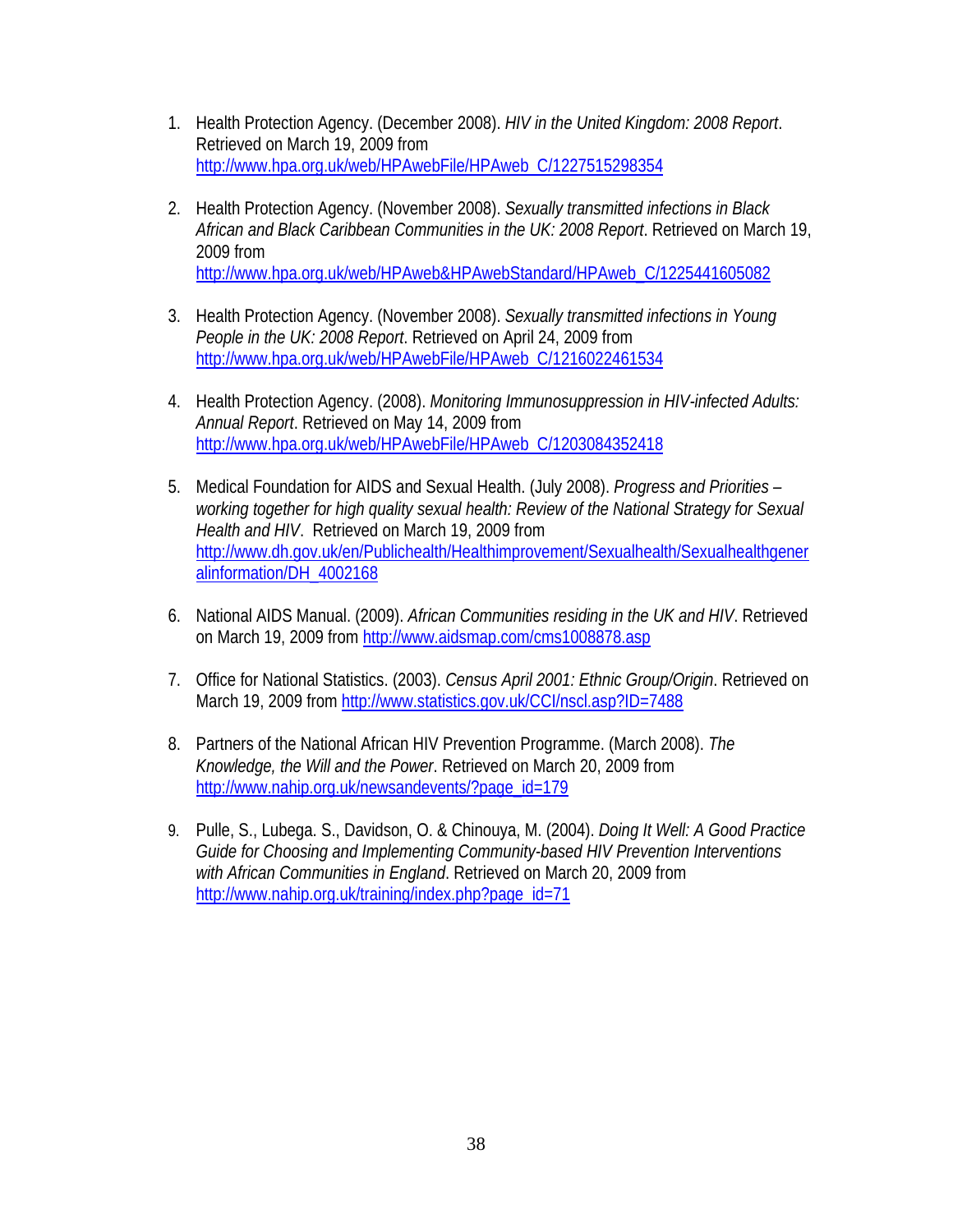## **5.0 ANALYSIS**

The following table highlight the main strengths and obstacles of the HIV prevention projects noted in this report as identified by the organizations responsible for implementation:

## **Table 2: Strengths and Obstacles of Selected HIV Prevention Programs/Projects in Canada, the U.S. and the U.K.**

| <b>Strengths</b>                                                                                                                                                                                                                                                                                                                                                                                                                       | <b>Obstacles</b>                                                                                                                                                                                                                                                                                                                                                                     |
|----------------------------------------------------------------------------------------------------------------------------------------------------------------------------------------------------------------------------------------------------------------------------------------------------------------------------------------------------------------------------------------------------------------------------------------|--------------------------------------------------------------------------------------------------------------------------------------------------------------------------------------------------------------------------------------------------------------------------------------------------------------------------------------------------------------------------------------|
|                                                                                                                                                                                                                                                                                                                                                                                                                                        |                                                                                                                                                                                                                                                                                                                                                                                      |
| <b>Community Involvement</b><br>Community members are involved in<br>most, if not all aspects of HIV<br>prevention (i.e., peer education,<br>evaluation, fundraising, sponsorship),<br>which serves to build community action                                                                                                                                                                                                          | <b>Attitudes, Beliefs</b><br>Homophobia and heterosexism<br>HIV-related stigma, fear, discrimination<br>and denial, by religious communities in<br>particular<br>Myths and misinformation about<br>$\qquad \qquad \blacksquare$                                                                                                                                                      |
| around HIV/AIDS.                                                                                                                                                                                                                                                                                                                                                                                                                       | HIV/AIDS (i.e., forks and toilet seats<br>spread HIV; sex with a virgin will cure                                                                                                                                                                                                                                                                                                    |
| <b>Peer-led HIV Prevention Interventions</b><br>Peer volunteers/outreach workers are                                                                                                                                                                                                                                                                                                                                                   | $HIV$ ).                                                                                                                                                                                                                                                                                                                                                                             |
| recruited specifically from African &<br>Caribbean communities and as such,<br>share common values etc. as                                                                                                                                                                                                                                                                                                                             | Attitudes towards health and well-being:<br>perception that HIV is no longer an<br>issue, the community is well informed<br>about HIV and has been tested                                                                                                                                                                                                                            |
| populations to be engaged. This<br>cultural connection allows peers to gain                                                                                                                                                                                                                                                                                                                                                            | Attitudes towards sex (sex as a taboo)                                                                                                                                                                                                                                                                                                                                               |
| access quickly to African and                                                                                                                                                                                                                                                                                                                                                                                                          | <b>Environmental Pressures</b>                                                                                                                                                                                                                                                                                                                                                       |
| Caribbean Diaspora populations and                                                                                                                                                                                                                                                                                                                                                                                                     | Socioeconomic concerns take priority                                                                                                                                                                                                                                                                                                                                                 |
| build rapport.                                                                                                                                                                                                                                                                                                                                                                                                                         | over health issues                                                                                                                                                                                                                                                                                                                                                                   |
| Training curriculum for peer-led                                                                                                                                                                                                                                                                                                                                                                                                       | Fear of deportation<br>$\blacksquare$                                                                                                                                                                                                                                                                                                                                                |
| interventions and other educational<br>materials are developed in collaboration<br>with community members and local<br>and/or national health organizations to<br>ensure accuracy of HIV/AIDS data and<br>cultural appropriateness. All curricula<br>are user-friendly and easy for peers to<br>deliver.<br>Being a peer creates a stepping stone<br>for future employment as peers become<br>skilled in HIV education, outreach etc., | African and Caribbean populations are<br>$\overline{a}$<br>transient when they initially immigrate<br>as they try to reunify with family<br>members and find gainful employment.<br>This transience makes it difficult to<br>locate and access health services in<br>general.<br>Lack of legislation to protect<br>populations who are HIV+ and without<br>legal immigration status. |
| and are exposed to a variety of                                                                                                                                                                                                                                                                                                                                                                                                        | <b>Organizational Issues</b>                                                                                                                                                                                                                                                                                                                                                         |
| community-based organizations.                                                                                                                                                                                                                                                                                                                                                                                                         | Recruitment of volunteers with                                                                                                                                                                                                                                                                                                                                                       |
| To assist with retention, peers are                                                                                                                                                                                                                                                                                                                                                                                                    | appropriate language skills                                                                                                                                                                                                                                                                                                                                                          |
| provided with an honorarium or hired on<br>as casual staff.                                                                                                                                                                                                                                                                                                                                                                            | Lack of youth-focused HIV prevention<br>$\overline{\phantom{0}}$<br>interventions                                                                                                                                                                                                                                                                                                    |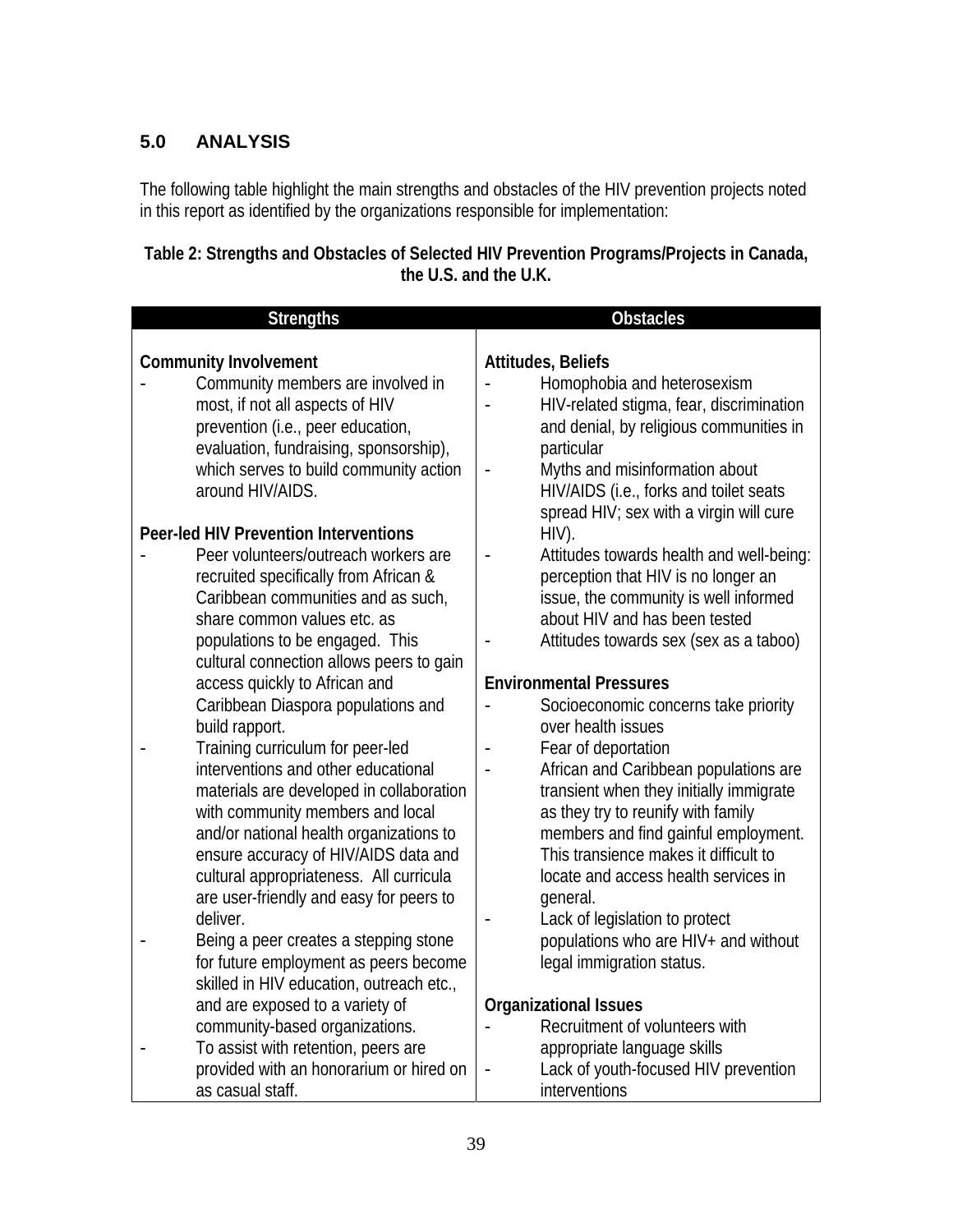| <b>HIV/AIDS Service Delivery</b>          | Lack of organization capacity to write                |
|-------------------------------------------|-------------------------------------------------------|
| Community-based organizations             | grant proposals                                       |
| develop faith-based, age and gender-      | Limited funding for: building                         |
| specific HIV prevention interventions     | organizational capacity, compensating                 |
| that respect the current stage of change  | peer outreach workers/volunteers,                     |
| of community members.                     | translating materials in appropriate                  |
| Community-based organizations offer       | languages, assisting HIV+ individuals                 |
| culturally and linguistically appropriate | with the cost of treatment.                           |
| HIV information, resources and services   | Mainstream HIV prevention<br>$\overline{\phantom{0}}$ |
| (HIV testing, referral, media campaigns,  | interventions are geared predominantly                |
| service provider training etc.) in a      | towards native born Black populations,                |
| variety of formats (individual, group,    | and therefore may not be culturally-                  |
| web-based), as well as programs that      | appropriate for African and Caribbean-                |
| address other issues of importance to     | born communities.                                     |
|                                           |                                                       |
| African & Caribbean Diaspora              |                                                       |
| communities (transportation,              |                                                       |
| immigration and settlement services).     |                                                       |
| Staff at community-based organizations    |                                                       |
| and/or peers gradually engages            |                                                       |
| community members in discussion           |                                                       |
| regarding HIV/AIDS issues in non-         |                                                       |
| intrusive, informal settings where        |                                                       |
| African & Caribbean communities           |                                                       |
| already congregate.                       |                                                       |
| Community-based organizations             |                                                       |
| develop expertise in identifying and      |                                                       |
| developing strategies in addressing HIV   |                                                       |
| infection.                                |                                                       |
|                                           |                                                       |
| Partnership/Collaboration                 |                                                       |
| Collaboration with other community-       |                                                       |
| based organizations who work with         |                                                       |
| African and Caribbean populations         |                                                       |
| Recruitment of small business, local      |                                                       |
| schools and media representatives to      |                                                       |
| sponsor and advertise HIV prevention      |                                                       |
| interventions.                            |                                                       |
| Funders can connect service providers     |                                                       |
| doing similar or complimentary HIV        |                                                       |
| prevention work.                          |                                                       |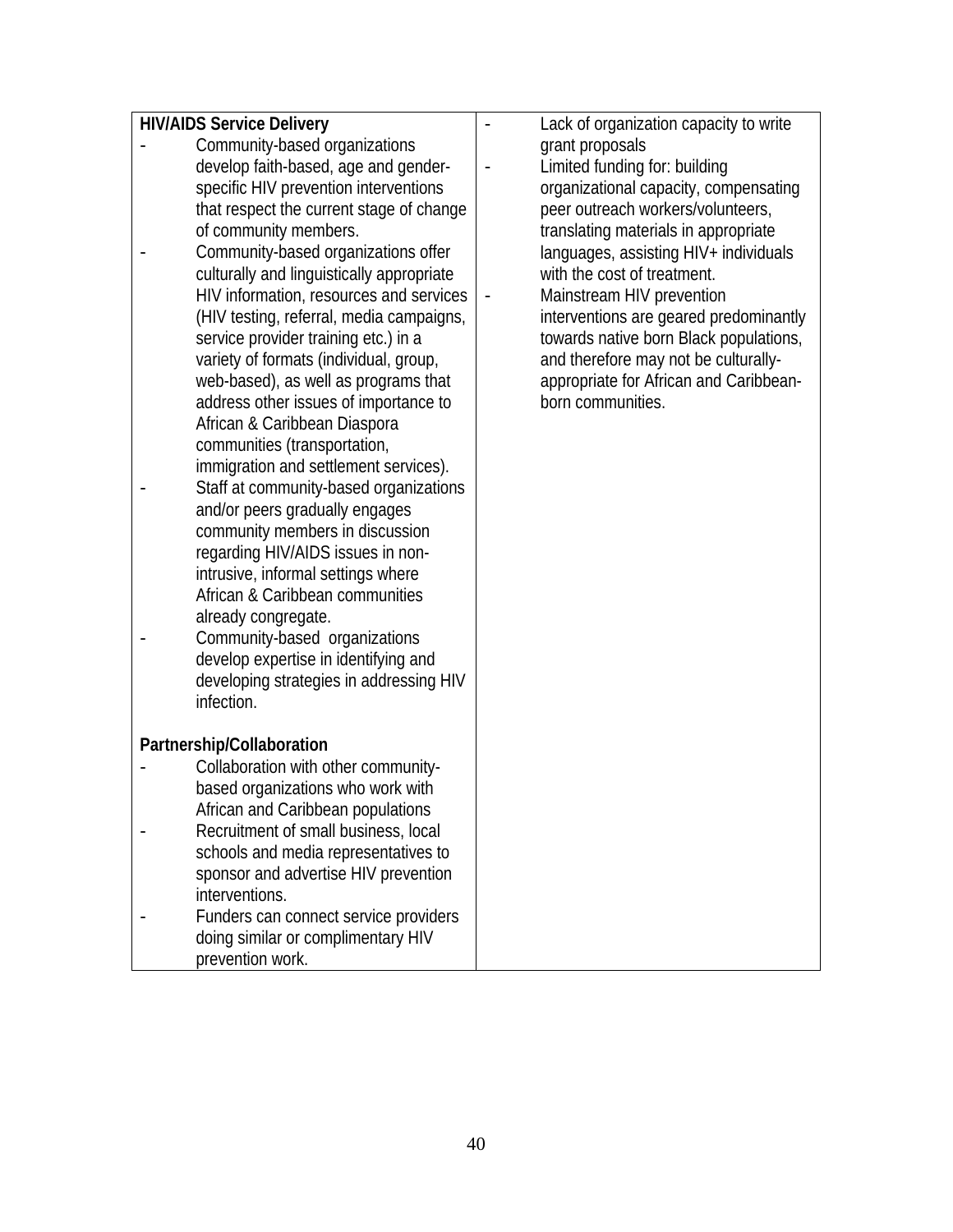## **6.0 RECOMMENDATIONS**

Based on the strengths and obstacles identified in Section 5.0, the following is a list of recommendations for organizations planning to or currently engaged in HIV prevention among African and Caribbean Diaspora communities.

## **1. Community Involvement**

Involve the African and Caribbean community members in all aspects of HIV prevention to build community action and ownership around HIV/AIDS issues. Opportunities for community involvement can include: peer education, evaluation, sponsorship, fundraising and sitting on a project advisory panel.

## **2. Peer-led HIV Prevention Interventions:**

Develop/adapt and implement peer-led HIV prevention interventions that draw upon African and Caribbean populations to gradually engage community members in discussion about HIV/AIDS issues. Effective peer workers are:

- trained in HIV/AIDS, outreach and resources prior to engaging the community;
- engage their community in non-intrusive, informal settings such as barbershops, community centres, places of worship;
- draw upon cultural commonalities to build rapport and trust with community members;
- allow participants to build comfort around HIV-related issues;
- paid an honorarium or paid as casual staff to assist with retention and build confidence;
- encouraged to explore job opportunities that may arise from participating as a peer;
- participate in all aspects of an organization's HIV prevention interventions: one-onone intervention, group discussions, community events, recruitment of participants and other volunteers, evaluation.

## **3. Approaches to Service Delivery**

- − In collaboration with community members, local and/or national health organizations, develop culturally and linguistically appropriate, faith-based, age and/or gender-specific HIV prevention interventions that respect the current 'stage of change' of community members. Create an environment where participants can gradually discuss myths, stigma, fears and attitudes
- − Offer culturally and linguistically appropriate HIV information, resources and services (HIV testing, referral, media campaigns, service provider training etc.) in a variety of formats (individual, group, web-based), as well as programs that address other issues of importance to African & Caribbean Diaspora communities (transportation, immigration and settlement services).
- − Collaborate with other organizations working to develop, implement, evaluate and support HIV prevention among African and Caribbean populations, including small businesses, schools and media who can assist with sponsorship and fundraising.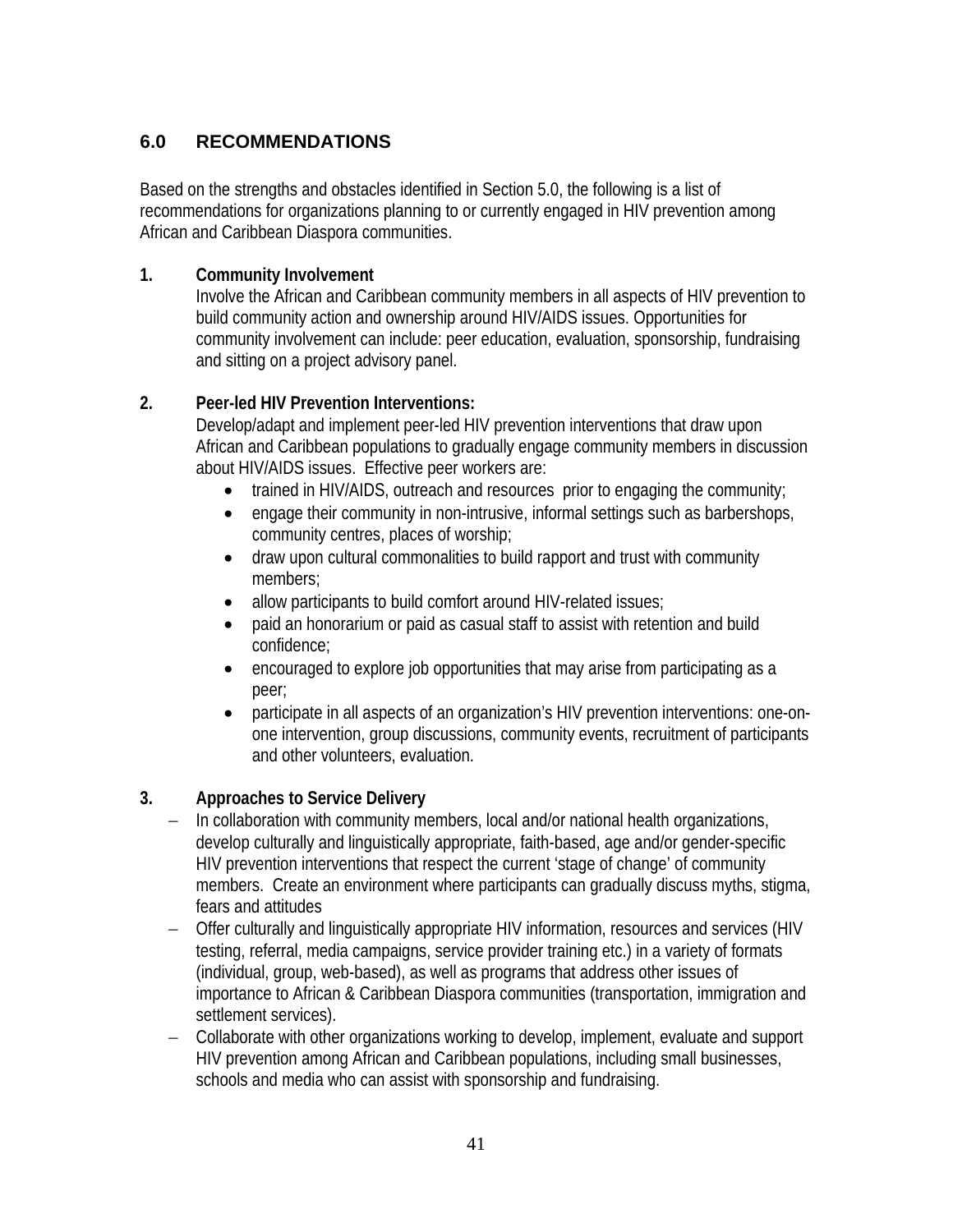## **4. Strategic Directions**

- − Identify and engage local, national and international funding bodies.
- − Advocate for a national strategy for HIV/AIDS prevention among African and Caribbean Diaspora communities; for surveillance that tracks HIV/AIDS among African and Caribbean Diaspora populations; and to all levels of government regarding the issues that face African and Caribbean Diaspora communities such as poverty, immigration policy and deportation.

## **7.0 CONCLUSION**

While African and Caribbean Diaspora communities comprise less than 8% of all Black populations in Canada, the United States and the United Kingdom, these populations are over-represented in terms of HIV prevalence, incidence and AIDS cases. African and Caribbean communities in these countries are also more likely to experience challenges that place them at higher risk for HIV infection. These challenges are numerous and include: socioeconomic issues, HIV-related stigma, discrimination and denial, immigration and migration, racism, sexism, sexual and physical violence, heterosexism and homophobia, sexual risk factors, social exclusion, attitudes towards sex, health and well-being, lack of awareness of HIV serostatus, operationalization of terms like African American, and cultural and personal hygiene practices. Each of these countries has developed a national initiative to address HIV/AIDS that include efforts focused on people from countries where HIV is endemic or native-born Black populations. However, only the UK has created a plan of action specific to African Diaspora populations that identifies obstacles to HIV prevention, and focuses on how to overcome these barriers in order to achieve change.

At the local level, community-based organizations in each of these countries have implemented peer-led HIV prevention interventions that engage community members in informal, non-intrusive settings. These interventions have been largely successful at involving the broader community in HIV prevention, building rapport, and developing culturally and linguistically appropriate tools. In terms of obstacles, these community-based organizations are faced with budget cuts while simultaneously attempting to address stigma, discrimination and fear regarding HIV/AIDS along with systemic issues such as immigration. Given the action plan developed in the UK, it will be important to learn from this resource. In doing so, other African and Caribbean Diaspora communities can create new strategies in reducing HIV transmission and enhanced quality of life for people living with HIV/AIDS.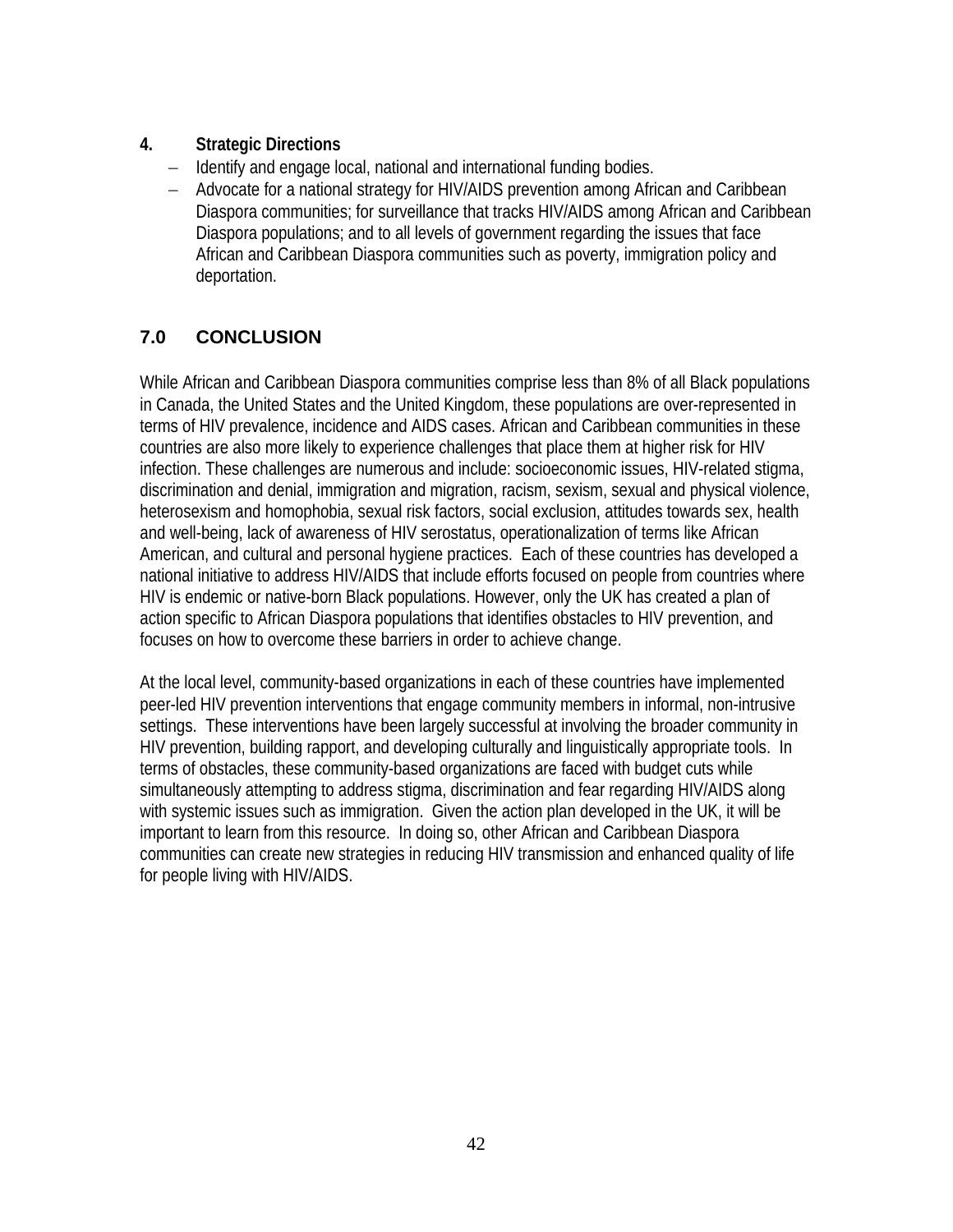## **Appendix A: HIV-Endemic Country List, 2007**

| <b>Caribbean and Central/South America:</b>                                                                                                                                                                                               |                                                                                                                                                                                                                                                                   |
|-------------------------------------------------------------------------------------------------------------------------------------------------------------------------------------------------------------------------------------------|-------------------------------------------------------------------------------------------------------------------------------------------------------------------------------------------------------------------------------------------------------------------|
| Anguilla<br>Antigua and Barbuda<br>Bahamas<br><b>Barbados</b><br>Bermuda<br><b>British Virgin Islands</b><br>Cayman Islands<br>Dominica<br>Dominican Republic<br><b>French Guiana</b><br>Grenada<br>Guadeloupe<br>Guyana                  | Haiti<br>Honduras<br>Jamaica<br>Martinique<br>Montserrat<br><b>Netherlands Antilles</b><br>St. Lucia<br>St. Kitts and Nevis<br>St. Vincent and the Grenadines<br>Suriname<br><b>Trinidad and Tobago</b><br><b>Turks and Caicos Islands</b><br>U.S. Virgin Islands |
| Asia (recent additions):                                                                                                                                                                                                                  |                                                                                                                                                                                                                                                                   |
| Cambodia<br>Myanmar/Burma<br>Thailand                                                                                                                                                                                                     |                                                                                                                                                                                                                                                                   |
| Africa:                                                                                                                                                                                                                                   |                                                                                                                                                                                                                                                                   |
| Angola<br>Benin<br>Botswana<br>Burkina Faso<br><b>Burundi</b><br>Cameroon<br>Cape Verde<br>Central African Republic<br>Chad<br>Congo<br>Djibouti<br><b>Equatorial Guinea</b><br>Eritrea<br>Ethiopia<br>Gabon<br>Gambia<br>Ghana<br>Guinea | Lesotho<br>Liberia<br>Malawi<br>Mali<br>Mozambique<br>Namibia<br>Niger<br>Nigeria<br>Rwanda<br>Senegal<br>Sierra Leone<br>Somalia<br>South Africa<br>Sudan<br>Swaziland<br>Tanzania<br>Togo<br>Uganda                                                             |
| Guinea-Bissau<br><b>Ivory Coast</b><br>Kenya                                                                                                                                                                                              | Zaire<br>Zambia<br>Zimbabwe                                                                                                                                                                                                                                       |
|                                                                                                                                                                                                                                           |                                                                                                                                                                                                                                                                   |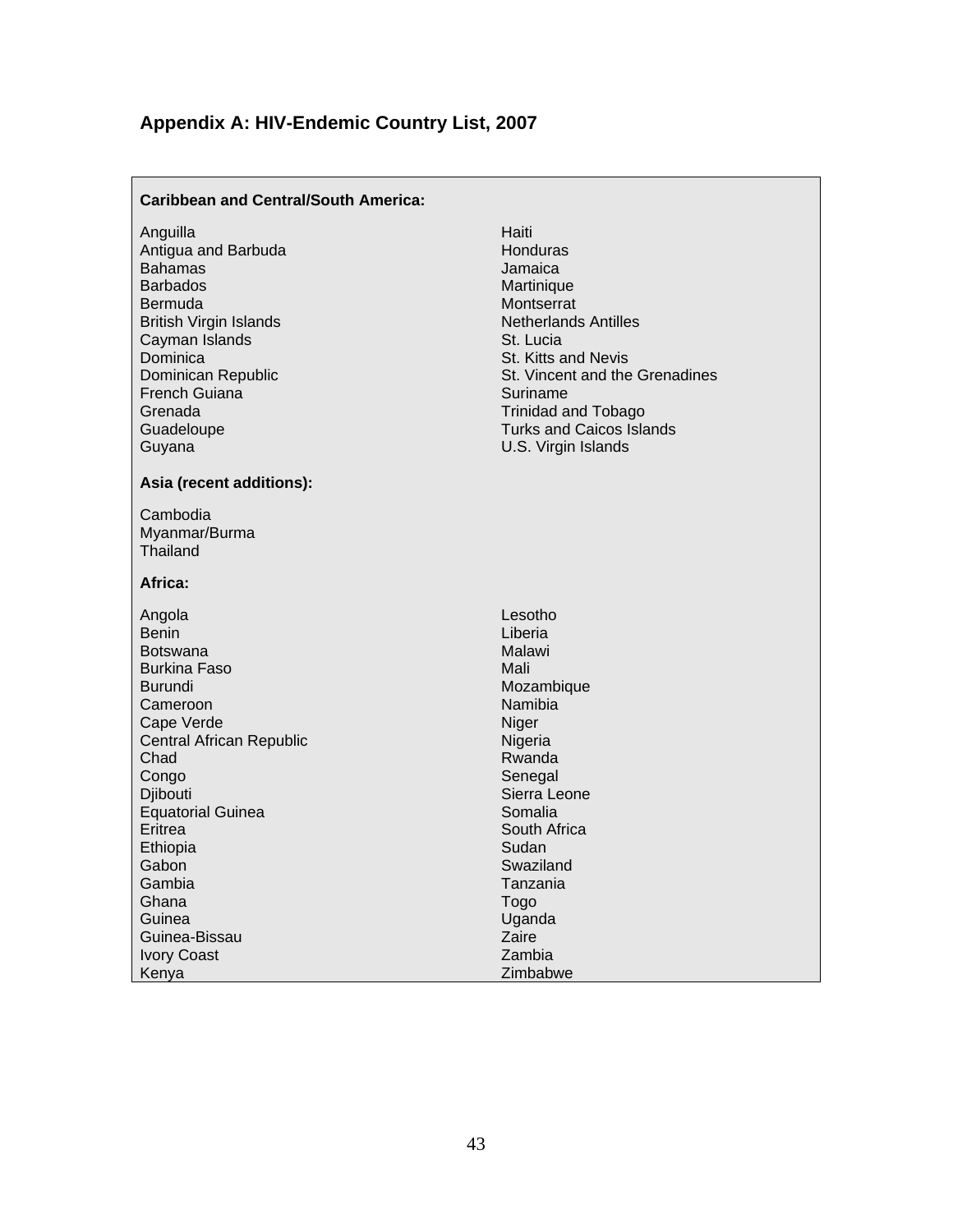## **Appendix B: Canadian-based HIV Prevention Programs/Projects**

| Assisting Women with AIDS-related Education (AWARE)                                                                                                                                                                                                                                                                                                                                                                                                                                                                                                                                                                                                                                                                                                                                                                                                                                                                                                                                                                                                                                                                                                                                                                                                                                                                                                                                                                                                                                                                                                                                                                                                                                                                                                                                                                                                                                                                                                                                                                                                                                                                                                                                                                                                                                                                                                                                                                                                                                                                                                                                                                                                                                                                                                                                                            |                                                                                                                                                                                                                                                                                                                                                                                                                                                                                                                                                                                                                                                                                                                                                                                                                                                                                                                                                                                                                                                                                                                                                                                                                                                                                                                                                                                                                                                                                                                                                                                                                                                                                                                                                                                                                                                                                                        |  |
|----------------------------------------------------------------------------------------------------------------------------------------------------------------------------------------------------------------------------------------------------------------------------------------------------------------------------------------------------------------------------------------------------------------------------------------------------------------------------------------------------------------------------------------------------------------------------------------------------------------------------------------------------------------------------------------------------------------------------------------------------------------------------------------------------------------------------------------------------------------------------------------------------------------------------------------------------------------------------------------------------------------------------------------------------------------------------------------------------------------------------------------------------------------------------------------------------------------------------------------------------------------------------------------------------------------------------------------------------------------------------------------------------------------------------------------------------------------------------------------------------------------------------------------------------------------------------------------------------------------------------------------------------------------------------------------------------------------------------------------------------------------------------------------------------------------------------------------------------------------------------------------------------------------------------------------------------------------------------------------------------------------------------------------------------------------------------------------------------------------------------------------------------------------------------------------------------------------------------------------------------------------------------------------------------------------------------------------------------------------------------------------------------------------------------------------------------------------------------------------------------------------------------------------------------------------------------------------------------------------------------------------------------------------------------------------------------------------------------------------------------------------------------------------------------------------|--------------------------------------------------------------------------------------------------------------------------------------------------------------------------------------------------------------------------------------------------------------------------------------------------------------------------------------------------------------------------------------------------------------------------------------------------------------------------------------------------------------------------------------------------------------------------------------------------------------------------------------------------------------------------------------------------------------------------------------------------------------------------------------------------------------------------------------------------------------------------------------------------------------------------------------------------------------------------------------------------------------------------------------------------------------------------------------------------------------------------------------------------------------------------------------------------------------------------------------------------------------------------------------------------------------------------------------------------------------------------------------------------------------------------------------------------------------------------------------------------------------------------------------------------------------------------------------------------------------------------------------------------------------------------------------------------------------------------------------------------------------------------------------------------------------------------------------------------------------------------------------------------------|--|
| East York East Toronto Family Resources (EYET)                                                                                                                                                                                                                                                                                                                                                                                                                                                                                                                                                                                                                                                                                                                                                                                                                                                                                                                                                                                                                                                                                                                                                                                                                                                                                                                                                                                                                                                                                                                                                                                                                                                                                                                                                                                                                                                                                                                                                                                                                                                                                                                                                                                                                                                                                                                                                                                                                                                                                                                                                                                                                                                                                                                                                                 |                                                                                                                                                                                                                                                                                                                                                                                                                                                                                                                                                                                                                                                                                                                                                                                                                                                                                                                                                                                                                                                                                                                                                                                                                                                                                                                                                                                                                                                                                                                                                                                                                                                                                                                                                                                                                                                                                                        |  |
| Toronto, ON, Canada                                                                                                                                                                                                                                                                                                                                                                                                                                                                                                                                                                                                                                                                                                                                                                                                                                                                                                                                                                                                                                                                                                                                                                                                                                                                                                                                                                                                                                                                                                                                                                                                                                                                                                                                                                                                                                                                                                                                                                                                                                                                                                                                                                                                                                                                                                                                                                                                                                                                                                                                                                                                                                                                                                                                                                                            |                                                                                                                                                                                                                                                                                                                                                                                                                                                                                                                                                                                                                                                                                                                                                                                                                                                                                                                                                                                                                                                                                                                                                                                                                                                                                                                                                                                                                                                                                                                                                                                                                                                                                                                                                                                                                                                                                                        |  |
| <b>Project Overview</b>                                                                                                                                                                                                                                                                                                                                                                                                                                                                                                                                                                                                                                                                                                                                                                                                                                                                                                                                                                                                                                                                                                                                                                                                                                                                                                                                                                                                                                                                                                                                                                                                                                                                                                                                                                                                                                                                                                                                                                                                                                                                                                                                                                                                                                                                                                                                                                                                                                                                                                                                                                                                                                                                                                                                                                                        | <b>Project Materials</b>                                                                                                                                                                                                                                                                                                                                                                                                                                                                                                                                                                                                                                                                                                                                                                                                                                                                                                                                                                                                                                                                                                                                                                                                                                                                                                                                                                                                                                                                                                                                                                                                                                                                                                                                                                                                                                                                               |  |
| EYET provides formal and informal family support services for families.<br>Their family support and early child development programs include:<br>formal and informal parenting support programs for families<br>at Ontario Early Years Centres<br>parenting support, and school readiness for children<br>education and support for pregnant women in Canada<br><b>Prenatal Nutrition Programs</b><br>child care for junior kindergarten and kindergarten students<br>support for parents and children with special needs<br>Supporting families who do not speak English, and assisting<br>our programs and partner staff, through our Cultural<br>Linguistic Workers who represent over 25 languages<br>linking participants to other key services in the community<br>volunteer opportunities<br>The AWARE project provides outreach and support to culturally diverse<br>women in the East York area of Toronto and promotes HIV/AIDS<br>awareness and provides choices in relation to healthy lifestyles and<br>community action. Peer Outreach Workers deliver information and<br>facilitate workshops within existing family resource programs and<br>Ontario Early Years Centres regarding women's reproductive health,<br>HIV/AIDS and related topics, as well as providing referrals and<br>information on existing community programs. This project if funded by<br>the City of Toronto, AIDS Community Investment Program.<br><b>Core Elements</b><br>Recruitment and Training of Peer Outreach Workers: Peer Outreach<br>Workers are recruited from other organizations (partner agencies, their<br>staff and clients, local colleges and universities), that work with women<br>from diverse communities. The Peer Outreach Workers must be<br>reflective of the community. They are hired on as part of EYET's staff<br>and receive training in HIV/AIDS and outreach from Toronto Public<br>Health and other partner agencies.<br><b>Outreach:</b> On a regular basis, Peer Outreach Workers engage and<br>deliver information to women where they consistently congregate: family<br>resource programs, community programs, pre-natal groups, young<br>mothers groups, Ontario Early Years Centres. The Peer Outreach<br>Workers build rapport with women, and then on a one-to-one basis<br>discuss issues regarding women's sexual health.<br>Group Workshops: Participants attend these workshops based on the<br>relationships that the Peer Outreach Workers have built with them.<br>Discussion topics include HIV/AIDS awareness, sexually transmitted<br>diseases/infections, contraception options, women and youth sexual<br>health. EYET and partner organizations (i.e., Black Coalition on AIIDS<br>Prevention, Toronto Public Health) present at these workshops.<br>References | Pamphlets about AWARE with info about when they'll be in<br>the community<br>HIV/AIDS, STI pamphlets from Toronto Public Health that<br>are translated into appropriate languages<br>HIV/AIDS 101 training by Toronto Public Health<br>Online links to information about sexual health issues<br>Evaluation<br>Peer outreach workers log the number of women spoken to,<br>age range, ethnic origin, languages spoken and any<br>success stories.<br>During workshops, AWARE tracks: number of attendees,<br>how participants felt after the training via a pre and post<br>assessment, and what was the most important thing they<br>learned. Evaluation tools are currently not translated but<br>the Peer Outreach Workers are present to assist with<br>comprehension of evaluation. If partner agencies are<br>involved in workshop, their staff (who represents diverse<br>backgrounds) also assists with comprehension.<br>If a Peer Outreach Worker gets a job with another<br>organization based on the work they've done with AWARE,<br>this is included as a success in the overall program<br>evaluation.<br>Manager observes Peer Outreach Workers and groups then<br>facilitates debrief with staff to discuss challenges,<br>successes etc.<br>The venues where Peer Outreach Workers do outreach and<br>one-to-one discussion also provide feedback about how the<br>AWARE project is received by participants.<br>Individuals/organizations that present during group<br>$\overline{\phantom{a}}$<br>workshops also provide feedback about questions asked by<br>participants, how participants responded to content etc.<br>More Information<br>Michelle Adams, Manager for Outreach & Community Services<br>East York East Toronto Family Resources<br>947 Queen Street East<br>Toronto, ON M4M 1J9<br>Tel.: 416-686-3390 Ext 9987<br>Fax: 416-686-8282<br>michelleadams@evetfrp.ca |  |

East York East Toronto Family Resources. (2009). *AWARE*. Retrieved on March 17, 2009 from http://www.eyetfrp.ca/programs/aware.cfm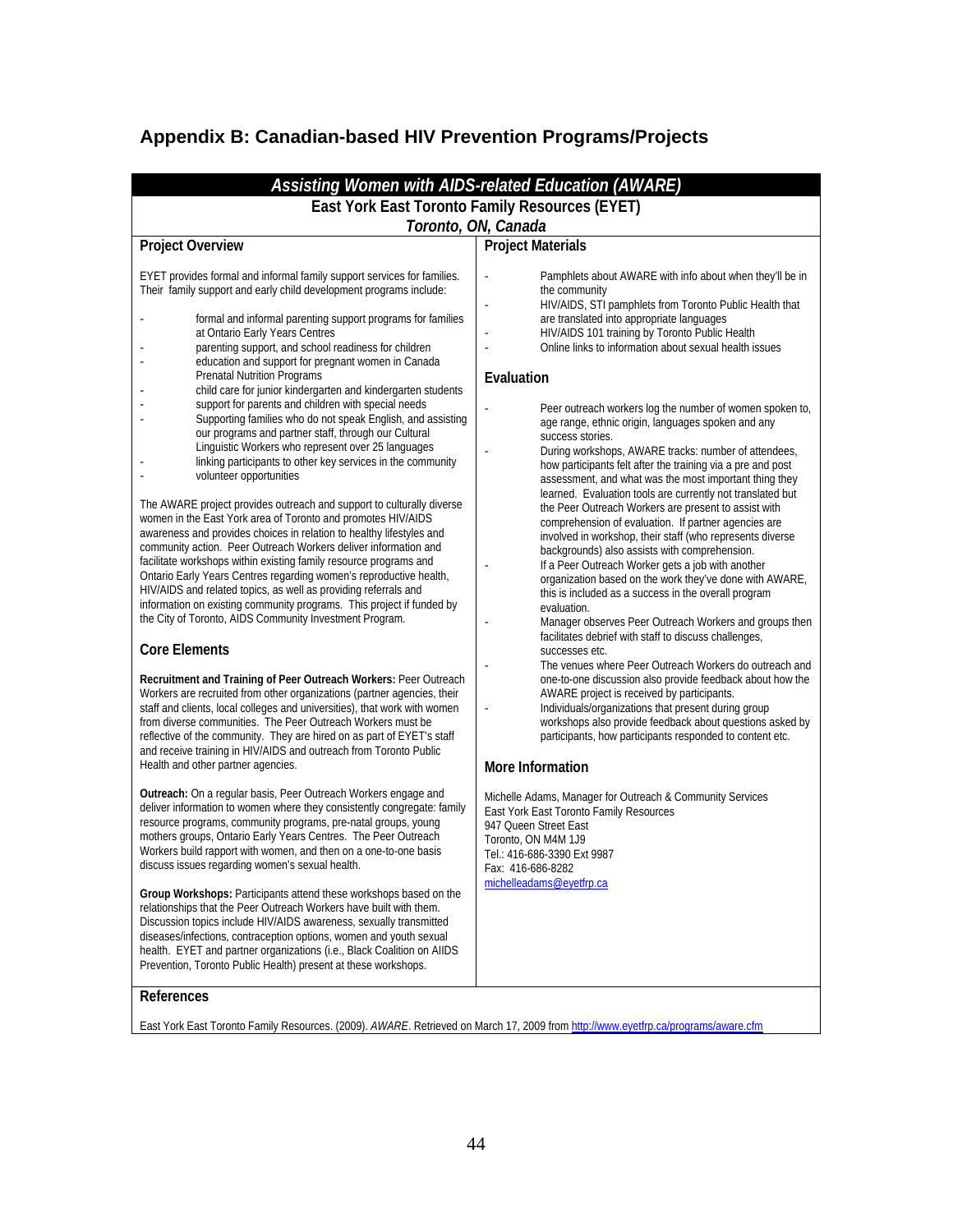| <b>Operation Hairspray</b>                                                                                                                                                                                                                                                                                                                                                                                                                                                                                                                                                                                                                                                                                                                                                                                                                  |                                                                                                                                                                                                                                                                                                                                                                                                                                                                                                                 |  |
|---------------------------------------------------------------------------------------------------------------------------------------------------------------------------------------------------------------------------------------------------------------------------------------------------------------------------------------------------------------------------------------------------------------------------------------------------------------------------------------------------------------------------------------------------------------------------------------------------------------------------------------------------------------------------------------------------------------------------------------------------------------------------------------------------------------------------------------------|-----------------------------------------------------------------------------------------------------------------------------------------------------------------------------------------------------------------------------------------------------------------------------------------------------------------------------------------------------------------------------------------------------------------------------------------------------------------------------------------------------------------|--|
| Somerset West Community Health Centre (CHC)                                                                                                                                                                                                                                                                                                                                                                                                                                                                                                                                                                                                                                                                                                                                                                                                 |                                                                                                                                                                                                                                                                                                                                                                                                                                                                                                                 |  |
| Ottawa, ON, Canada                                                                                                                                                                                                                                                                                                                                                                                                                                                                                                                                                                                                                                                                                                                                                                                                                          |                                                                                                                                                                                                                                                                                                                                                                                                                                                                                                                 |  |
| <b>Project Overview</b><br>Somerset West CHC is a non-profit, community-governed organization<br>that provides primary health care, health promotion and community<br>development services, using interdisciplinary teams of health providers.<br>These teams include physicians, nurse practitioners, dietitians, health<br>promoters, counsellors and others. Somerset West CHC is sponsored<br>and managed by an incorporated non-profit community board made up<br>of members of our community.                                                                                                                                                                                                                                                                                                                                         | Phase II of the project is meant to go beyond barber shops and hair<br>salons to engage clothing stores, restaurant and Caribbean grocery<br>stores. Steps of this phase include those noted in Phase I as well as<br>an evaluation component<br>Somerset West CHC is also engaged in a campaign called Braids for<br>AIDS which provides HIV education while individuals have their hair<br>braided. Fees go towards condoms and resources that are best<br>suited to the community's needs.                   |  |
| Operation Hairspray is delivered through a partnership between the<br>Somerset West Community Health Centre and Ottawa Public Health. It<br>is an innovative peer-led health promotion initiative, which seeks to<br>engage African and Caribbean hairdressers and barbers as a channel to<br>reach people from countries where HIV is endemic.<br>Project Objectives:<br>To increase community capacity/awareness to respond;<br>To increase access / reduce barriers to health;<br>To evaluate the use of Hairstylists and Barbers, as Peer<br>Volunteers in health promotion, as a channel to engage the<br>African and Caribbean communities in Ottawa:<br>To provide HIV/AIDS prevention information.                                                                                                                                  | <b>Project Materials</b><br>HIV Prevention Guidelines and Manual (African &<br>$\blacksquare$<br>Caribbean Council on HIV/AIDS in Ontario-ACCHO)<br>Understanding and Challenging HIV Stigma: Toolkit for<br>Action (International HIV/AIDS Alliance, Academy for<br>Educational Development, International Center for<br>Research on Women)<br>Questionnaire to assess impact of project on the<br>community<br>Condoms, HIV/AIDS pamphlets, STI booklets<br><b>ACCHO Strategy booklet</b><br>÷,<br>Evaluation |  |
| <b>Core Elements</b>                                                                                                                                                                                                                                                                                                                                                                                                                                                                                                                                                                                                                                                                                                                                                                                                                        | Evaluation of the project will be implemented in Phase II of the project.                                                                                                                                                                                                                                                                                                                                                                                                                                       |  |
| Phase I:                                                                                                                                                                                                                                                                                                                                                                                                                                                                                                                                                                                                                                                                                                                                                                                                                                    | <b>More Information</b>                                                                                                                                                                                                                                                                                                                                                                                                                                                                                         |  |
| Recruitment of Project Advisory Group consisting of at<br>least one community member and at least one<br>hairdresser/barber from the African or Caribbean<br>communities, public health representatives, and an<br>academic researcher in the field of HIV/AIDS, who monitor<br>the development, implementation and evaluation of the<br>initiative.<br>Recruitment of Hairdressers and Barbers who provide<br>services to the African and Caribbean communities in<br>Ottawa. These volunteers will become peer educators.<br>Training: Through this training, participants acquire 1) the<br>knowledge and the skills needed to integrate STI and<br>HIV/AIDS prevention education within their practice and 2)<br>the ability to recognize opportune moments to share this<br>information within client conversations.<br>Implementation | Stachen Frederick, HIV/AIDS Prevention Worker for the African<br>Caribbean Community<br>Somerset West CHC<br>55 Eccles Street<br>Ottawa, Ontario K1R 6S3<br>(613) 238-8210 Ext 2246<br>sfrederi@swchc.on.ca                                                                                                                                                                                                                                                                                                     |  |
|                                                                                                                                                                                                                                                                                                                                                                                                                                                                                                                                                                                                                                                                                                                                                                                                                                             |                                                                                                                                                                                                                                                                                                                                                                                                                                                                                                                 |  |

### **References**

African & Caribbean Council on HIV/AIDS in Ontario. (2009). *Resources*. Retrieved on March 23, 2009 from http://www.accho.ca/index.aspx?page=resources

City of Ottawa. (2009). *Operation Hairspray*. Retrieved on March 23, 2009 from http://www.ottawa.ca/residents/health/living/sexual/projects/hairspray\_en.html

International HIV/AIDS Alliance, Academy for Educational Development and International Center for Research on Women. (June 2007). *Understanding and Challenging HIV Stigma: Toolkit for Action*. Retrieved on March 23, 2009 from http://www.icrw.org/docs/stigma-toolkit/introa.pdf

Somerset West Community Health Centre. (2009). *Program Guide*. Retrieved on March 17, 2009 from http://www.swchc.on.ca/index.php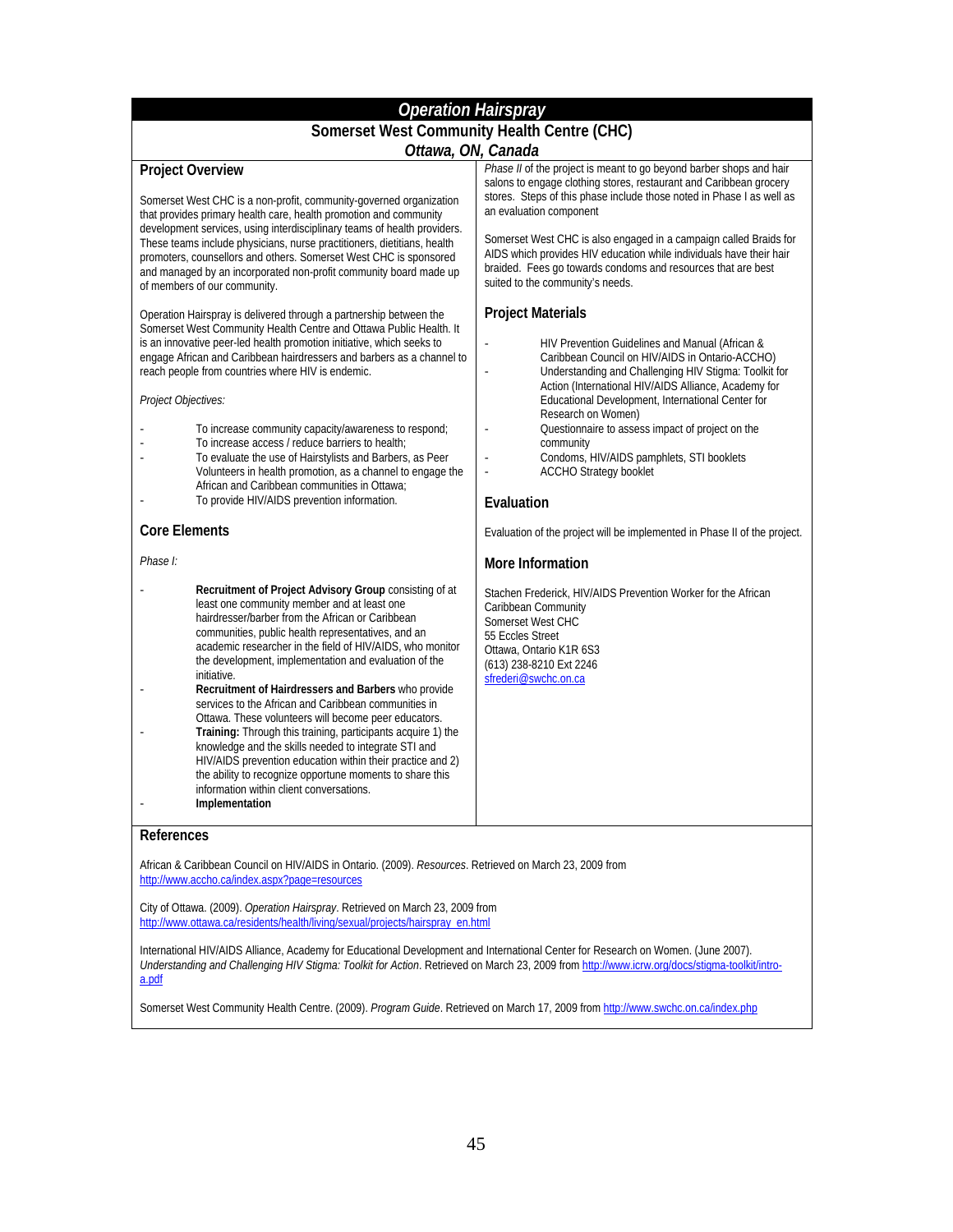## *One Night Your Choice*

### **Black Coalition of AIDS Prevention (Black CAP)**

### *Toronto, ON, Canada*

### **Project Overview**

Black CAP is an organization that works to reduce HIV/AIDS in Toronto's Black, African and Caribbean communities and enhance the quality of life of Black people living with or affected by HIV/AIDS. HIV/AIDS is spreading quickly in Toronto's Black communities. Black, African and Caribbean people currently account for more than one quarter of all new HIV infections in Toronto compared to one-tenth in the early nineties. Issues of HIV related stigma and discrimination, homophobia, anti-Black racism, immigration, poverty, and barriers to social inclusion also continue to make Black CAP's work harder.

In 2006, Black CAP conducted a research study to examine which population among Toronto's Black communities needed urgent attention with regards to HIV prevention. From the 36 interviews and literature review that were conducted, it became clear that young Black women, between the ages of 15 and 29 required a focused HIV prevention initiative. This study, *"Who Feels It Knows: Challenges of HIV Prevention for Young Black Women in Toronto"* revealed the issues that young Black women in Toronto were facing within their lives, and how they impacted their ability to practice adequate HIV prevention. Among the number of sexually transmitted infections (STIs) being documented in Toronto, women, especially young women between 15-29 years, are recording a large percentage of cases.

### **Core Elements**

Phase 1: After the research study was completed, Black CAP convened a Youth Advisory Committee (YAC) consisting of 8 Black women, and 4 Black men between the ages of 15 and 29. The YAC affirmed the recommendations put forward in the report and over a series of meetings with Black CAP, jointly developed the plan for the *One Night Your Choice* media campaign. The main goal of this campaign (includes posters, postcards, a website and online forum) was to reveal to young Black women how they are at risk for HIV within their lives through innovative messaging. Throughout the development of the campaign, the YAC critiqued the tools developed to ensure the look, feel and messaging reflected the lives of young Black women in Toronto.

Phase 2: After the launch of the media campaign, Black CAP began facilitating women's only sexual health workshops for established youth groups across Toronto. The curriculum included HIV/AIDS, STIs, relationships and homophobia. Youth who have been infected or affected by HIV/AIDS were encouraged to attend these workshops.

Phase 3: Black CAP's research study also identified that women who have sex with women (WSW) required a focused HIV prevention initiative. As such, an advisory committee of service providers and community members (Black CAP Women's Health in Women's Hands Community Health Centre, Planned Parenthood Toronto, Rainbow Health Coalition and young WSW) are currently in the process of developing tools to educate young Black WSW how they are at risk for HIV. These tools (a postcard and poster) will be launched at 2009 Pride events in Toronto and in the future at other events where Black WSW congregate.

### **Project Materials**

- Report: *"Who Feels It Knows: Challenges of HIV Prevention for Young Black Women in Toronto" (*http://onenightyourchoice.com/downloads/whofeels .pdf*)*
- Seven posters and six postcards titled: *HIV/AIDS lasts longer than 9 month;, It's just you and me no;, I was born with HIV/AID;, What else isn't he telling you; Trust me baby I'll pull out;,* and *Not your panties?*
- A locally relevant sexual health resource *"What Momma Didn't Tell You: A Guide to HIV/AIDS & Sexual Health for young Black women in Toronto"*  One Night Your Choice website
	- (www.onenightyourchoice.com) that includes locally-based resources and an online forum for youth to discuss issues.

### **Evaluation**

Overall, the media campaign has received positive feedback from individuals and organizations who have e-mailed feedback to Black CAP and its partners.

With regards to the women's only workshops, youth are invited to complete an evaluation after each session. So far, youth have indicated that the topics discussed are relevant to their lives.

### **More Information**

Prevention Coordinator Black Coalition for AIDS Prevention 110 Spadina Avenue, Suite 207 Toronto, ON (416) 977-9955 ext 228 wprevention@black-cap.com

#### **References**

Black Coalition for AIDS Prevention. *One Night Your Choice*. Retrieved on June 29, 2009 from http://www.onenightyourchoice.com/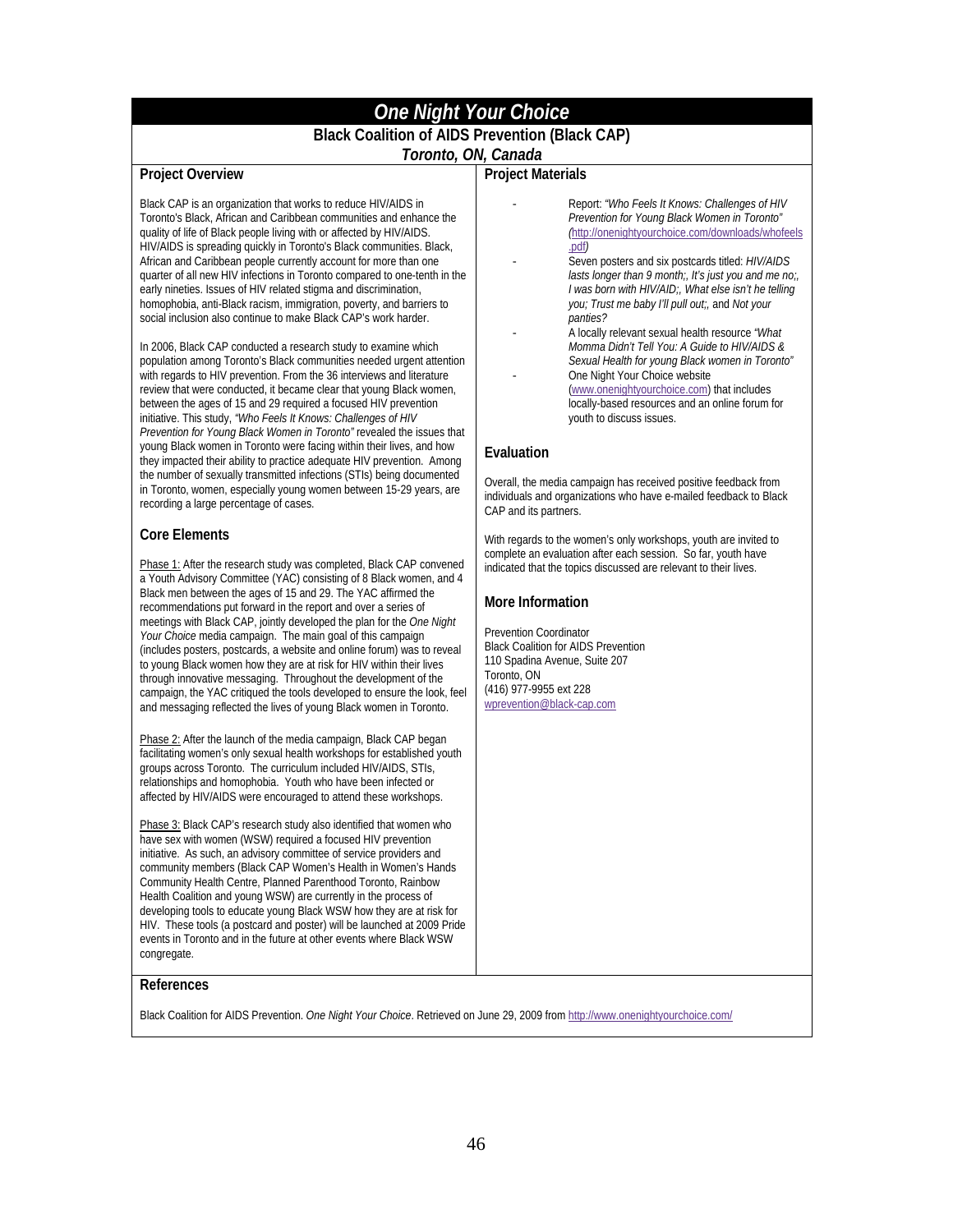## *The THINK campaign, Get the Low Down website and Many Men, Many Voices*

## **Black Coalition of AIDS Prevention (Black CAP)**

### *Toronto, ON, Canada*

### **Project Overview**

Black CAP is an organization that works to reduce HIV/AIDS in Toronto's Black, African and Caribbean communities and enhance the quality of life of Black people living with or affected by HIV/AIDS. HIV/AIDS is spreading quickly in Toronto's Black communities. Black, African and Caribbean people currently account for more than one quarter of all new HIV infections in Toronto compared to one-tenth in the early nineties. Issues of HIV related stigma and discrimination, homophobia, anti-Black racism, immigration, poverty, and barriers to social inclusion also continue to make Black CAP's work harder.

In 2006, the Ontario Ministry of Health and Long-Term Care's AIDS Bureau granted funds to a number of HIV prevention strategies in the province. Black CAP was chosen to develop a targeted HIV prevention program for Black men who have sex with other men (BMSM) in Toronto Black CAP's process to identify needs and service limitations for gay, bisexual and straight BMSM included the development of a program recommendations report entitled *Visibly Hidden: Rethinking BMSM and HIV Prevention* . Based on the recommendations outlined in the report, it was decided that a new and innovative campaign was needed that targeted not only Black men, but more specifically young BMSM in Toronto. It was recognized that young BMSM are uniquely located and vulnerable, and that their experience with racism, ageism and homophobia influence choices which leave them at risk for HIV/AIDS and other sexually transmitted infections (STIs). The creation of the THINK print advertisement campaign and the Get the Low Down resource website was the first step in Black CAP's innovative new sexual health campaign for the gay/bisexual black youth community in Toronto. The second phase of the project implemented the delivery of a life skills intervention group based on the Many Men, Many Voices (3MV) program for young BMSM.

### **Core Elements**

THINK campaign and Get the Low Down resource website: The main goal of this multi-media campaign was to reveal to young BMSM how they are at risk for HIV within their lives through innovative messaging. The media tools consist of a postcard series on topics such as safe sex in bathhouses, being HIV positive, sexual roles, myths, sex while on vacation and relationships. Each of the postcards links young BMSM to the Get the Low Down website where they can access information about HIV, STIs, condoms, testing, being HIV positive, as well as an online forum where youth can ask questions of experts. The website also includes two resource guides that Black CAP developed for gay, lesbian, bisexual, transgender, queer and questioning Black youth and their parents; *Dealing with Being Different*. Black CAP is in the process of starting a chapter of PFLAG for families of colour in Toronto. Given that young BMSMs' social networks extend outside of Toronto, the website also provides a link to the YouTube program, ADTV with Derek Briggs (http://www.youtube.com/watch?v=BzBtRb9pghc).

Many Men, Many Voices (3MV): Developed by Diffusion of Effective Behavioural Interventions (DEBI) in the United States, 3MV is a grouplevel intervention program designed to prevent HIV and sexually transmitted diseases among Black men who have sex with men (MSM) who may or may not identify themselves as gay.

The intervention addresses factors that influence the behavior of Black MSM: cultural, social, and religious norms; interactions between HIV and other sexually transmitted diseases; sexual relationship dynamics; and the social influences that racism and homophobia have on HIV risk behaviors. The MSM HIV Prevention Coordinator at Black CAP is the first person in Canada to be trained in the delivery of this model and has subsequently re-formatted the intervention to suit the needs of young BMSM in Toronto (i.e., three-day retreat instead of 7 sessions of 2 to 3 hours; inclusion of techniques to impact the core beliefs of Black MSM through hypnosis; participation of adult BMSM as mentors).

### **Project Materials**

- Report: Visibly Hidden: Rethinking BMSM and HIV prevention, http://www.getthelowdown.ca/visibly\_hidden\_report.
	- pdf
- Get the Low Down website (includes postcard stories), http://www.getthelowdown.ca/home.html
- Dealing with Being Different: A Resource Guide for gay, lesbian, bisexual, transgender, queer and questioning Black youth,
- http://www.getthelowdown.ca/differentsmall.pdf - Dealing with Being Different: A Resource Guide for Parents of gay, lesbian, bisexual, transgender, queer and questioning Black youth, http://www.getthelowdown.ca/differentsmall.pdf
- 3MV curriculum: http://www.effectiveinterventions.org/go/intervention s/many-men-many-voices

### **Evaluation**

Thus far, the 3MV project has conducted a pre-evaluation with participants followed by a qualitative interview. Black CAP intends to run the program again in the future and allow for more time to discuss topics of importance to participants such as coming out, experiences of violence and what the future holds for a BMSM.

### **More Information**

David Lewis-Peart, MSM HIV Prevention Coordinator Black Coalition for AIDS Prevention 110 Spadina Avenue, Suite 207 Toronto, ON (416) 977-9955 mprevention@black-cap.com

### **References**

Black Coalition for AIDS Prevention. *Get the Low Down*. Retrieved on July 6, 2009 from http://www.getthelowdown.ca/home.html

Diffusion of Effective Behavioral Interventions. (2009). *Many Men, Many Voices.* Retrieved on February 27, 2009 from http://www.effectiveinterventions.org/go/interventions/many-men-many-voices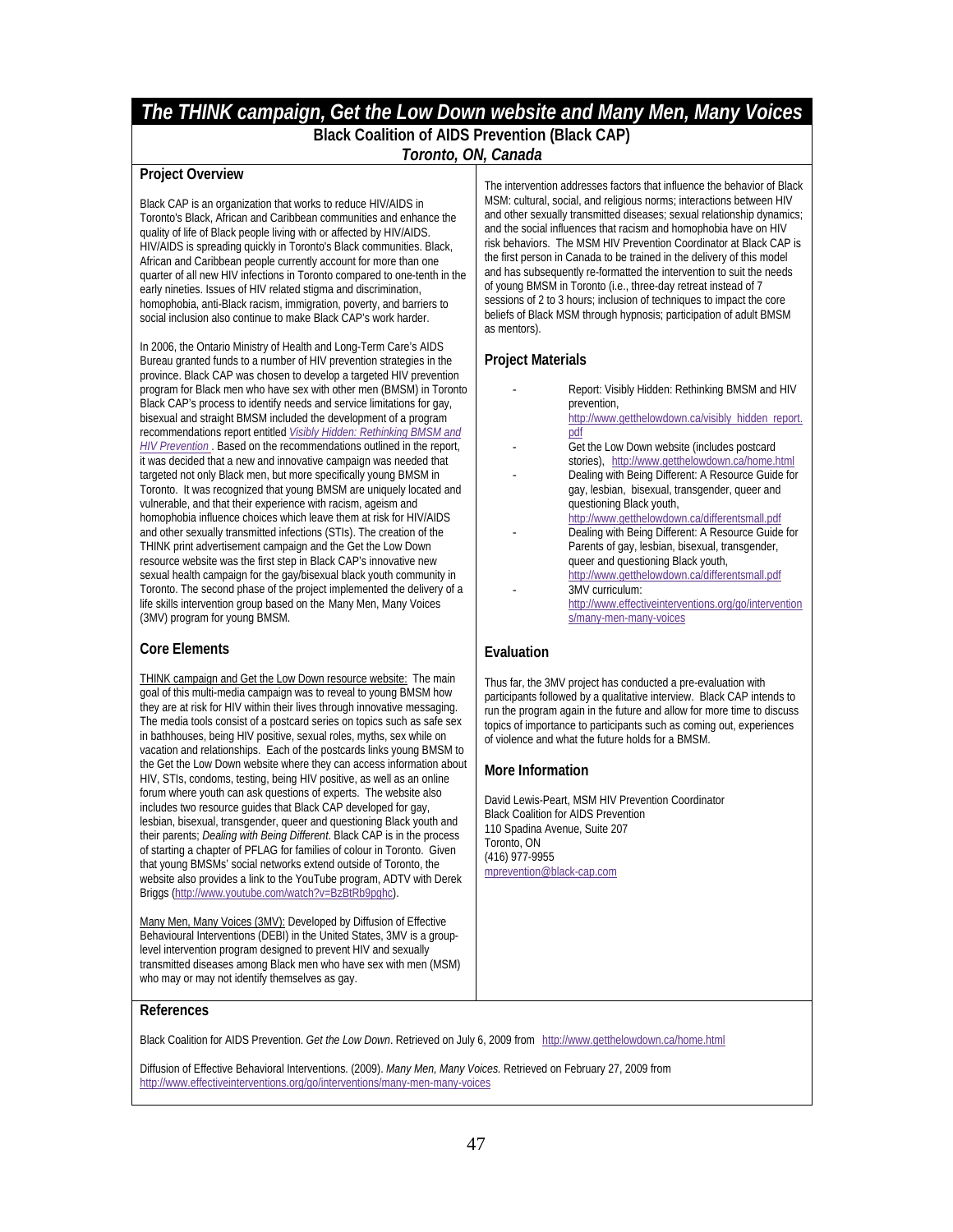## *Roots of Risk*

### **Black Coalition of AIDS Prevention (Black CAP)**

### *Toronto, ON, Canada*

### **Project Overview**

Black CAP is an organization that works to reduce HIV/AIDS in Toronto's Black, African and Caribbean communities and enhance the quality of life of Black people living with or affected by HIV/AIDS. HIV/AIDS is spreading quickly in Toronto's Black communities. Black, African and Caribbean people currently account for more than one quarter of all new HIV infections in Toronto compared to one-tenth in the early nineties. Issues of HIV related stigma and discrimination, homophobia, anti-Black racism, immigration, poverty, and barriers to social inclusion also continue to make Black CAP's work harder.

Roots of Risk is a community level HIV prevention campaign that uses a mix of evidence-informed approaches to provide information and support to Black youth living in Toronto. The Roots of Risk project uses a combination of the POL (popular opinion leader) model, creative social marketing methods, and youth engagement opportunities to deliver prevention education programming to straight, gay, bi, lesbian and trans Black youth at heightened risk for HIV. The Roots of Risk project leverages the social networks of youth in Toronto and uses personal and social relationships to transfer important information related to risk reduction. The project is also focused on the promotion of two Black CAP's previously developed HIV prevention campaigns through popular media.

### **Program Objectives:**

- To increase access to sexual health information for Black youth at heightened risk of HIV infection – build knowledge and increase recognition of risk, stigma reduction and prevention
- To engage youth in knowledge transfer activities and empower youth to play an active role in reducing growing rates of HIV/AIDS & STIs
- To leverage the social networks of youth in Toronto to disseminate information
- To promote related HIV prevention campaigns using popular media
- Increase leadership opportunities in high poverty neighbourhoods in Toronto for at-risk youth

### **Core Elements**

Launched in September 2008, the Roots of Risk project:

Works with 32 youth to act as popular opinion leaders (POLs) in their communities and provides youth with the means to distribute resources and information through the technologies they use to communicate with their peers (cell phone, text messages, email, IM, facebook, myspace, etc.). Black CAP (along with community partners such as Toronto Public Health) trains POLs in HIV 101, sexual health, barrier methods and communication methods for effective outreach.

### **References**

Black Coalition for AIDS Prevention. *Roots of Risk*. Retrieved on July 6, 2009 from http://www.blackcap.com/index.php?option=com\_content&view=article&id=34&Itemid=44

Centers for Disease Control and Prevention. *Popular Opinion Leader (POL): A Community AIDS/HIV Risk Reduction Program for Gay Men*. Retrieved on July 7, 2009 from http://www.cdc.gov/hiv/topics/prev\_prog/rep/packages/pol.htm

## *Keep it Alive Campaign*

Distributes weekly sexual health and relationship messages to thousands of youth in Toronto which reduces their risk for HIV; creates traffic to two of Black CAP's websites for youth (onenightyourchoice.com and getthelowdown.ca); answers questions their peers have about HIV and sexual health in person and over the phone, distributes condoms, and promotes HIV testing sites in their local communities.

Promotes the Think! and OneNightYourChoice campaigns in a range of media – including TTC, print ads, a youth Zine and at other events.

The Roots of Risk program also works to support POLs in connecting sexual health and relationship messages with other issues of importance to Black youth living such as employment, housing, substance use and taboos around sexuality and sexual orientation in African and Caribbean communities.

### **Project Materials**

Black CAP's HIV 101 and community outreach training T-shirts, knapsacks

### **Evaluation**

At present, the POLs have completed a pre-assessment to ascertain how often to youth engage in discussion around sexual health, their knowledge around types of sexual activity, HIV and sexual health clinics in Toronto etc. The program will be evaluated again towards the middle and end the initiative to measure the impact of the POLs and the sexual health messages.

### **More Information**

Kelisha Peart, Roots of Risk Coordinator Black Coalition for AIDS Prevention 110 Spadina Avenue, Suite 207 Toronto, ON (416) 660-7325 ror@black-cap.com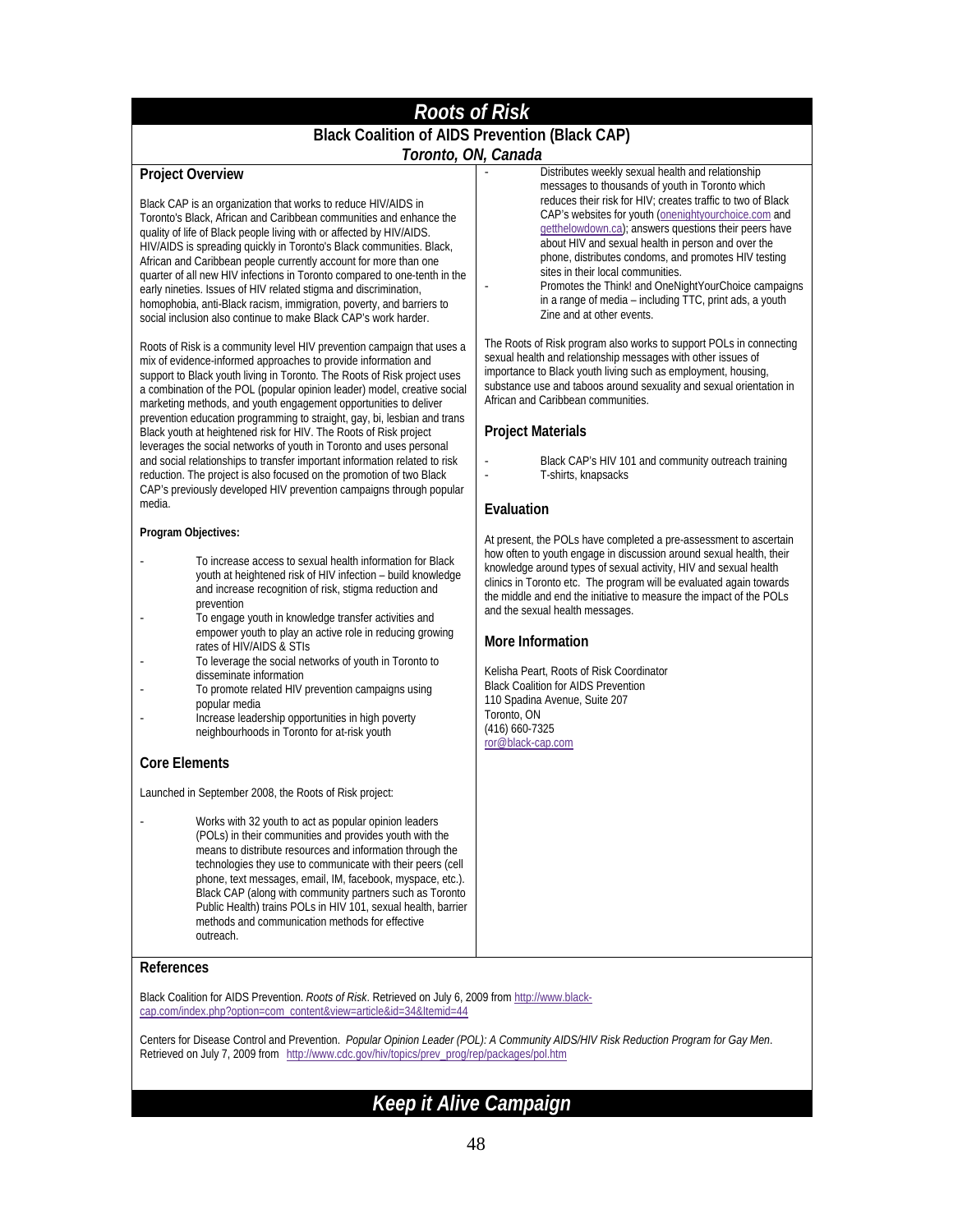### **African and Caribbean Council on HIV/AIDS in Ontario (ACCHO)**  *Toronto, ON, Canada*

### **Project Overview**

The African and Caribbean Council on HIV/AIDS in Ontario (ACCHO) is made up of organizations and individuals committed to HIV prevention, education, advocacy, research, treatment, care and support for African and Caribbean communities in Ontario. The goal of ACCHO is to reduce the incidence of HIV among African and Caribbean people in Ontario and to improve the quality of life for those infected and affected by HIV/AIDS. ACCHO's goals include:

- − Coordinate strategy development, implementation, revision/renewal, and monitoring and evaluation;
- Develop and synthesize knowledge and policy, and set priorities to support the implementation of the Strategy and the vision of ACCHO;
- Support the work of agencies in implementing the Strategy; and
- Develop and maintain the effectiveness and relevance of ACCHO through initiatives such as organizational development, and ongoing monitoring and evaluation of ACCHO's membership and activities.

*Keep it alive* is an initiative of the ACCHO that was developed by and for African and Caribbean people in Ontario to raise awareness about HIV/AIDS among African and Caribbean communities in Ontario. The campaign encourages adults and youth from Africa and the Caribbean to fight against HIV/AIDS stigma, to know their HIV status by getting tested, and to practice safer sex. The campaign is part of the Strategy on HIV/AIDS for African and Caribbean communities in Ontario. This Strategy is a framework to help African and Caribbean communities and organizations respond to HIV/AIDS. The Strategy is also a guide for communities and governments to work together to prevent the spread of HIV.

### **Core Elements**

Media Campaign: Launched in 2006, the *Keep it Alive* campaign targets specific populations within African and Caribbean communities (youth, families, francophone and same sex) through different types of media (print, radio, music and TV). ACCHO invited community members to submit a written or video excerpt of them explaining how they would initiate a conversation about HIV/AIDS with an important person in their life. ACCHO and media organization, Top Drawer Creative, then supported the selected finalists to be the spokesperson for the campaign. The campaign was disseminated across southern Ontario, depicting healthy images of Black people with messaging relevant to each sub-population.

Website: Each component of the *Keep it Alive* media campaign would lead community members to the website, www.preventaids.ca where they could access detailed information about HIV i.e., how it is acquired, prevention and anonymous testing. Furthermore, the website has tools for service providers working with African and Caribbean populations around HIV prevention: HIV Prevention Guidelines and Manual and an educational video.

Strategy Workers: The Ontario Ministry of Health and Long-Term Care's AIDS Bureau, funds positions in various organizations that work with African and Caribbean communities across Ontario (i.e., Ottawa, Kitchener, Niagara Region) to support the implementation of the Strategy on HIV/AIDS for African and Caribbean communities in Ontario. Six times per year, ACCHO facilitates joint meetings of these Strategy Workers to share learnings, synchronize their work and discuss challenges.

### **Project Materials**

- Strategy on HIV/AIDS for African and Caribbean communities in Ontario: http://www.accho.ca/pdf/ACCHO\_strategy\_ENGLISH\_ Dec2003.pdf
- HIV Prevention Guidelines and Manual: http://www.accho.ca/index.aspx?page=resources
- Website: www.preventaids.ca
- Print, TV, music and radio ads (available on the website above)

### **Evaluation**

ACCHO has already completed a process evaluation of *Keep it alive*, and will shortly implement an outcome evaluation. The key findings of the evaluation will determine the next steps for the campaign.

During the campaign, ACCHO, Top Drawer Creative and partner organizations received e-mail comments regarding the commercials and posters. Overall, people were impressed by the healthy images of Black people in the media. Others expressed concern that the campaign was implemented by the provincial government. ACCHO and its partners followed up with these concerns, indicating that the campaign was developed by and for African and Caribbean communities in Ontario.

### **More Information**

Wangari Tharao, ACCHO, Co-Chair/ Programs and Research Manager Women's Health in Women's Hands CHC 2 Carlton Street, Suite 500 Toronto, Ontario M5B 1J3 Direct: 416-263-4870 Tel: 416-593-7655 Ext. 4870 Fax: 416-593-5867 E-mail: wangari@whiwh.com

### **References**

African and Caribbean Council on HIV/AIDS in Ontario. *Keep it Alive Campaign* . Retrieved on June 30, 2009 from http://www.preventaids.ca/photowall.asp?init\_topic=7

African and Caribbean Council on HIV/AIDS in Ontario. *Resources*. Retrieved on June 30, 2009 from http://www.accho.ca/index.aspx?page=resources&lang=en

## **Appendix C: US-based HIV Prevention Programs/Projects**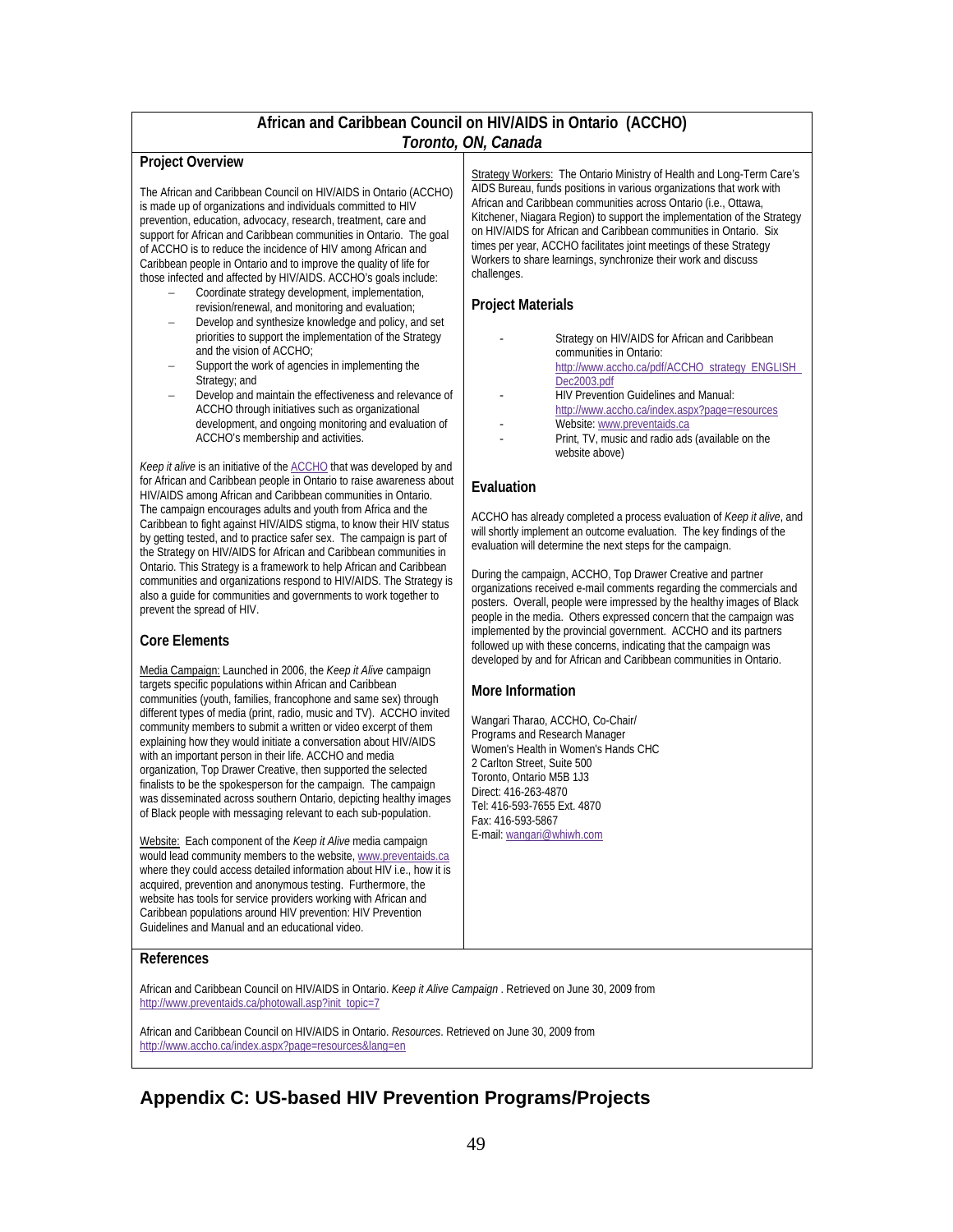| SisterAct Institute: Intergenerational Approaches to<br>HIV Prevention among Women across the Lifespan                                                                                                                                                                                                                                                                                                                                                                                                                                                                                                                                                                                                                                                                                                                                                                                                                                                                 |                                                                                                                                                                                                                                                                                                                                                                                                                                                                                                                                                                                                                                             |  |
|------------------------------------------------------------------------------------------------------------------------------------------------------------------------------------------------------------------------------------------------------------------------------------------------------------------------------------------------------------------------------------------------------------------------------------------------------------------------------------------------------------------------------------------------------------------------------------------------------------------------------------------------------------------------------------------------------------------------------------------------------------------------------------------------------------------------------------------------------------------------------------------------------------------------------------------------------------------------|---------------------------------------------------------------------------------------------------------------------------------------------------------------------------------------------------------------------------------------------------------------------------------------------------------------------------------------------------------------------------------------------------------------------------------------------------------------------------------------------------------------------------------------------------------------------------------------------------------------------------------------------|--|
| The Women's Collective                                                                                                                                                                                                                                                                                                                                                                                                                                                                                                                                                                                                                                                                                                                                                                                                                                                                                                                                                 |                                                                                                                                                                                                                                                                                                                                                                                                                                                                                                                                                                                                                                             |  |
| <b>Project Overview</b>                                                                                                                                                                                                                                                                                                                                                                                                                                                                                                                                                                                                                                                                                                                                                                                                                                                                                                                                                | Washington, DC, US<br><b>Project Materials</b>                                                                                                                                                                                                                                                                                                                                                                                                                                                                                                                                                                                              |  |
| The SisterAct Institute is an intergenerational approach to HIV/AIDS<br>prevention education with women across the lifespan. The SisterAct<br>Institute engages urban, at-risk African American women ages 12+ in a<br>cross generational HIV/AIDS prevention education sessions that<br>establish and/or increase effective communication about sexual health:<br>provide women opportunities to know their serostatus; and address the<br>age, gender, cultural, spiritual, and language specific needs of our<br>community regarding women's sexual health, particularly as it pertains<br>to HIV/AIDS prevention in order to decrease their risks for HIV disease<br>overall. The SisterAct Institute educates and empowers, promotes<br>intergenerational African American women's perspectives and solutions,<br>encourages women to speak of their experience across the life-span of<br>sexuality, and reaches women "where they are."<br><b>Core Elements</b> | Resources from the CDC's effective interventions, SISTA<br>Evaluation<br><b>SisterAct</b><br>They have an on-staff evaluator who liaises with an external<br>evaluator to develop tools, reports, statistics etc.<br>Pre and post tests are administered to participants as well<br>as interviews, group observation and post-session<br>participant feedback forms<br>The project has yielded significant, positive change<br>regarding increased knowledge.<br>Behavioural change is harder to assess as program<br>duration is not that long. They did, however see<br>incremental change: increased willingness to take condoms<br>home |  |
| SisterAct is a 10 session group level intervention that combines the<br>Centers for Disease Control and Prevention's (CDC) effective<br>intervention Sisters Informing Sisters on Topics about AIDS (SISTA)<br>with TWC's own unique curriculum that incorporates the needs and<br>issues of intergenerational African American women. The SisterAct<br>curriculum increases knowledge of HIV disease among cross<br>generations of African American girls and women; increases knowledge<br>sharing about HIV transmission, prevention and care, and other sexual<br>and women's health topics with the ultimate goal of reducing HIV<br>infection among this cross section of women. SisterAct reinforces this<br>goal by distributing resources about related health resources and<br>facilitating access to services including HIV counseling, testing and<br>referral services.                                                                                   | Between us girls<br>Still collecting data and will be better able to capture<br>behavioural change<br>Increased knowledge has already occurred<br>More Information<br>Abby Charles, SisterAct Program Coordinator<br>The Women's Collective<br>1436 U Street NW, Suite 200<br>Washington, DC 20009<br>$(202)$ 483-7003<br>abby@womenscollective.org                                                                                                                                                                                                                                                                                         |  |
| <b>References</b>                                                                                                                                                                                                                                                                                                                                                                                                                                                                                                                                                                                                                                                                                                                                                                                                                                                                                                                                                      |                                                                                                                                                                                                                                                                                                                                                                                                                                                                                                                                                                                                                                             |  |
| The Women's Collective. (2009). HIV Prevention. Retrieved on February 27, 2009 from<br>http://womenscollective.org/index.php?option=com_frontpage&Itemid=1                                                                                                                                                                                                                                                                                                                                                                                                                                                                                                                                                                                                                                                                                                                                                                                                             |                                                                                                                                                                                                                                                                                                                                                                                                                                                                                                                                                                                                                                             |  |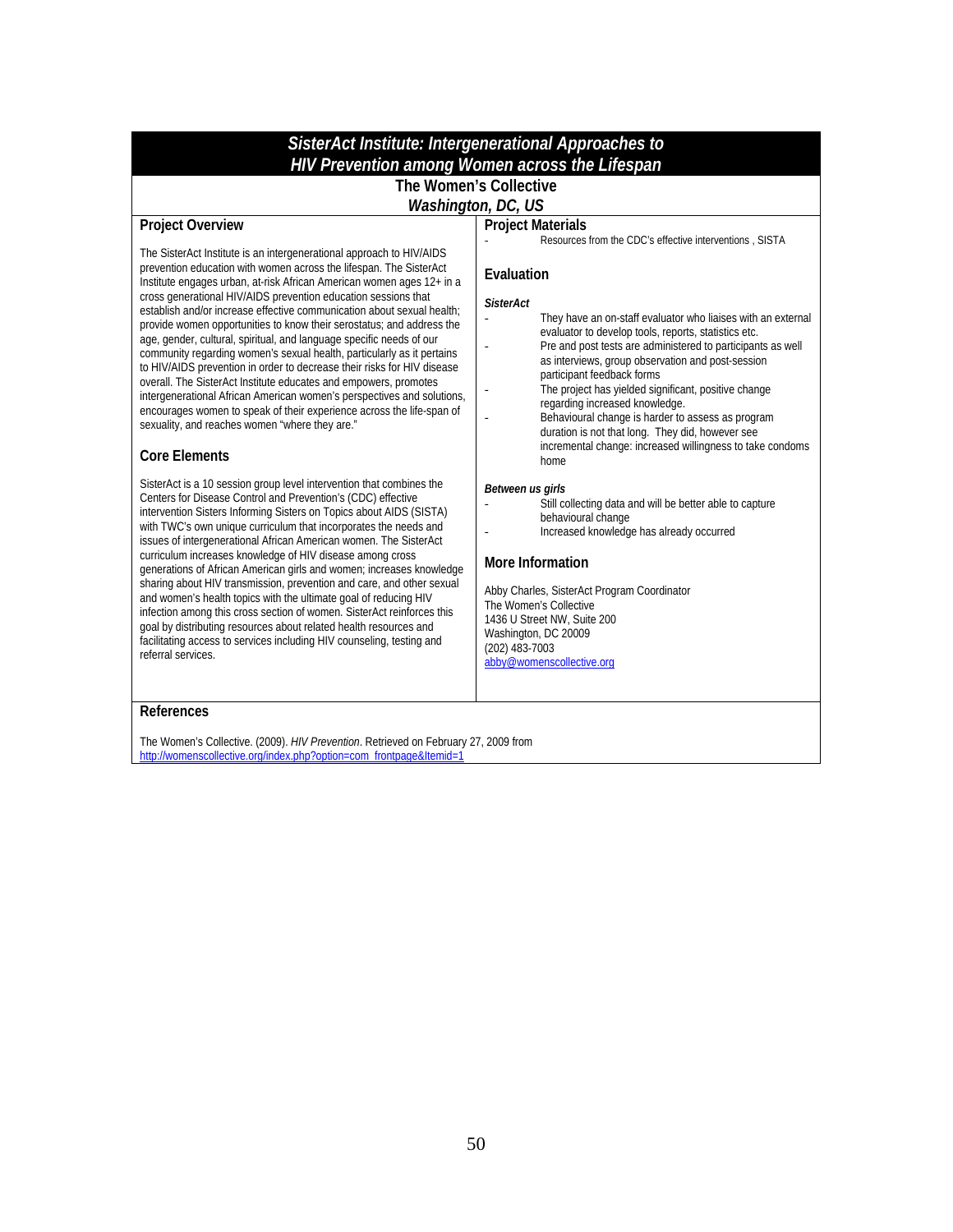| <b>Education and Outreach</b>                                                                                                                                                                                                                                                                                                                                                                                                                                                                                                                                                                                                                                                                                                                                                                                                                                                                                                                                                                                                                                                                                                                                                                                                                                                                                                                                                             |                                                                                                                                                                                                                                                      |  |  |
|-------------------------------------------------------------------------------------------------------------------------------------------------------------------------------------------------------------------------------------------------------------------------------------------------------------------------------------------------------------------------------------------------------------------------------------------------------------------------------------------------------------------------------------------------------------------------------------------------------------------------------------------------------------------------------------------------------------------------------------------------------------------------------------------------------------------------------------------------------------------------------------------------------------------------------------------------------------------------------------------------------------------------------------------------------------------------------------------------------------------------------------------------------------------------------------------------------------------------------------------------------------------------------------------------------------------------------------------------------------------------------------------|------------------------------------------------------------------------------------------------------------------------------------------------------------------------------------------------------------------------------------------------------|--|--|
| Sub-Saharan African Youth and Family Services in Minnesota (SAYFSM)<br>St. Paul, Minnesota, US                                                                                                                                                                                                                                                                                                                                                                                                                                                                                                                                                                                                                                                                                                                                                                                                                                                                                                                                                                                                                                                                                                                                                                                                                                                                                            |                                                                                                                                                                                                                                                      |  |  |
| Program Overview                                                                                                                                                                                                                                                                                                                                                                                                                                                                                                                                                                                                                                                                                                                                                                                                                                                                                                                                                                                                                                                                                                                                                                                                                                                                                                                                                                          | <b>Project Materials</b>                                                                                                                                                                                                                             |  |  |
| SAYFSM provides culturally and linguistically appropriate HIV/AIDS<br>education and social services to Africans in Minnesota.<br>SAYFSM Education and Outreach Service educates the community<br>about HIV prevention (i.e., condom use), presenting at community<br>events, churches, and schools. It develops culturally and linguistically<br>appropriate HIV-educational materials and provides HIV counselling,<br>testing, and referral at outreach events, at the SAYFSM office, or at<br>places of an individual's choosing. To meet the needs of refugees,<br>SAYFSM provides orientation to new arrivals from Africa in partnership<br>with Lutheran Social Service, Minnesota Council of Churches, and<br>World Relief, three of Minnesota's volunteer resettlement agencies.<br><b>Core Elements</b><br>Spiritual and Emotional Support Group: SAYFSM<br>facilitates an HIV support group that meets twice a month.<br>Participants and their families receive wellness education<br>and emotional support.<br>Case Management and Care Advocacy: SAYFSM<br>provides an array of services to meet the many needs of<br>clients.<br>Women's Self-Sufficiency Program: Participants attend<br>sewing classes and receive monthly wellness education.<br>Free HIV/AIDS Testing<br>Education and Outreach: SAYFSM educates the<br>community and new refugees about HIV prevention | HIV/AIDS 101 handouts<br>Condoms<br>HIV prevention group curriculum<br>More Information<br>Ephraim Olani, Executive Director<br>1885 University Avenue, Suite 297<br>St. Paul. Minnesota 55104<br>Telephone: 651-644-3983<br>Email: sayfsm@uskid.net |  |  |
| References                                                                                                                                                                                                                                                                                                                                                                                                                                                                                                                                                                                                                                                                                                                                                                                                                                                                                                                                                                                                                                                                                                                                                                                                                                                                                                                                                                                |                                                                                                                                                                                                                                                      |  |  |
| Sub-Saharan African Youth & Family Services of Minnesota (2009). Education and Outreach. Retrieved on March 17, 2009 from                                                                                                                                                                                                                                                                                                                                                                                                                                                                                                                                                                                                                                                                                                                                                                                                                                                                                                                                                                                                                                                                                                                                                                                                                                                                 |                                                                                                                                                                                                                                                      |  |  |
| http://www.sayfsm.org/services_education.htm                                                                                                                                                                                                                                                                                                                                                                                                                                                                                                                                                                                                                                                                                                                                                                                                                                                                                                                                                                                                                                                                                                                                                                                                                                                                                                                                              |                                                                                                                                                                                                                                                      |  |  |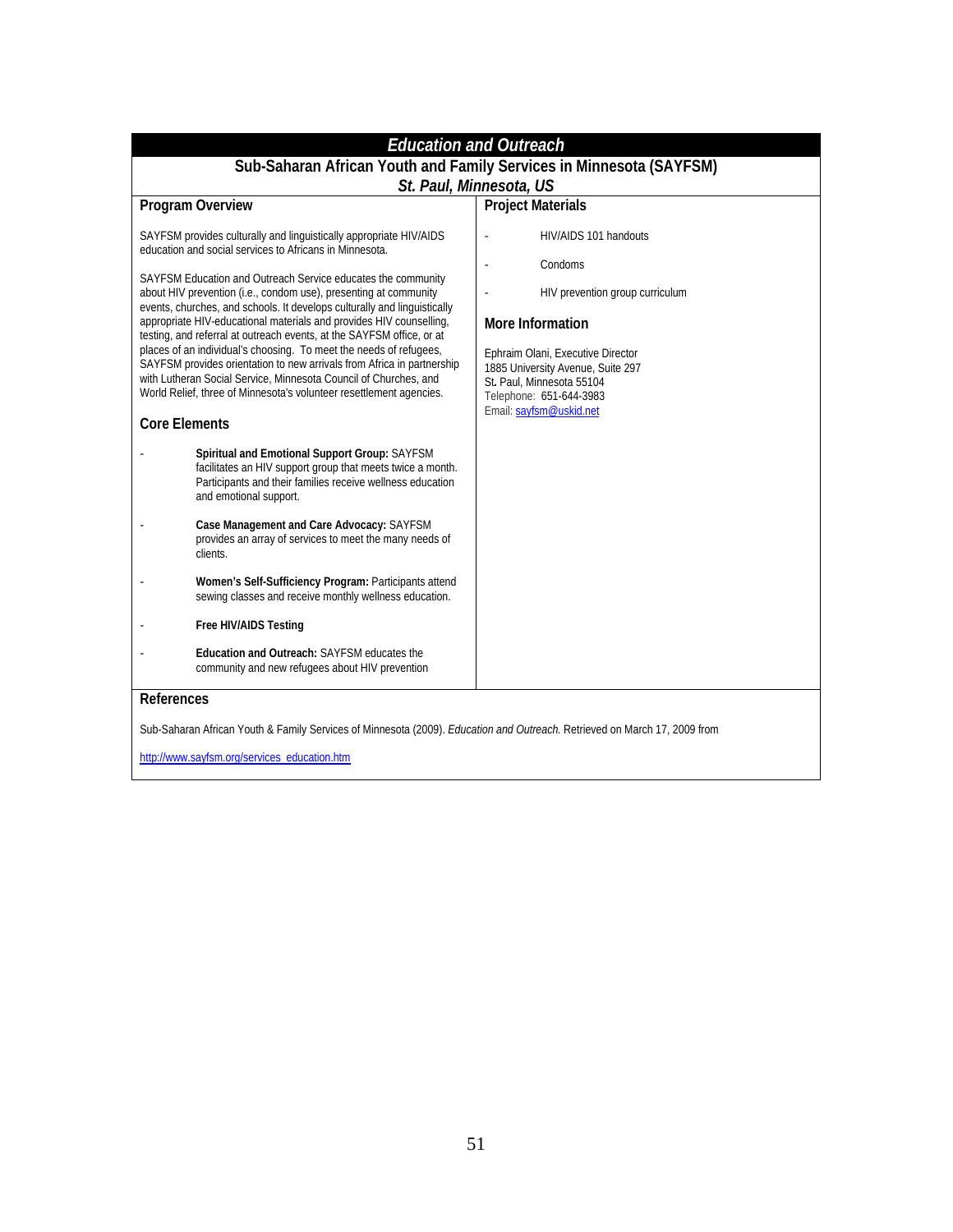## *RAPP (Real AIDS Prevention Project)*

## **Ethiopian Community Development Council (ECDC)**

*Arlington, VA, US* 

### **Project Overview**

Through offices across the United States, ECDC conducts educational and social service programs that help newcomers resettle in their new communities and acculturate; recover from past trauma; gain personal independence and economic self-sufficiency; and quickly become able participants and productive, contributing members of American society. In responding to the health care concerns and needs of the African newcomer community, ECDC has sought to design an approach that combines direct services with culturally sensitive health promotion and health education.

ECDC has over 19 years of experience in providing a variety of healthrelated services, including: familiarizing newcomers with the roles and services of area healthcare providers and how to access healthcare services; holding cultural competency training sessions for area service providers; providing translation and interpretation services to area health departments; translating health materials into languages spoken by refugee newcomers; conducting a Health Needs Assessment Survey of African-Born Residents in the Washington, D.C., Metropolitan area; conducting HIV testing, HIV/AIDS peer education along with group and individual outreach interventions; educating newcomers about the harmful effects of smoking and environmental smoke; advocating for clean indoor air policies; and increasing newcomers' knowledge about preventive health and health screenings.

RAPP is a CDC-funded, community mobilization program designed to reduce risk for HIV and unintended pregnancy among heterosexually active women (and their male partners) in high-risk communities by increasing condom use. RAPP is based on the trans-theoretical model of behaviour change, which states that people move through a series of stages in the process of changing their behaviour. The program also is supported by theories of social learning and diffusion of innovation, which suggest that people are more likely to adopt new behaviours that have already been accepted by others who are similar to them and whom they respect. The RAPP intervention relies on a set of peer-led integrated activities:

### **Core Elements**

Core elements are intervention components that must be maintained without alteration to ensure program effectiveness. The core elements of RAPP include:

- **Outreach**: Peer volunteers contact their neighbours on the street, at businesses and community organizations, and in residential areas. During brief, one-on-one encounters, they deliver informational brochures, referrals, and condoms. They may also engage in longer discussions in which they determine the woman's stage of change and motivate her with stage-appropriate messages and "role model" stories (project-produced brochures containing stories of community women in different stages of readiness to use condoms and describing their experiences and decisions). Peer volunteers are trained in HIV prevention, condom use demonstration and receive an honorarium for their work.

- Small groups: Peer network leaders supplement street outreach by conducting small group activities, such as safer sex parties and presentations to organized community groups. Sessions are based on participant's stage of readiness to change, and conducted at times and in settings that are convenient to participants (i.e., evenings, weekends, community centres). The peer networkers also represent the project in community activities. Participants are referred to HIV testing clinics upon request.
- **Community mobilization:** Peer networkers recruit businesses to provide in-kind services for project activities and to participate in a media campaign. The businesses display posters and distribute "role model" stories and brochures and newsletters containing information on HIV prevention, women's health and well-being, and referral sources.

### **Project Materials**

Replicating Effective Programs (REP) is a CDC-initiated project that identifies HIV/AIDS prevention interventions with demonstrated evidence of effectiveness. REP supports the original researchers in developing a user-friendly package of materials designed for prevention providers. RAPP is one of the REP interventions. The RAPP intervention package was developed by researchers and representatives from the health department, community-based HIV prevention organizations (CBOs), and public housing communities. The package has been field tested in two public housing communities by non-research staff. Package contents include:

- Overview of program for agency and community leaders<br>- Training manual for agency staff and peer network
- Training manual for agency staff and peer network volunteers from the community
- Video introducing the program and demonstrating each of its components
- Materials for reproduction, such as training modules, tracking forms, and "role model" stories
- ECDC has translated educational materials are prepared into the language of the communities they serve (i.e., French, Somali, Amharic, English)

### **Evaluation**

RAPP is evaluated by CDC on a regular basis. Data regarding number of individuals reached through activities is tracked in CDC's database. Organizationally, ECDC conducts pre and post evaluation to asses changes in participant behaviour.

### **More information**

Frances Connell, Project Director and Development Officer Ethiopian Community Development Council, Inc. 901 South Highland Street Arlington, Virginia 22204 Tel: (703) 685-0510 frances.connell@ecdcinternational.org

### **References**

Centers for Disease Control and Prevention. (2009). *Real AIDS Prevention Project (RAPP): A Community-Level HIV Prevention Intervention for Inner-City Women.* Retrieved on February 27, 2009 from http://www.cdc.gov/Hiv/topics/prev\_prog/rep/packages/rapp.htm

Ethiopian Development Council Inc. (2009). What We Do: Promote Health Education. Retrieved on March 26, 2009 from http://www.ecdcinternational.org/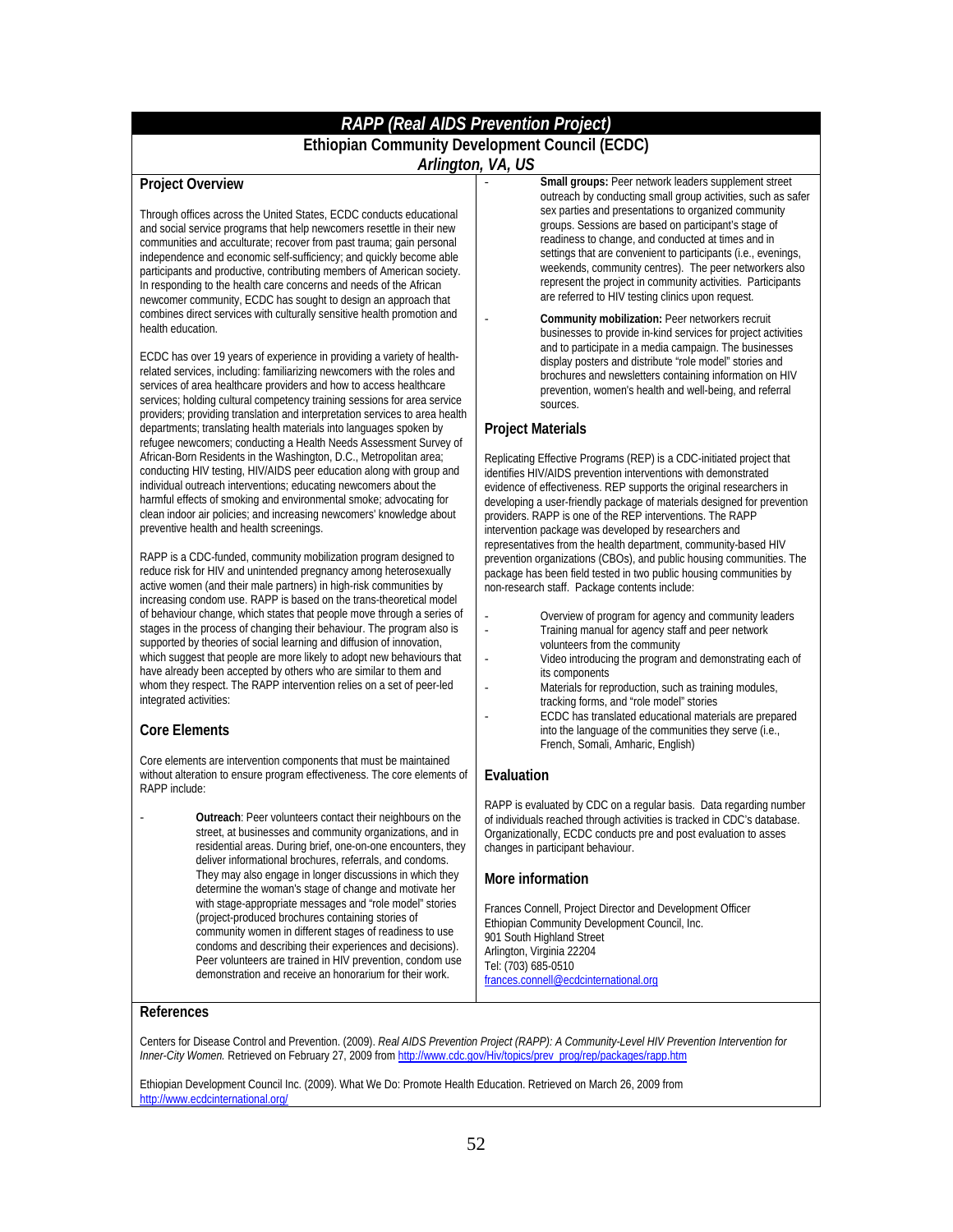## **Appendix D: UK-based HIV Prevention Programs/Projects**

| National African HIV Prevention Programme (NAHIP)<br><b>African HIV Policy Network</b>                                                                                                                                                                                                                                                                                                                                                                                                                                                                                                                                                                                                                                                                                                                                                                                                                                                              |                                                                                                                                                                                                                                                                                                                                                                                                                                                                                                                                                                                                                                                                                                                                                                                        |  |  |
|-----------------------------------------------------------------------------------------------------------------------------------------------------------------------------------------------------------------------------------------------------------------------------------------------------------------------------------------------------------------------------------------------------------------------------------------------------------------------------------------------------------------------------------------------------------------------------------------------------------------------------------------------------------------------------------------------------------------------------------------------------------------------------------------------------------------------------------------------------------------------------------------------------------------------------------------------------|----------------------------------------------------------------------------------------------------------------------------------------------------------------------------------------------------------------------------------------------------------------------------------------------------------------------------------------------------------------------------------------------------------------------------------------------------------------------------------------------------------------------------------------------------------------------------------------------------------------------------------------------------------------------------------------------------------------------------------------------------------------------------------------|--|--|
| London, UK                                                                                                                                                                                                                                                                                                                                                                                                                                                                                                                                                                                                                                                                                                                                                                                                                                                                                                                                          |                                                                                                                                                                                                                                                                                                                                                                                                                                                                                                                                                                                                                                                                                                                                                                                        |  |  |
| <b>Project Overview</b><br>The African HIV Policy Network (AHPN) is an alliance of African<br>community-based organisations and their supporters working for fair<br>policies for people living with HIV/AIDS in the UK, providing training,<br>support, research and information. The AHPN is the only African<br>organisation in the UK whose work is dedicated to policy, advocacy and<br>representation at national level. Its major focus is on HIV and the sexual<br>health of Africans in the UK.                                                                                                                                                                                                                                                                                                                                                                                                                                            | Beyond Condoms: Seeks to encourage debates within<br>L.<br>communities not only of condom use but also on other safer<br>sex practices that reduce the spread of HIV and promote<br>the building of a safer sex culture.<br>Do it Right - Africans Making Healthy Choices: Gender-<br>focused campaign with online videos that raise awareness<br>of how HIV and STIs can affect families -<br>http://www.doitright.uk.com/kobana/                                                                                                                                                                                                                                                                                                                                                     |  |  |
| Funded by the Department of Health, NAHIP came under the<br>management of the AHPN in October 2001. NAHIP's mission is to<br>enable Africans to access appropriate information and services to equip<br>them to make informed sexual health decisions, to fight stigma and<br>influence change with the aim of reducing the incidence of HIV among<br>African communities in England. NAHIP embraces the objectives<br>proposed by the African Framework for African HIV prevention work to:<br>Work in partnership at all levels to promote a<br>comprehensive response to the HIV prevention needs of<br>African communities in England;<br>Help reduce HIV-related stigma and discrimination;<br>Respond to the different HIV prevention needs of different<br>African populations in England.<br>Facilitate continuous improvements to HIV prevention<br>services through the work of its Research Team                                         | Training: The NAHIP African Community Workers' Training aims<br>4.<br>to enhance knowledge, understanding and develop skills that<br>community based HIV service providers working with African<br>communities need to deliver successful and effective HIV<br>prevention interventions in community settings. In addition the<br>training programme will build skills for using research-based<br>knowledge and written NAHIP health education resources.<br>NAHIP has also developed a Christian and Muslim toolkit for faith<br>leaders/organizations to conduct HIV prevention among<br>worshippers. Faith leaders were involved in the development of<br>this tool.<br><b>Project Materials</b><br>Do it Right poster, booklet, folding card, helpline care,<br>website           |  |  |
| <b>Core Elements</b><br>NAHIP Partnership: NAHIP partners provide a range of HIV<br>1.<br>services, some specifically targeted at Africans, others targeted<br>more widely but including services to Africans. Implementing<br>Partners (IP) work in partnership to help identify needs and<br>implement work on behalf of NAHIP. IP partners are established<br>service providers and community based organisations. There are<br>currently 19 members of the NAHIP Implementing Partnership<br>such as: Black Health Agency, Ethiopian Community Centre UK,<br>NAZ Project London, Pan Afrique Community, Terrence Higgins<br>Trust, Uganda AIDS Action Fund, West African Networking<br>Initiatives, Positively Women, The Crescent Support Group. IP<br>partners are trained by NAHIP to conduct HIV prevention services<br>among the communities that they serve. They meet quarterly to<br>discuss issues impacting community, provide advice | Beyond Condoms leaflets, posters (in Amharic, English,<br>French and Portuguese for youth, women, men and faith<br>communities)<br>African HIV Testing posters, wallet cards, leaflets in French<br>and Amharic<br>BASS Line 2007 Survey Report<br>Evaluation<br>The University College of London evaluates all of NAHIP's<br>work to ensure that the programme is meeting the needs of<br>the target population. An evaluation report is issued on an<br>annual basis.<br>Overall, the feedback is positive: HIV prevention messages<br>are reaching the African community, clearly demonstrating<br>that the Implementing Partners are doing lots of work<br>Evaluation has revealed that more work needs to be done<br>with youth. NAHIP will be applying for additional funding to |  |  |
| 2.<br>Research: BASS Line 2007 is a research report that outlines the<br>findings of an HIV prevention needs assessment carried out by<br>Sigma Research among Africans in England. They have also<br>developed a tool (Knowledge, Will, Power) to assist organizations<br>with doing HIV prevention in African communities, from grant<br>writing                                                                                                                                                                                                                                                                                                                                                                                                                                                                                                                                                                                                  | accomplish this.<br>Evaluation also demonstrated that HIV testing is needed<br>within the African community. As such, NAHIP will be re-<br>launching their African HIV Testing campaign<br>More Information                                                                                                                                                                                                                                                                                                                                                                                                                                                                                                                                                                            |  |  |
| Campaigns:<br>3.<br>African HIV Testing: The testing campaign was developed<br>to encourage African people to think about the benefits of<br>testing as part of good sexual health<br>References                                                                                                                                                                                                                                                                                                                                                                                                                                                                                                                                                                                                                                                                                                                                                    | Mariama Kamara, Office Manager<br>NAHIP and AHPN<br>New City Cloisters, 196 Old Street<br>London EC1V 9FR<br>Telephone 020 7017 8910<br>Mariama.kamara@ahpn.org                                                                                                                                                                                                                                                                                                                                                                                                                                                                                                                                                                                                                        |  |  |

National African HIV Prevention Programme. (2009). *About Us.* Retrieved on March 6, 2009 from http://www.nahip.org.uk/